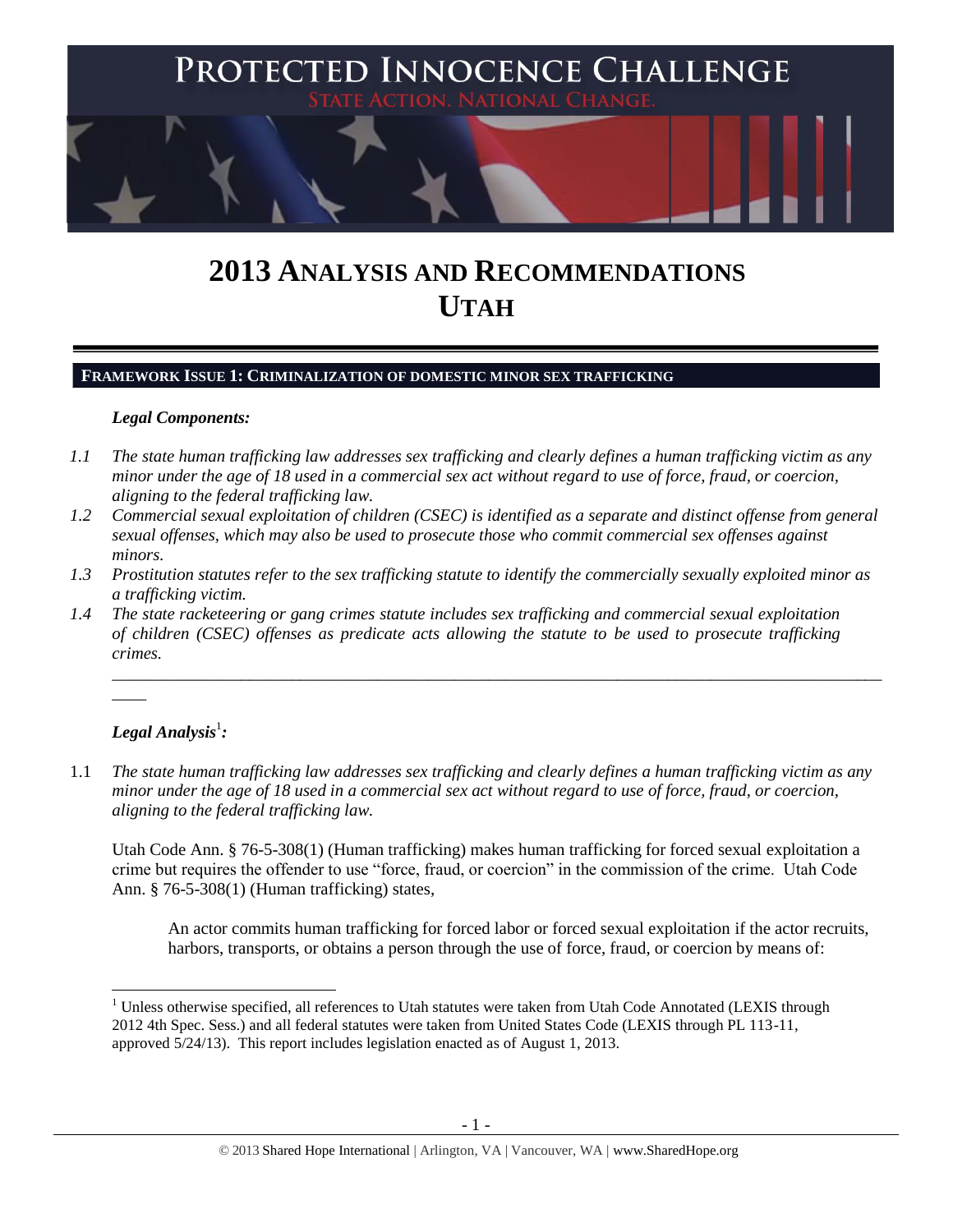(a) threatening serious harm to, or physical restraint against, that person or a third person; (b) destroying, concealing, removing, confiscating, or possessing any passport, immigration

document, or other government identification document;

(c) abusing or threatening abuse of the law or legal process against the person or a third person; (d) using a condition of a person being a debtor due to a pledge of the debtor's personal services or the personal services of a person under the control of the debtor as a security for debt where the reasonable value of the services is not applied toward the liquidation of the debt or the length and nature of those services are not respectively limited and defined; or

(e) using a condition of servitude by means of any scheme, plan, or pattern intended to cause a person to believe that if the person did not enter into or continue in a condition of servitude, that person or a third person would suffer serious harm or physical restraint, or would be threatened with abuse of legal process.

Utah Code Ann. § 76-5-308(2)(b) further expounds by stating that "[h]uman trafficking for forced sexual exploitation includes all forms of forced commercial sexual activity, including forced sexually explicit performance, forced prostitution, forced participation in the production of pornography, forced performance in strip clubs, and forced exotic dancing or display."

Pursuant to Utah Code Ann. § 76-5-309(1) (Human trafficking and human smuggling—Penalties), "Human trafficking for forced labor and human trafficking for forced sexual exploitation are each a second degree felony, except under Section 76-5-310."

Utah Code Ann. § 76-5-310(1),<sup>2</sup> which establishes the crime of aggravated human trafficking for forced sexual exploitation and enhances the penalty for trafficking under certain circumstances, states,

<span id="page-1-0"></span>An actor commits aggravated human trafficking for forced labor or forced sexual exploitation or aggravated human smuggling if, in the course of committing a human trafficking for forced labor or for forced sexual exploitation, a violation of Section 76–5–308, or human smuggling offense under Section 76-5-308, the offense:

- (a) results in the death of the trafficked or smuggled person;
- (b) results in serious bodily injury of the trafficked or smuggled person;
- (c) involves:

l

- (i) rape under Section 76-5-402;
- (ii) rape of a child under Section 76-5-402.1;
- (iii) object rape under Section 76-5-402.2;
- (iv) object rape of a child under Section 76-5-402.3;
- (v) forcible sodomy under Section 76-5-403;
- (vi) sodomy on a child under Section 76-5-403.1;
- (vii) aggravated sexual abuse of a child under Section 76-5-404.1; or
- (viii) aggravated sexual assault under 76-5-405;
- (d) involves ten or more victims in a single episode of human trafficking or human smuggling; or
- (e) involves a victim who is held against the victim's will for longer than 30 consecutive days.

Utah Code Ann. § 76-5-310(2) (Aggravated human trafficking and aggravated human smuggling—Penalties) further provides, "An actor commits aggravated human trafficking for forced labor or forced sexual exploitation if the actor recruits, harbors, transports, or obtains a child for forced labor or forced sexual exploitation." A conviction under Utah Code Ann. § 76-5-310 is punishable as a first degree felony by 5 years to life

<sup>&</sup>lt;sup>2</sup> The text of Utah Code Ann. § 76-5-310 included here and elsewhere in this report includes amendments made by the passage of House Bill 163 during the session of the 60th Utah Legislature.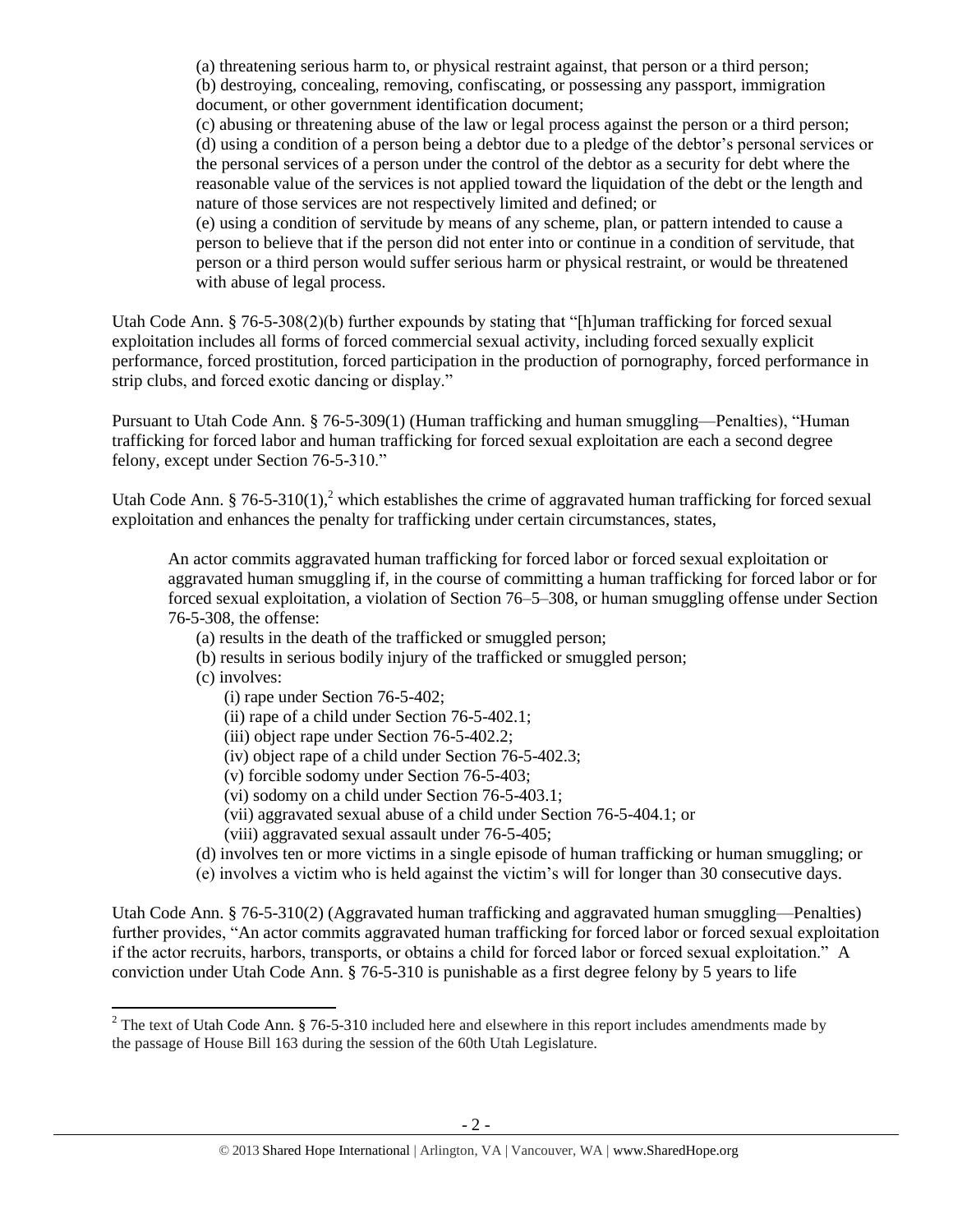imprisonment and a possible fine not to exceed \$10,000.<sup>3</sup> Utah Code Ann. §§ 76-5-310(4)(a), 76-3-203(1), 76-3-301(1)(a). In contrast, a conviction under Utah Code Ann. § 76-5-308 (Human trafficking), applicable when the victim trafficked for forced sexual exploitation is an adult, is punishable as a second degree felony by imprisonment for 1–15 years and a possible fine not to exceed \$10,000. Utah Code Ann. §§ 76-5-309(1), 76-3- 203(2), 76-3-301(1)(a).

- <span id="page-2-0"></span>1.1.1 Recommendation: Amend Utah Code Ann. § 76-5-308(1) (Human trafficking) and Utah Code Ann. § 76-5-310(2) (Aggravated human trafficking and aggravated human smuggling—Penalties) to eliminate the requirement to prove force, fraud, or coercion in the sex trafficking of minors).<sup>4</sup>
- 1.2 *Commercial sexual exploitation of children (CSEC) is identified as a separate and distinct offense from general sexual offenses, which may also be used to prosecute those who commit commercial sex offenses against minors.*

Utah has several statutes specifically criminalizing CSEC, including the following:

- <span id="page-2-2"></span><span id="page-2-1"></span>1. Under Utah Code Ann. § 76-10-1306(1)(b)<sup>5</sup> (Aggravated exploitation of prostitution), a person who commits the act of exploiting prostitution<sup>6</sup> will be guilty of aggravated exploitation if "the person procured, transported, or persuaded or with whom he shares the proceeds of prostitution is under eighteen years of age." A conviction under Utah Code Ann.  $\S$  76-10-1306(1)(b) is punishable as a second degree felony by imprisonment for 1–15 years and a possible fine not to exceed \$10,000. Utah Code Ann. §§ 76-10-1306(2), 76-3-203(2), 76-3-301(1)(a).
- 2. Utah Code Ann. § 76-5-404.1(4)(i) (Sexual abuse of a child—Aggravated sexual abuse of a child) states the following:

A corporation, association, partnership, or governmental instrumentality shall pay a fine for an offense defined in this code for which no special corporate fine is specified. The fine shall not exceed:

- (1) \$20,000 for a felony conviction;
- (2) \$10,000 for a class A misdemeanor conviction;
- (3) \$5,000 for a class B misdemeanor conviction; and
- (4) \$1,000 for a class C misdemeanor conviction or for an infraction conviction.

<sup>4</sup> Subsequent recommendations in this report referring to the human state trafficking laws are predicated upon the recommendations contained in Section 1.1 being previously or simultaneously implemented.

 $6$  Utah Code Ann. § 76-10-1305(1) (Exploiting Prostitution) states,

(1) A person is guilty of exploiting prostitution if he:

(a) procures an inmate for a house of prostitution or place in a house of prostitution for one who would be an inmate;

(b) encourages, induces, or otherwise purposely causes another to become or remain a prostitute;

(c) transports a person into or within this state with a purpose to promote that person's engaging in prostitution or procuring or paying for transportation with that purpose;

(d) not being a child or legal dependent of a prostitute, shares the proceeds of prostitution with a prostitute pursuant to their understanding that he is to share therein; or

(e) owns, controls, manages, supervises, or otherwise keeps, alone or in association with another, a house of prostitution or a prostitution business.

 $\overline{a}$ <sup>3</sup> Utah Code Ann. § 76-3-301(2) (Fines of persons) provides, "This section does not apply to a corporation, association, partnership, government, or governmental instrumentality." Utah Code Ann. § 76-3-302 (Fines of corporations, associations, partnerships, or government instrumentalities) provides,

<sup>&</sup>lt;sup>5</sup> The text of Utah Code Ann. § 76-10-1306 included here and elsewhere in this report includes amendments made by the passage of House Bill 163 during the session of the 60th Utah Legislature.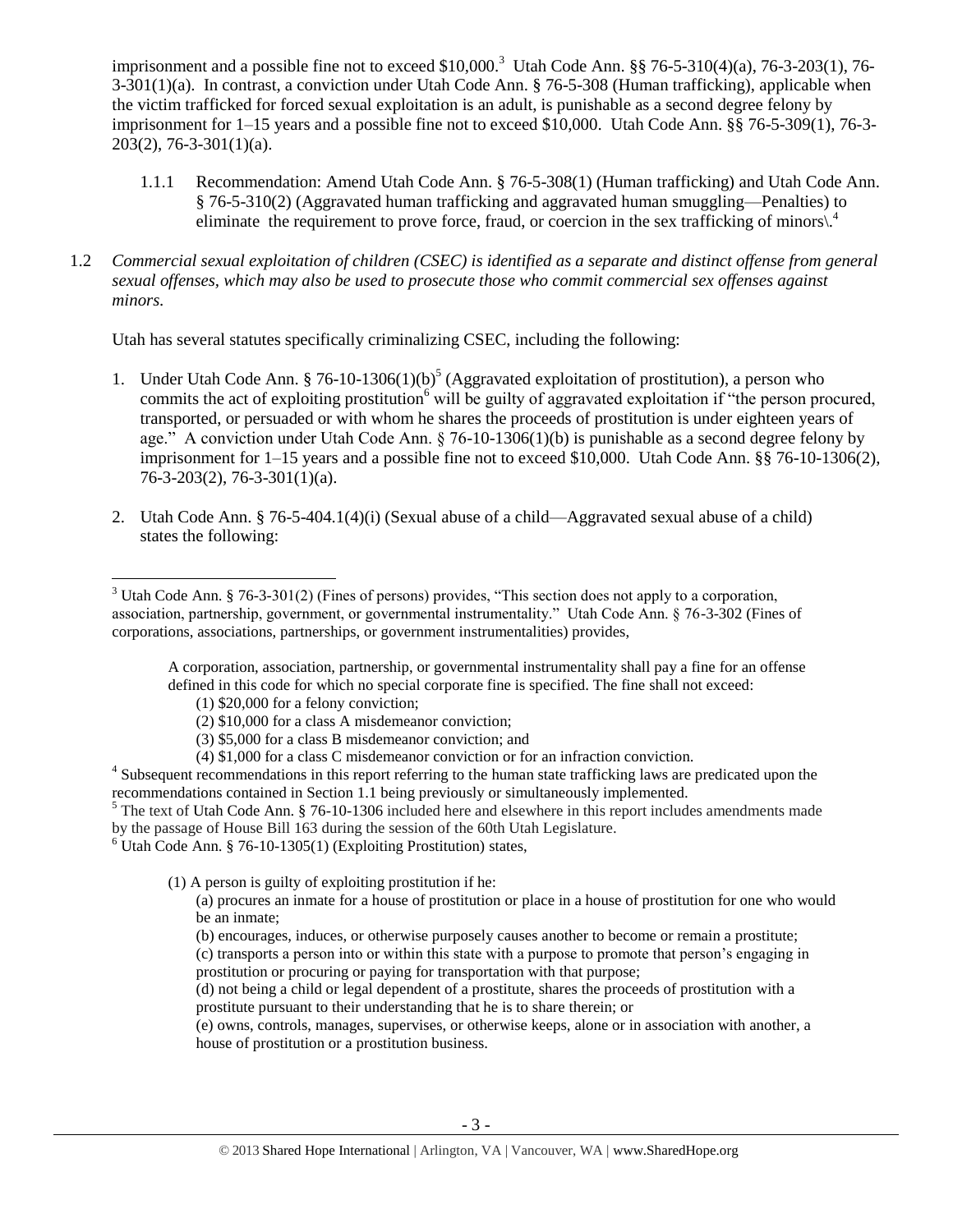(4) A person commits aggravated sexual abuse of a child when in conjunction with the offense [of sexual abuse under Utah Code Ann. § 76-5-404.1(2)<sup>7</sup>] any of the following circumstances have been charged and admitted or found true in the action for the offense:

<span id="page-3-0"></span>. . . .

<span id="page-3-1"></span>(i) the accused encouraged, aided, allowed, or benefited from acts of prostitution or sexual acts by the victim with any other person, or sexual performance by the victim before any other person.

Utah Code Ann. § 76-5-404.1(4) applies only where the victim is under the age of  $14$ .<sup>8</sup> Utah Code Ann. § 76-5-404.1(1). A conviction under Utah Code Ann. § 76-5-404.1(4) is punishable as a first degree felony by 15 years to life imprisonment, unless the defendant "caused serious bodily injury" during the commission of the crime or has a prior conviction for a "grievous sexual offense," in which case a conviction is punishable by life imprisonment without the possibility of parole. Utah Code Ann. § 76-5- 404.1(5). However, offenders who have not been previously convicted of a "grievous sexual offense," even those who have "caused serious bodily injury" during the commission of aggravated sexual abuse of a child, are eligible to receive lesser sentences<sup>9</sup> if the court determines that it "is in the interests of justice" and states those reasons on the record. Utah Code Ann. § 76-5-404.1(6). The defendant is also subject to a possible fine not to exceed \$10,000. Utah Code Ann. § 76-3-301(1)(a).

- 3. Utah Code Ann. § 76-5b-201 (Sexual exploitation of a minor—Offenses) criminalizes a variety of conduct related to the sexual exploitation of a minor through child pornography. Specifically, Utah Code Ann. § 76-5b-201(1) provides the following:
	- (1) A person is guilty of sexual exploitation of a minor:
		- (a) when the person:
			- (i) knowingly produces, possesses, or possesses with intent to distribute child pornography;  $^{10}$  or

<span id="page-3-2"></span>A person commits sexual abuse of a child if, under circumstances not amounting to rape of a child, object rape of a child, sodomy upon a child, or an attempt to commit any of these offenses, the actor touches the anus, buttocks, or genitalia of any child, the breast of a female child, or otherwise takes indecent liberties with a child, or causes a child to take indecent liberties with the actor or another with intent to cause substantial emotional or bodily pain to any person or with the intent to arouse or gratify the sexual desire of any person regardless of the sex of any participant.

<sup>8</sup> The text of Utah Code Ann. § 76-5-404.1 included here and elsewhere in this report includes amendments made by the passage of House Bill 228 during the session of the 60th Utah Legislature. <sup>9</sup> Utah Code Ann. § 76-5-404.1(6) specifically provides.

(6) If, when imposing a sentence under Subsection  $(5)(a)$  [aggravated sexual abuse of a child] or (b) [aggravated sexual abuse of a child causing serious bodily injury], a court finds that a lesser term than the term described in Subsection (5)(a) or (b) is in the interests of justice and states the reasons for this finding on the record, the court may impose a term of imprisonment of not less than:

- (a) for purposes of Subsection  $(5)(b)$ , 15 years and which may be for life;
- (b) for purposes of Subsection  $(5)(a)$  or  $(b)$ ;
	- (i) ten years and which may be for life; or
	- (ii) six years and which may be for life.

<sup>10</sup> Utah Code Ann. § 76-5b-103(1) (Definitions) defines "child pornography" as

any visual depiction, including any live performance, photograph, film, video, picture, or computer or computer-generated image or picture, whether made or produced by electronic, mechanical, or other means, of sexually explicit conduct, where:

 $\overline{a}$ <sup>7</sup> Utah Code Ann. § 76-5-404.1(2) provides,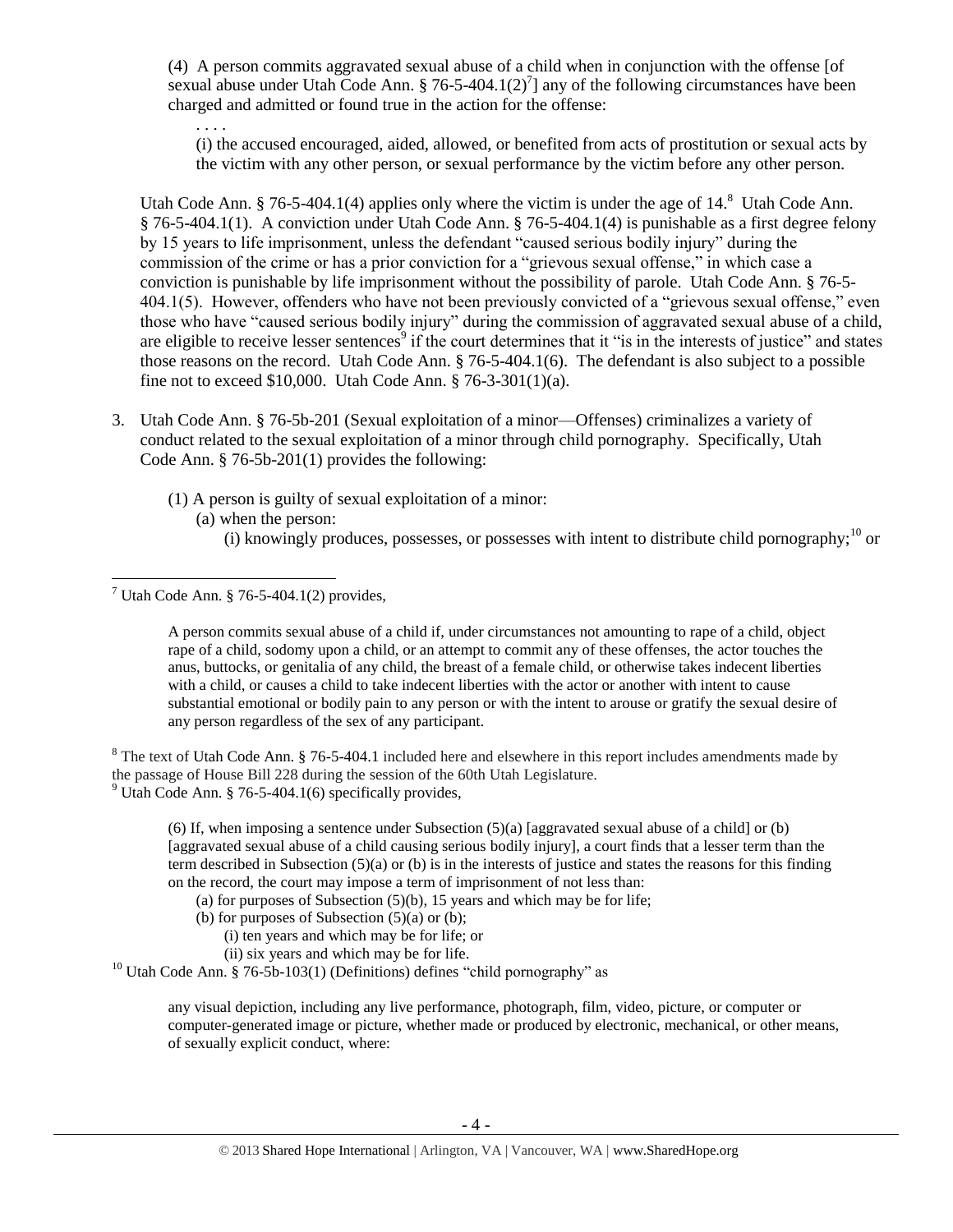(ii) intentionally distributes or views child pornography; or

(b) if the person is a minor's parent or legal guardian and knowingly consents to or permits the minor to be sexually exploited as described in Subsection (1)(a).

A conviction under this statute is punishable as a second degree felony by imprisonment for 1–15 years and a possible fine not to exceed \$10,000. Utah Code Ann. §§ 76-5b-201(2), 76-3-203(2), 76-  $3-301(1)(a)$ .

4. Utah Code Ann.  $\S 76$ -10-1303<sup>11</sup> (Patronizing a prostitute) states,

(1) A person is guilty of patronizing a prostitute when the person:

<span id="page-4-0"></span>(a) pays or offers or agrees to pay another person a fee for the purpose of engaging in an act of sexual activity; or

(b) enters or remains in a house of prostitution for the purpose of engaging in sexual activity. (2) Patronizing a prostitute is a class B misdemeanor, except as provided in Subsection (3) or (4) and in Section 76-10-1309.

(3) A violation of this section that is preceded by a conviction under this section or a conviction under local ordinance adopted under Section 76-10-1307 is a class A misdemeanor.

(4) If the patronizing of a prostitute under Subsection (1)(a) involves a child as the other person, a violation of Subsection (1)(a) is a third degree felony.

- 5. Utah Code Ann. § 76-10-1313 (Sexual solicitation—Penalty) makes it a crime when a person,
	- (1) (a) offers or agrees to commit any sexual activity with another person for a fee;

(b) pays or offers or agrees to pay a fee to another person to commit any sexual activity; or (c) with intent to engage in sexual activity for a fee or to pay another person to commit any sexual activity for a fee engages in, offers or agrees to engage in, or requests or directs another to engage in any of the following acts:

(i) exposure of a person's genitals, the buttocks, the anus, the pubic area, or the female breast below the top of the areola;

(ii) masturbation;

. . .

 $\overline{\phantom{a}}$ 

(iii) touching of a person's genitals, the buttocks, the anus, the pubic area, or the female breast; or

(iv) any act of lewdness.

(4) If a person commits an act of sexual solicitation and the person solicited is a child, the offense is a third degree felony if the solicitation does not amount to human trafficking or human smuggling, a violation of Section 76–5–308, or aggravated human trafficking or aggravated human smuggling, a violation of Section 76–5–310.

(a) the production of the visual depiction involves the use of a minor engaging in sexually explicit conduct;

(b) the visual depiction is of a minor engaging in sexually explicit conduct; or

(c) the visual depiction has been created, adapted, or modified to appear that an identifiable minor is engaging in sexually explicit conduct.

<sup>11</sup> The text of Utah Code Ann.  $\S$  76-10-1303 included here and elsewhere in this report includes amendments made by the passage of House Bill 163 and House Bill 160 during the session of the 60th Utah Legislature. The Utah Legislature has reconciled the codification between both bills and the text found here is from [http://le.utah.gov/code/TITLE76/htm/76\\_10\\_130300.htm,](http://le.utah.gov/code/TITLE76/htm/76_10_130300.htm) as Lexis has not yet updated these new amendments.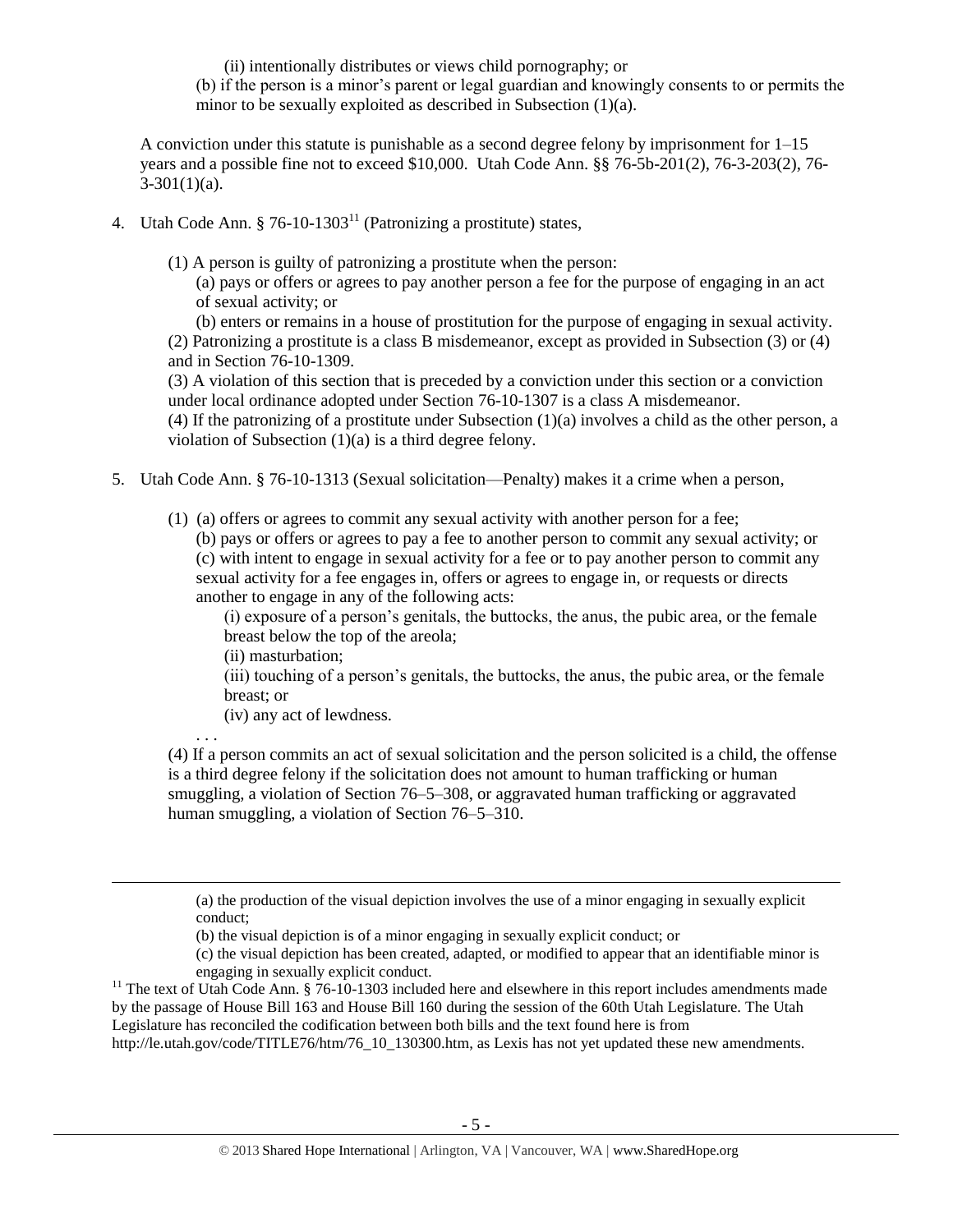Several other laws, while non-commercial in nature, may also apply in cases of commercial sexual exploitation of a child.

1. Utah Code Ann. § 76-5-401.1 (2) (Sexual abuse of a minor) states,

(2) A person commits sexual abuse of a minor if the person is seven years or more older than the minor and, under circumstances not amounting to rape, in violation of Section 76-5-402, object rape, in violation of Section 76-5-402.2, forcible sodomy, in violation of Section 76-5-403, aggravated sexual assault, in violation of Section 76-5-405, unlawful sexual activity with a minor, in violation of Section 76-5-401, or an attempt to commit any of those offenses, the person touches the anus, buttocks, or any part of the genitals of the minor, or touches the breast of a female minor, or otherwise takes indecent liberties with the minor, or causes a minor to take indecent liberties with the actor or another person, with the intent to cause substantial emotional or bodily pain to any person or with the intent to arouse or gratify the sexual desire of any person regardless of the sex of any participant.

Pursuant to subsection (1), "minor" means "a person who is 14 years of age or older, but younger than 16 years of age, at the time the sexual activity described in this section occurred." A conviction under this statute is punishable as a Class A misdemeanor by imprisonment up to 1 year and a possible fine not to exceed \$2,500. Utah Code Ann. §§ 76-5-401.1(3), 76-3-204(1), 76-3-301(1)(c).

2. Utah Code Ann. § 76-5-404.1(4) (Sexual abuse of a child—Aggravated sexual abuse of a child) states the following:

A person commits aggravated sexual abuse of a child when in conjunction with the offense [of sexual abuse under Utah Code Ann. § 76-5-404.1(2)<sup>12</sup>] any of the following circumstances have been charged and admitted or found true in the action for the offense:

(a) the offense was committed by the use of a dangerous weapon as defined in Section 76-1-601, or by force, duress, violence, intimidation, coercion, menace, or threat of harm, or was committed during the course of a kidnaping;

(d) the accused used, showed, or displayed pornography or caused the victim to be photographed in a lewd condition during the course of the offense;

(e) the accused, prior to sentencing for this offense, was previously convicted of any felony, or of a misdemeanor involving a sexual offense;

(f) the accused committed the same or similar sexual act upon two or more victims at the same time or during the same course of conduct;

(g) the accused committed, in Utah or elsewhere, more than five separate acts, which if committed in Utah would constitute an offense described in this chapter, and were committed at the same time, or during the same course of conduct, or before or after the instant offense;

<span id="page-5-0"></span>Utah Code Ann. § 76-5-404.1(4) applies only where the victim is under the age of 14. Utah Code Ann. § 76-5-404.1(1). A conviction under Utah Code Ann. § 76-5-404.1(4) is punishable as a first degree felony<sup>13</sup> by 15 years to life imprisonment, unless the defendant "caused serious bodily injury" during the

 $\overline{\phantom{a}}$ 

. . .

. . . .

Notwithstanding Sections 76-3-201 and 77-18-1 and Title 77, Chapter 16a, Commitment and Treatment of Mentally Ill Persons, except as provided in Section 76-5-406.5, probation shall not be granted, the

<sup>12</sup> *See supra* note [7.](#page-3-0)

<sup>&</sup>lt;sup>13</sup> Pursuant to Utah Code Ann. § 76-3-406 (Crimes for which probation, suspension of sentence, lower category of offense, or hospitalization may not be granted),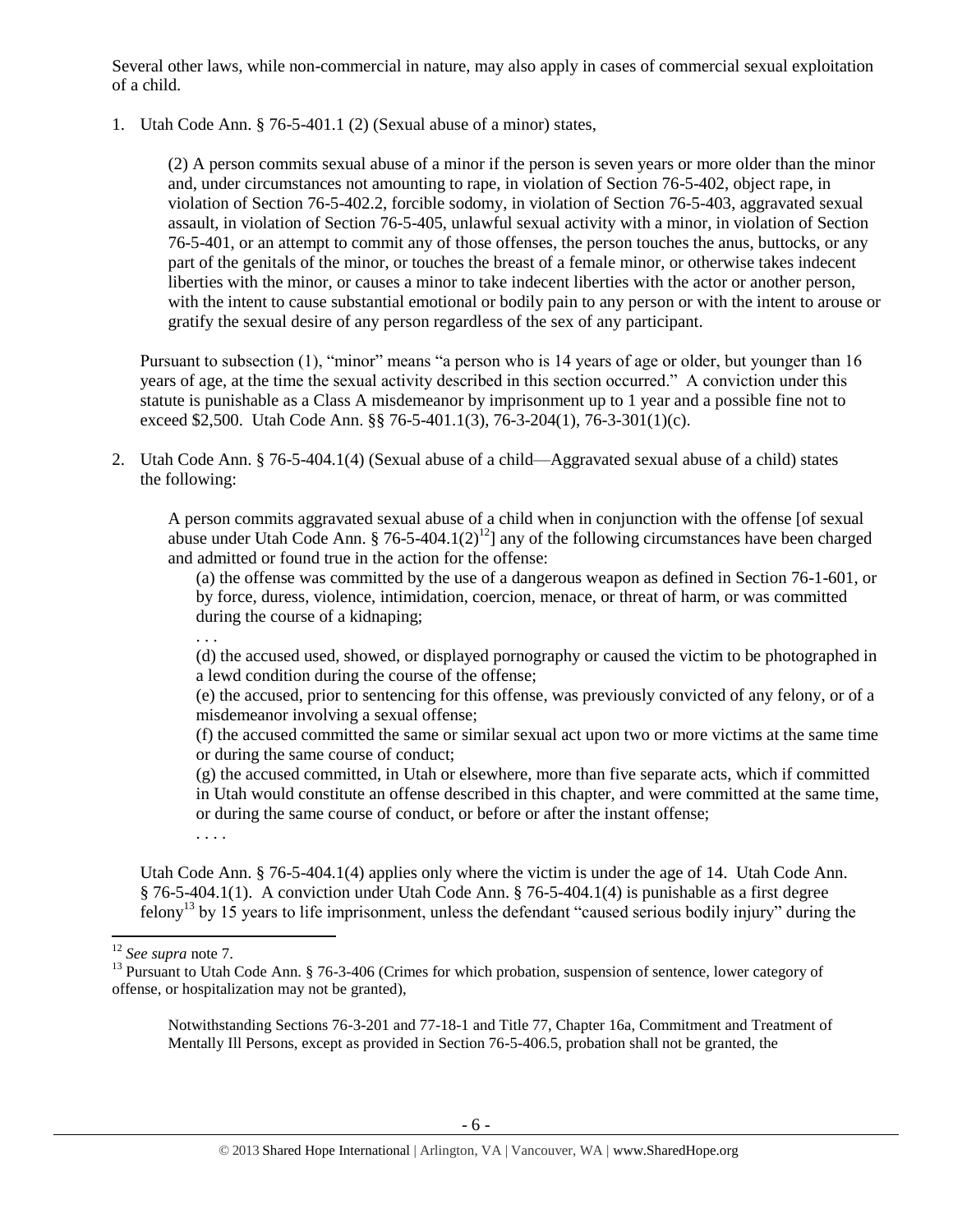commission of the crime or has a prior conviction for a "grievous sexual offense," in which case a conviction is punishable by life imprisonment without the possibility of parole. Utah Code Ann. § 76-5- 404.1(5). However, offenders who have not been previously convicted of a "grievous sexual offense," even those who have "caused serious bodily injury" during the commission of aggravated sexual abuse of a child, are eligible to receive lesser sentences<sup>14</sup> if the court determines that it "is in the interests of justice." Utah Code Ann. § 76-5-404.1(6). Additionally, the court may order the defendant to pay a fine not to exceed \$10,000. Utah Code Ann. § 76-3-301(1)(a).

3. Utah Code Ann. § 76-5-401.2(2) (Unlawful sexual conduct with a 16 or 17 year old) states,<sup>15</sup>

A person commits unlawful sexual conduct with a minor [who is 16 or 17 years old] if, under circumstances not amounting to [rape, object rape, forcible sodomy, forcible sexual abuse, aggravated sexual assault, or any attempt to commit one of these offenses], a person who is:

(i) seven or more years older but less than 10 years older than the minor at the time of the sexual conduct: engages in any conduct listed in Subsection  $(2)(b)$ , and the person knew or reasonably should have known the age of the minor; or

(ii) 10 or more years older than the minor at the time of the sexual conduct and engages in any conduct listed in Subsection (2)(b).

(i) has sexual intercourse with the minor;

(ii) engages in any sexual act with the minor involving the genitals of one person and the mouth or anus of another person, regardless of the sex of either participant; (iii) causes the penetration, however slight, of the genital or anal opening of the minor by any foreign object, substance, instrument, or device, including a part of the human body, with the intent to cause substantial emotional or bodily pain to any person or with the intent to arouse or gratify the sexual desire of any person, regardless of the sex of any participant; or

A conviction under Utah Code Ann.  $\frac{8}{76-5-401.2(2)(b)(i) - (iii)}$  is punishable as a third degree felony by imprisonment up to 5 years and a possible fine not to exceed \$5,000. Utah Code Ann. §§ 76-5- 401.2(4), 76-3-203(3), 76-3-301(1)(b), (c), 76-3-204(1).

4. Pursuant to Utah Code Ann. § 76-5-402.1(1), (2) (Rape of a child), any person who engages in "sexual intercourse with a child under the age of  $14$ " is guilty of a first degree felony.<sup>16</sup> A conviction

execution or imposition of sentence shall not be suspended, the court shall not enter a judgment for a lower category of offense, and hospitalization shall not be ordered, the effect of which would in any way shorten the prison sentence for any person who commits a capital felony or a first degree felony involving:

. . . (6) Section 76-5-402.1, rape of a child; . . . (8) Section 76-5-402.3, object rape of a child; . . . (10) Section 76-5-403.1, sodomy on a child; . . . (12) Subsections 76-5-404.1(4) and (5), aggravated sexual abuse of a child; . . . .

<sup>14</sup> *See supra* note [9](#page-3-1).

 $\overline{\phantom{a}}$ 

. . . .

<sup>15</sup> The text of Utah Code Ann.  $\S$  76-5-401.2 included here and elsewhere in this report includes amendments made by the passage of House Bill 10 during the session of the 60th Utah Legislature.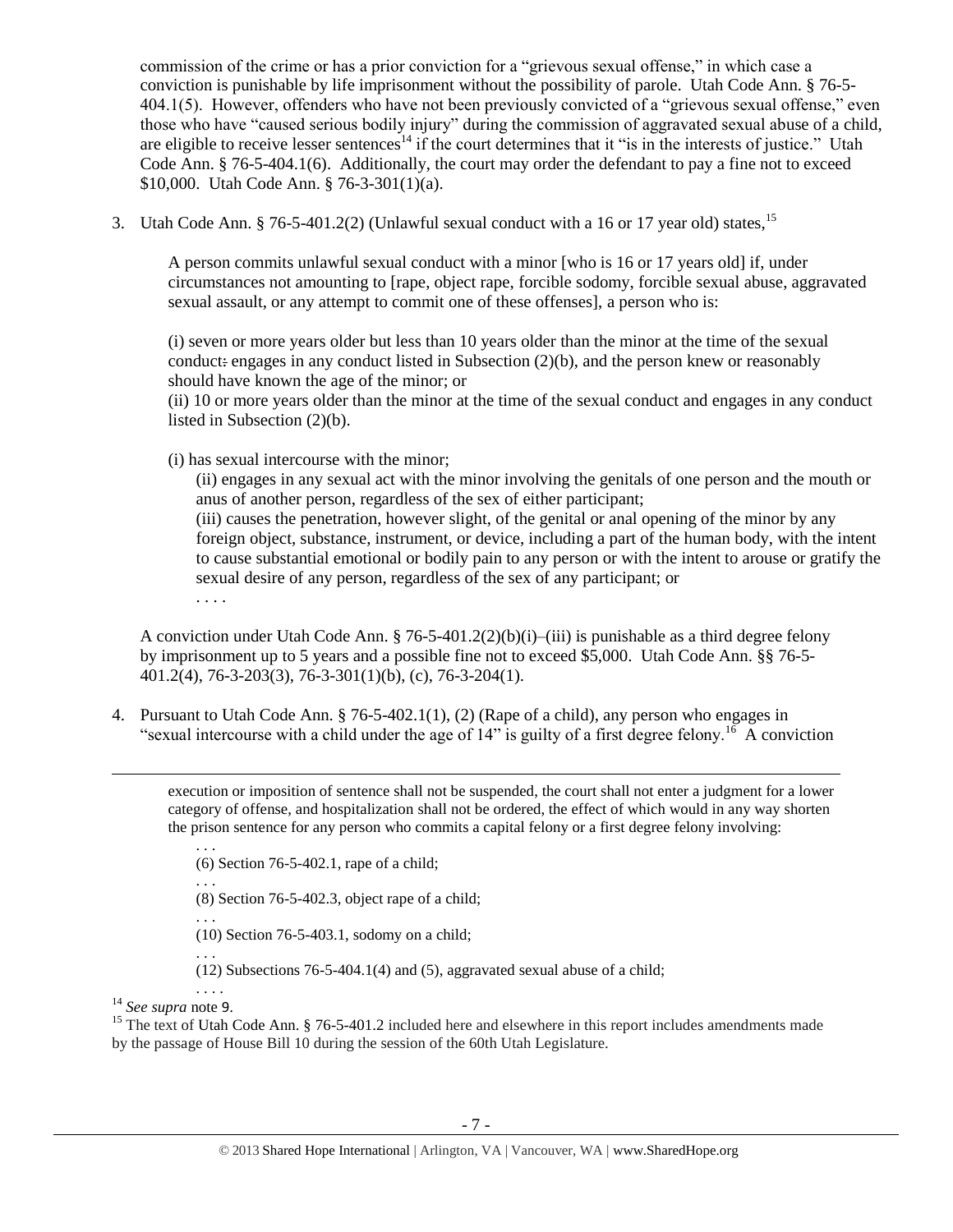under this statute is punishable by 25 years to life imprisonment. Utah Code Ann. § 76-5-402.1(2)(a). However, if the "trier of fact finds that . . . during the commission of the rape of a child, the defendant caused serious bodily injury to another or . . . was previously convicted of a grievous sexual offense," the punishment is enhanced to life imprisonment without the possibility of parole. Utah Code Ann. § 76-5-402.1(2)(b). The defendant is also subject to a possible fine not to exceed \$10,000. Utah Code Ann. § 76-3-301(1)(a).

5. Utah Code Ann. § 76-5-402.3(1)(Object rape of a child—Penalty) states,

A person commits object rape of a child when the person causes the penetration or touching, however slight, of the genital or anal opening of a child who is under the age of 14 by any foreign object, substance, instrument, or device, not including a part of the human body, with intent to cause substantial emotional or bodily pain to the child or with the intent to arouse or gratify the sexual desire of any person.

A conviction under this statute is punishable as a first degree felony by imprisonment for 25 years to life imprisonment.<sup>17</sup> Utah Code Ann. § 76-5-402.3(2). However, if the "trier of fact finds that ... during the commission of the object rape of a child, the defendant caused serious bodily injury to another or . . . was previously convicted of a grievous sexual offense," the punishment is enhanced to life imprisonment without the possibility of parole. Utah Code Ann. § 76-5-402.3(2).<sup>18</sup> The defendant is also subject to a possible fine not to exceed \$10,000. Utah Code Ann. § 76-3-301(1)(a).

6. Utah Code Ann. § 76-9-702.5(1) (Lewdness involving a child) states,  $^{19}$ 

(1) A person is guilty of lewdness involving a child if the person under circumstances not amounting to rape of a child, object rape of a child, sodomy upon a child, sexual abuse of a child, aggravated sexual abuse of a child, or an attempt to commit any of those offenses, intentionally or knowingly does any of the following to, or in the presence of, a child who under 14 years of age:

(a) performs an act of sexual intercourse or sodomy;

(d) under circumstances not amounting to sexual exploitation of a child under Section 76-5b-201 causes a child under the age of 14 to expose his or her genitals, anus, or breast, if female, to the actor, with the intent to arouse or gratify the sexual desire of the actor or the child; or (e) performs any other act of lewdness.

A conviction under this statute is punishable as a Class A misdemeanor by 1 year imprisonment and a possible fine not to exceed \$2,500. Utah Code Ann. §§ 76-9-702.5(2), 76-3-204(1), 76-3-301(1)(c). However, if the defendant is a "a sex offender as defined in [Utah Code Ann. § 77-27-21.7 (Sex offender restrictions)<sup>20</sup>]; or has been previously convicted of a violation of this section[Utah Code Ann. § 76-9-702.5(1)]," it is a third degree felony punishable by imprisonment up to 5 years and a possible fine not to exceed \$5,000. Utah Code Ann. §§ 76-9-702.5(2), 76-3-203(3), 76-3-301(1)(b).

 $\overline{a}$ 

. . .

<sup>16</sup> *See supra* note [13.](#page-5-0)

<sup>17</sup> *See supra* note [13.](#page-5-0)

<sup>&</sup>lt;sup>18</sup> The text of Utah Code Ann. § 76-5-402.3 included here and elsewhere in this report includes amendments made by the passage of Senate Bill 228 during the session of the 60th Utah Legislature.

<sup>&</sup>lt;sup>19</sup> The text of Utah Code Ann. § 76-9-702.5 included here and elsewhere in this report includes amendments made by the passage of House Bill 200 during the session of the 60th Utah Legislature.

<sup>20</sup> *See infra* Section 2.10.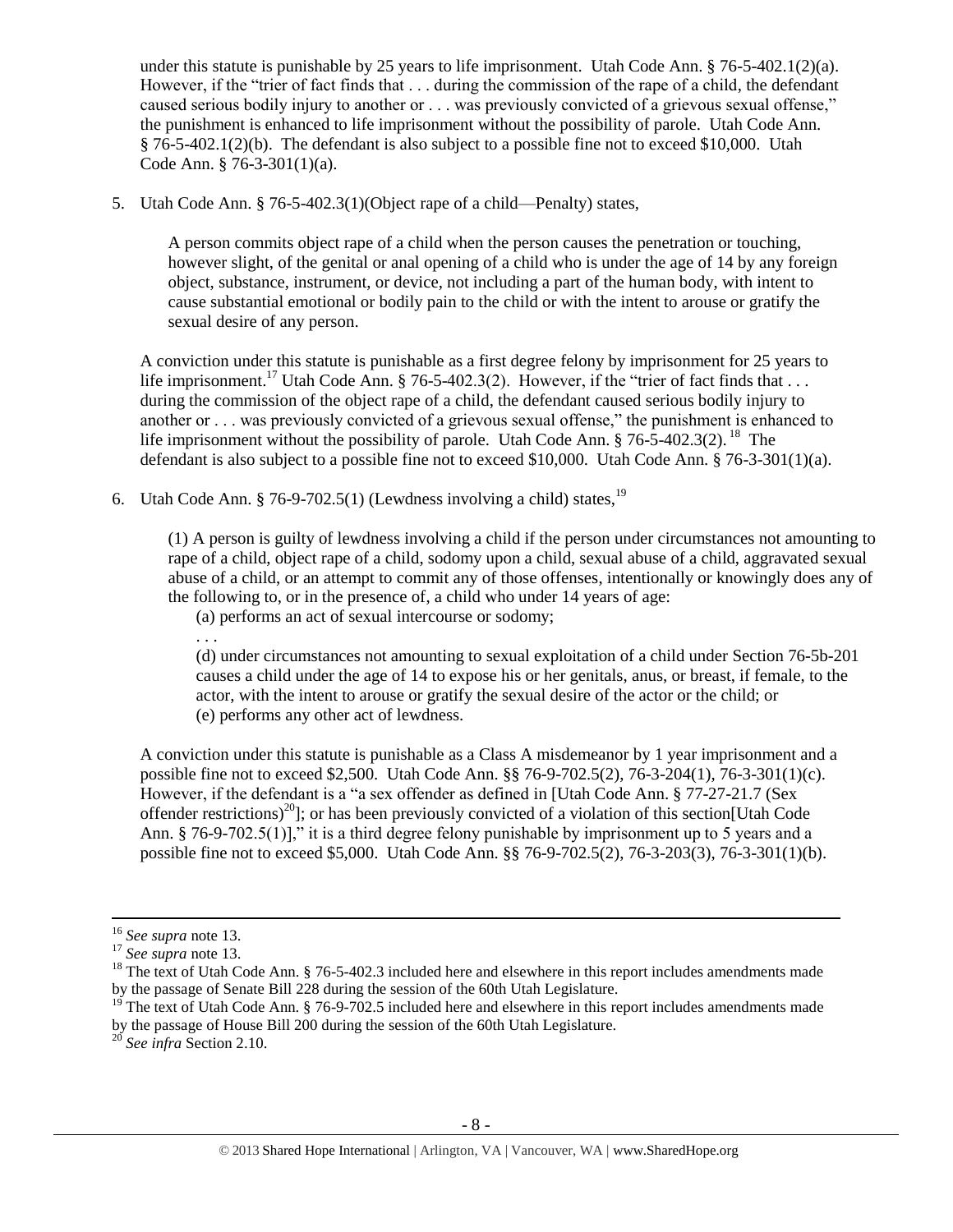7. Utah Code Ann. § 76-5-401(1), (2) (Unlawful sexual activity with a minor—Elements—Penalties— Evidence of age raised by defendant) makes it unlawful for a defendant to engage in any "unlawful sexual activity with a minor," who is 14–15 years of age

if under circumstances not amounting to [rape, object rape, forcible sodomy, or aggravated sexual assault], the actor:

(a) has sexual intercourse with the minor;

(b) engages in any sexual act with the minor involving the genitals of one person and the mouth or anus of another person, regardless of the sex of either participant; or

(c) causes the penetration, however slight, of the genital or anal opening of the minor by any foreign object, substance, instrument, or device, including a part of the human body, with the intent to cause substantial emotional or bodily pain to any person or with the intent to arouse or gratify the sexual desire of any person, regardless of the sex of any participant.

A conviction under this statute is punishable as a third degree felony by imprisonment up to 5 years and a possible fine not to exceed \$5,000. Utah Code Ann. §§ 76-5-401(3), 76-3-203(3), 76-3- 301(1)(b). However, if "the defendant establishes by a preponderance of the evidence the mitigating factor that the defendant is less than four years older than the minor at the time the sexual activity occurred," a conviction is punishable as a Class B misdemeanor punishable by imprisonment up to 6 months and a possible fine not to exceed \$1,000. Utah Code Ann. §§ 76-5-401(3), 76-3-204(2), 76-3-  $301(1)(d)$ .

8. Utah Code Ann. § 76-4-401(2)<sup>21</sup> (Enticing a minor–Elements–Penalties) states,

<span id="page-8-0"></span>(a) A person commits enticement of a minor when the person knowingly uses the Internet or text messaging to solicit, seduce, or entice a minor, or to attempt to solicit, seduce, lure, or entice a minor, or other person that the actor believes to be a minor to engage in sexual activity which is a violation of state criminal law.

(b) A person commits enticement of a minor when the person knowingly uses the Internet or text messaging to:

(i) initiate contact with a minor or a person the actor believes to be a minor; and (ii) subsequently [initiates contact with a minor or a person the actor believes to be a minor], by any electronic or written means, solicits, seduces, lures, or entices, or attempts to solicit, seduce, lure, or entice the minor or a person the actor believes to be the minor to engage in any sexual activity which is a violation of state criminal law.

Penalties for convictions under Utah Code Ann. § 76-4-401(2) are staggered according to the crime the defendant intended to commit. Utah Code Ann. § 76-4-401(4). Generally, a conviction is a felony one degree lower than the felony intended to be committed (e.g., a defendant who enticed a minor with the intent to commit a second degree felony will be convicted of a third degree felony, etc.). Utah Code Ann. § 76-4-401(4). However, in instances of enticement of a first degree felony and where the defendant also has a prior conviction under this statute, the defendant will be guilty of a first degree felony punishable by 3 years to life imprisonment. Utah Code Ann. § 76-4-401(4)(a)(ii).

*1.3 Prostitution statutes refer to the sex trafficking statute to identify the commercially sexually exploited minor as a trafficking victim.* 

l

<sup>&</sup>lt;sup>21</sup> The text of Utah Code Ann. § 76-4-401 included here and elsewhere in this report includes amendments made by the passage of House Bill 31 during the session of the 60th Utah Legislature.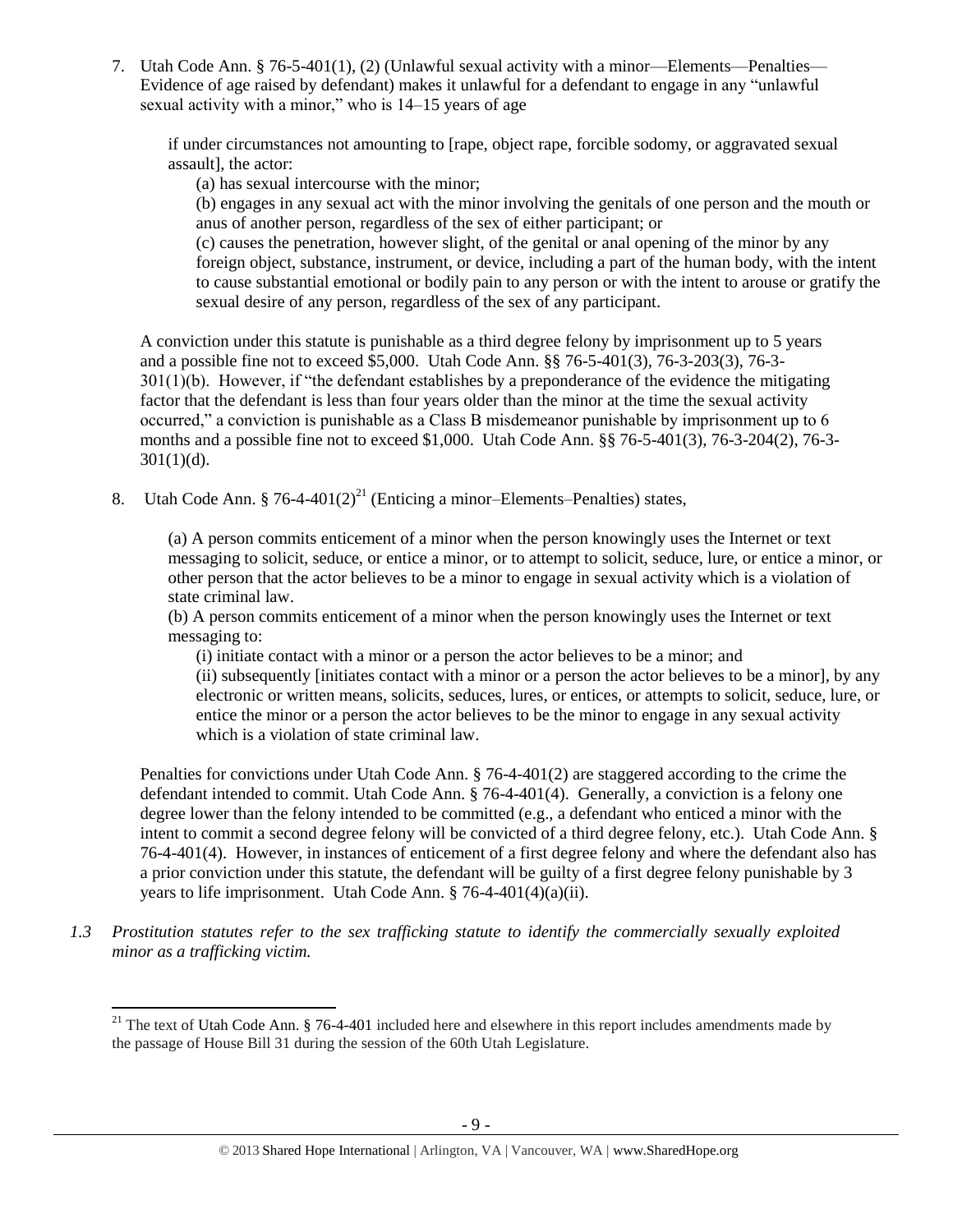Utah Code Ann. § 76-10-1302(1) (Prostitution) does not refer to the human trafficking law when the person charged is a minor.

*1.4 The state racketeering or gang crimes statute includes sex trafficking and commercial sexual exploitation of children (CSEC) offenses as predicate acts allowing the statute to be used to prosecute trafficking crimes.* 

Utah's Pattern of Unlawful Activity Act, is codified at Utah Code Ann. § 76-10-1601 et. seq. Pursuant to Utah Code Ann. § 76-10-1603 (Unlawful acts),

(1) It is unlawful for any person who has received any proceeds derived, whether directly or indirectly, from a pattern of unlawful activity in which the person has participated as a principal, to use or invest, directly or indirectly, any part of that income, or the proceeds of the income, or the proceeds derived from the investment or use of those proceeds, in the acquisition of any interest in, or the establishment or operation of, any enterprise.

(2) It is unlawful for any person through a pattern of unlawful activity to acquire or maintain, directly or indirectly, any interest in or control of any enterprise.

(3) It is unlawful for any person employed by or associated with any enterprise to conduct or participate, whether directly or indirectly, in the conduct of that enterprise's affairs through a pattern of unlawful activity.

(4) It is unlawful for any person to conspire to violate any provision of Subsection  $(1)$ ,  $(2)$ , or  $(3)$ .

For purposes of the Pattern of Unlawful Activity Act, Utah Code Ann. § 76-10-1602(2) defines a "pattern of unlawful activity" as

[E]ngaging in conduct which constitutes the commission of at least three episodes of unlawful activity, which episodes are not isolated, but have the same or similar purposes, results, participants, victims, or methods of commission, or otherwise are interrelated by distinguishing characteristics. Taken together, the episodes shall demonstrate continuing unlawful conduct and be related either to each other or to the enterprise. At least one of the episodes comprising a pattern of unlawful activity shall have occurred after July 31, 1981. The most recent act constituting part of a pattern of unlawful activity as defined by this part shall have occurred within five years of the commission of the next preceding act alleged as part of the pattern.

The state's racketeering provisions specifically include sex trafficking and CSEC offenses as predicate offenses for forfeiture. Utah Code Ann. § 76-10-1602(4), Here, "unlawful activity," is defined in Utah Code Ann. § 76- 10-1602(4), as "to directly engage in conduct or to solicit, request, command, encourage, or intentionally aid another person to engage in conduct which would constitute any offense described by" certain listed crimes, "or to attempt or conspire to engage in an act which would constitute any of those offenses, regardless of whether the act is in fact charged or indicted by any authority or is classified as a misdemeanor or a felony." The listed crimes include violations of Utah Code Ann. § 76-5b-201 (Sexual exploitation of a minor—Offenses), § 76-5- 308 (Human trafficking), § 76-5-309 (Human smuggling), § 76-5-310 (Aggravated Human Trafficking), § 76- 10-1302 (Prostitution), § 76-10-1304 (Aiding prostitution), § 76-10-1305 (Exploiting prostitution), and § 76-10- 1306 (Aggravated exploitation of prostitution). Utah Code Ann. § 76-10-1602(4)(n), (4)(o), (4)(bbbb)—(dddd).

Based on this definition of unlawful activity, acts of commercial sexual exploitation constitute predicate crimes under the racketeering law, making it available for combatting criminal enterprises that engage in domestic minor sex trafficking. A conviction under Utah Code Ann. § 76-10-1603 is a second degree felony punishable by imprisonment for 1–15 years and a possible fine not to exceed \$10,000 or any other amount not exceeding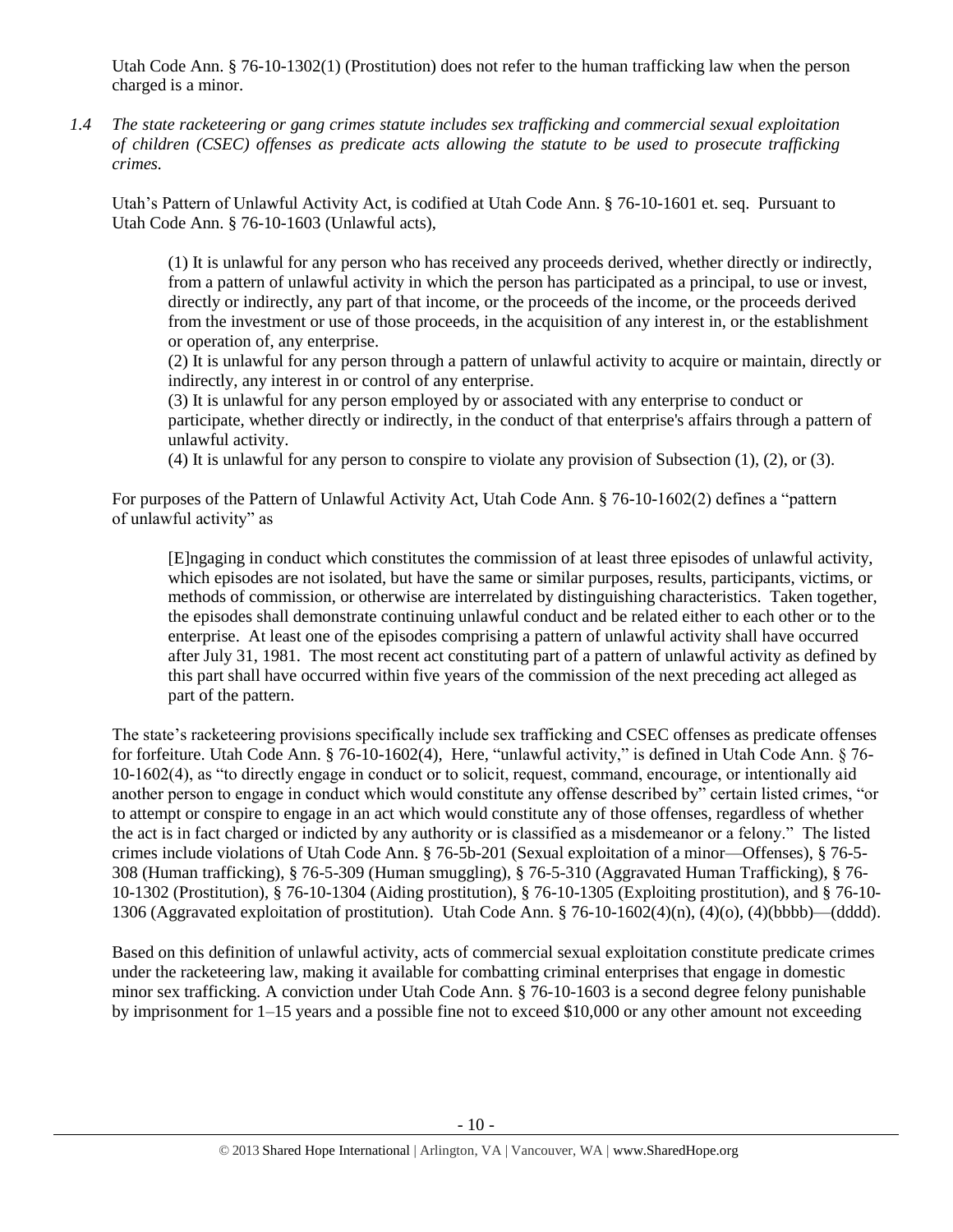twice the proceeds the trafficker obtained from the commission of the crime. Additionally, a conviction subjects the offender to asset forfeiture. Pursuant to Utah Code Ann.  $\S$  76-10-1603.5(1)<sup>22</sup>, traffickers convicted under Utah Code Ann. § 76-10-1603, a section of Utah's Pattern of Unlawful Activity Act, may potentially forfeit real property, tangible and intangible property, property used to facilitate a violation of Section 76–10– 1204, 76–10–1205, 76–10–1206, or 76–10–1222. Utah Code Ann.§ 24–4–102.

The court may order all the criminally related assets to be forfeited Under Utah Code Ann.§ 76-10-1603, Under Utah Code Ann. § 76-10-1603.5(3)(a) the court may order restitution for "any victim or rightful owner of property obtained, directly or indirectly, from: (i) the conduct constituting the pattern of unlawful activity; or (ii) any act or conduct constituting the pattern of unlawful activity that is proven as part of the violation of any provision of Section 76–10–1603."

Through a violation of the Unlawful Acts Act (Utah Code Ann.§ 76-10-1603) "the court may order the person found guilty of the felony to pay to the state, if the attorney general brought the action, or to the county, if the county attorney or district attorney brought the action, the costs of investigating and prosecuting the offense and the costs of securing the forfeitures provided for in this section." Utah Code Ann.§ 76-10-1603.5(1). Additionally, under the general forfeiture law, Utah Code Ann.§24-1-101 through §24-4-117, "property may be seized" by the court. Utah Code Ann.§ 24–4–102.

Finally, where the alleged enterprise is also a criminal street gang, additional penalties may apply. Utah Code Ann. § 76-3-203.1 (Offenses committed in concert with two or more persons or in relation to a criminal street gang—Notice—Enhanced penalties), which provides for enhanced penalties in the commission of certain offenses outlined in Utah Code Ann. § 76-3-203.1(5), including the following:

(d) kidnapping and related offenses under Title 76, Chapter 5, Part 3, Kidnapping, Trafficking, and Smuggling;

(e) any felony sexual offense under Title 76, Chapter 5, Part 4, Sexual Offenses;

(f) sexual exploitation of a minor as defined in Section 76-5b-201;

. . .

(q) pornographic and harmful materials and performance offenses under Title 76, Chapter 10 , Part 12, Pornographic and Harmful Materials and Performances;

(r) prostitution and related offenses under Title 76, Chapter 10, Part 13, Prostitution;

. . .

(t) any violation of Title 76, Chapter 10, Part 16, Pattern of Unlawful Activity Act; . . .

(v) any violation of Title 76, Chapter 10, Part 19, Money Laundering and Currency Transaction Reporting Act;

. . . .

Utah Code Ann. § 76-3-203.1 provides in part,

(2) A person who commits any offense listed in Subsection (5) is subject to an enhanced penalty for the offense as provided in Subsection (4) if the trier of fact finds beyond a reasonable doubt that the person acted:

(a) in concert with two or more persons:  $2<sup>3</sup>$ 

 $\overline{\phantom{a}}$  $22$  The text of Utah Code Ann. § 76-10-1603.5 included here and elsewhere in this report includes amendments made by the passage of House Bill 384 during the session of the 60th Utah Legislature.

<sup>&</sup>lt;sup>23</sup> Utah Code Ann. § 76-3-203.1(1)(b), (c) (Offenses committed in concert with two or more persons or in relation to a criminal street gang—Notice—Enhanced penalties) states,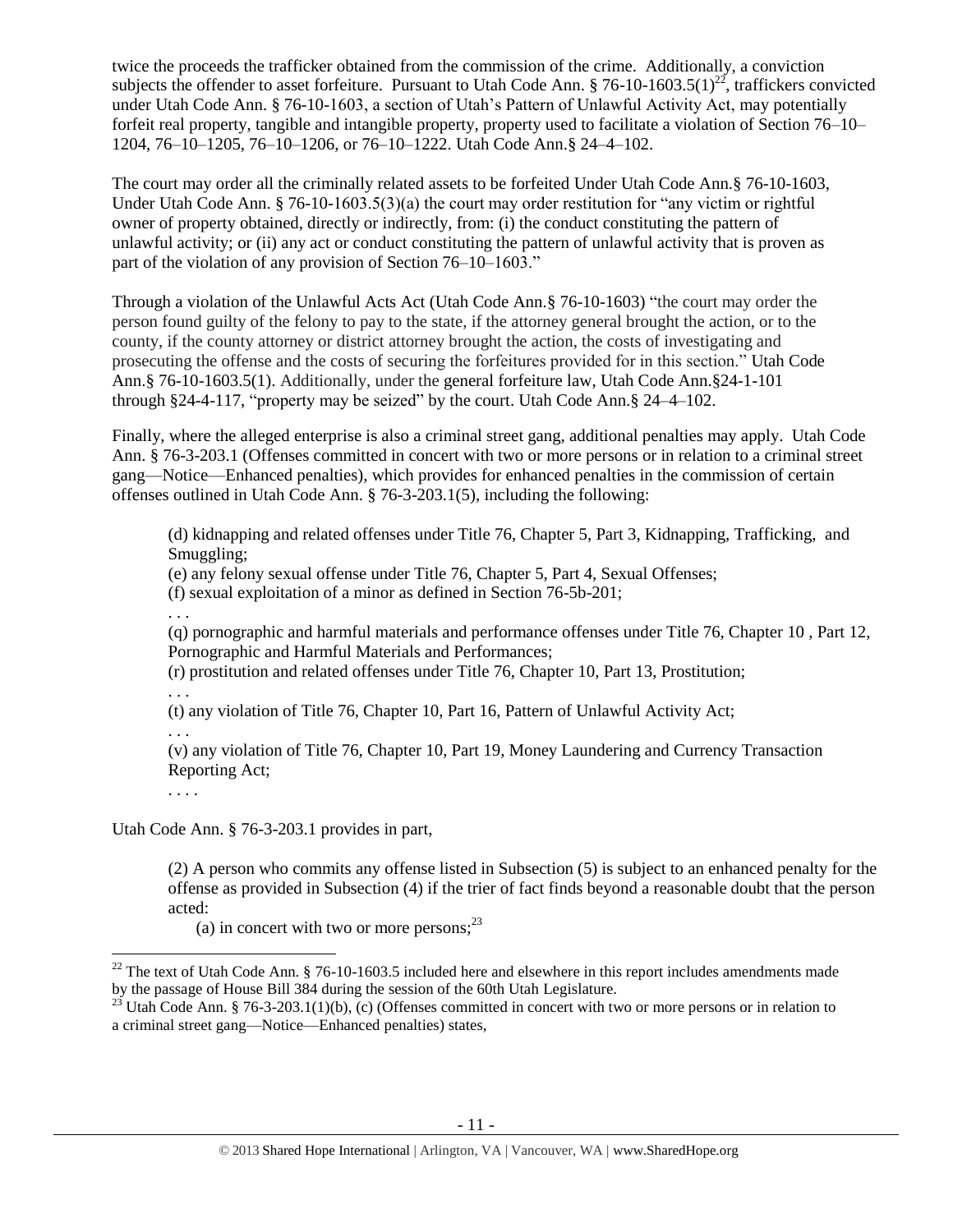(b) for the benefit of, at the direction of, or in association with any criminal street gang<sup>24</sup> as defined in Section 76-9-802; or

(c) to gain recognition, acceptance, membership, or increased status with a criminal street gang as defined in Section 76-9-802.

. . . .

l

(6) It is not a bar to imposing the enhanced penalties under this section that the persons with whom the actor is alleged to have acted in concert are not identified, apprehended, charged, or convicted, or that any of those persons are charged with or convicted of a different or lesser offense.

Pursuant to Utah Code Ann. § 76-3-203.1(4) enhanced penalties will be classified one level higher than the original penalty, unless the original penalty was classified as a first degree felony.

- (ii) each of the other persons:
	- (A) was physically present; or
	- (B) participated as a party to any offense listed in Subsection (5).
- (c) "In concert with two or more persons" means, regarding intent:
	- (i) other persons participating as parties need not have the intent to engage in the same offense or degree of offense as the defendant; and

(ii) a minor is a party if the minor's actions would cause the minor to be a party if the minor were an adult.

<sup>24</sup> Utah Code Ann. § 76-9-802(1) (Definitions) defines "criminal street gang" as

an organization, association in fact, or group of three or more persons, whether operated formally or informally:

- (a) that is currently in operation;
- (b) that has as one of its primary activities the commission of one or more predicate gang crimes;
- (c) that has, as a group, an identifying name or identifying sign or symbol, or both; and
- (d) whose members, acting individually or in concert with other members, engage in or have engaged
- in a pattern of criminal gang activity.

<sup>(</sup>b) "In concert with two or more persons" means:

<sup>(</sup>i) the defendant was aided or encouraged by at least two other persons in committing the offense and was aware of this aid or encouragement; and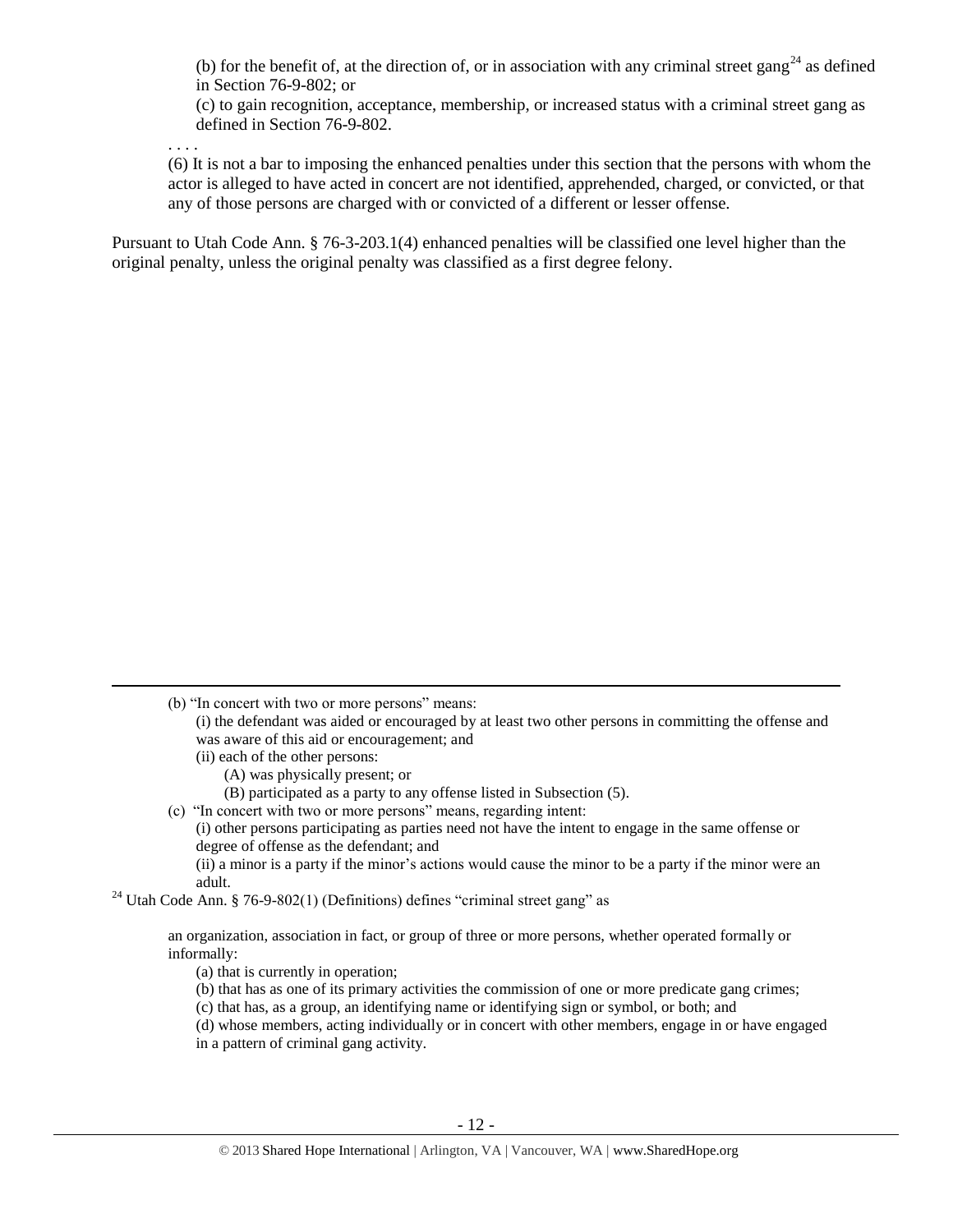#### **FRAMEWORK ISSUE 2: CRIMINAL PROVISIONS FOR DEMAND**

## *Legal Components:*

- *2.1 The state sex trafficking law can be applied to the buyers of commercial sex acts with a victim of domestic minor sex trafficking.*
- *2.2 Buyers of commercial sex acts with a minor can be prosecuted under commercial sexual exploitation of children (CSEC) laws.*
- *2.3 Solicitation laws differentiate buying sex acts with an adult and buying sex acts with a minor under 18.*
- *2.4 Penalties for buyers of commercial sex acts with minors are as high as federal penalties.*
- *2.5 Using the Internet to lure, entice, or purchase, or attempt to lure, entice, or purchase commercial sex acts with a minor is a separate crime or results in an enhanced penalty for buyers.*
- *2.6 No age mistake defense is permitted for a buyer of commercial sex acts with any minor under 18.*
- *2.7 Base penalties for buying sex acts with a minor under 18 are sufficiently high and not reduced for older minors.*
- *2.8 Financial penalties for buyers of commercial sex acts with minors are sufficiently high to make it difficult for buyers to hide the crime.*
- *2.9 Buying and possessing child pornography carries penalties as high as similar federal offenses.*
- *2.10 Convicted buyers of commercial sex acts with minors and child pornography are required to register as sex offenders.*

\_\_\_\_\_\_\_\_\_\_\_\_\_\_\_\_\_\_\_\_\_\_\_\_\_\_\_\_\_\_\_\_\_\_\_\_\_\_\_\_\_\_\_\_\_\_\_\_\_\_\_\_\_\_\_\_\_\_\_\_\_\_\_\_\_\_\_\_\_\_\_\_\_\_\_\_\_\_\_\_\_\_\_\_\_\_\_\_\_\_\_\_\_\_

# *Legal Analysis:*

*2.1 The state sex trafficking law can be applied to the buyers of commercial sex acts with a victim of domestic minor sex trafficking.*

Utah Code Ann. § 76-5-308<sup>25</sup> (Human trafficking) and Utah Code Ann. § 76-5-310(2) (Aggravated human trafficking) apply to buyers of sex with minors following federal precedent through the term "obtain."<sup>26</sup> However, application of the law is limited by the placement of the word "obtain" in Utah Code Ann. § 76-5- 308, which requires the buyer to use force, fraud, or coercion in committing the crime, making it less likely that Utah Code Ann. § 76-5-308 would be applicable against buyers.

2.1.1 Recommendation: Amend Utah Code Ann. § 76-5-308 (Human trafficking) and § 76-5-310 (Aggravated human trafficking and aggravated human smuggling—Penalties) to include unambiguous language to make buyers subject to prosecution for trafficking.

 $\overline{\phantom{a}}$ <sup>25</sup> *See supra* Section 1.1 for a discussion of relevant provisions.

<sup>&</sup>lt;sup>26</sup> See United States v. Jungers, 702 F.3d 1066 (8<sup>th</sup> Cir. 2013). In this case, the Eighth Circuit specifically addressed whether the federal sex trafficking law, 18 U.S.C. § 1591 (Sex trafficking of children or by force, fraud, or coercion) applies to buyers when it reversed a District of South Dakota ruling that Congress did not intend the string of verbs constituting criminal conduct under 18 U.S.C. § 1591(a)(1) ("recruits, entices, harbors, transports, provides, obtains, or maintains") to reach the conduct of buyers. United States v. Jungers, 834 F. Supp. 2d 930, 931 (D.S.D. 2011). Holding that the conduct of buyers who obtain a child for commercial sex can violate 18 U.S.C. § 1591(a)(1), the Eighth Circuit illustrated through hypothetical buyer scenarios that, under certain circumstances, most of the terms in the string of verbs constituting criminal conduct under 18 U.S.C. § 1591(a)(1) could apply to buyers. While other terms may apply to buyers' conduct under state law as well, the analysis here focuses on the term "obtains" which is most likely to apply in the majority of buyer cases.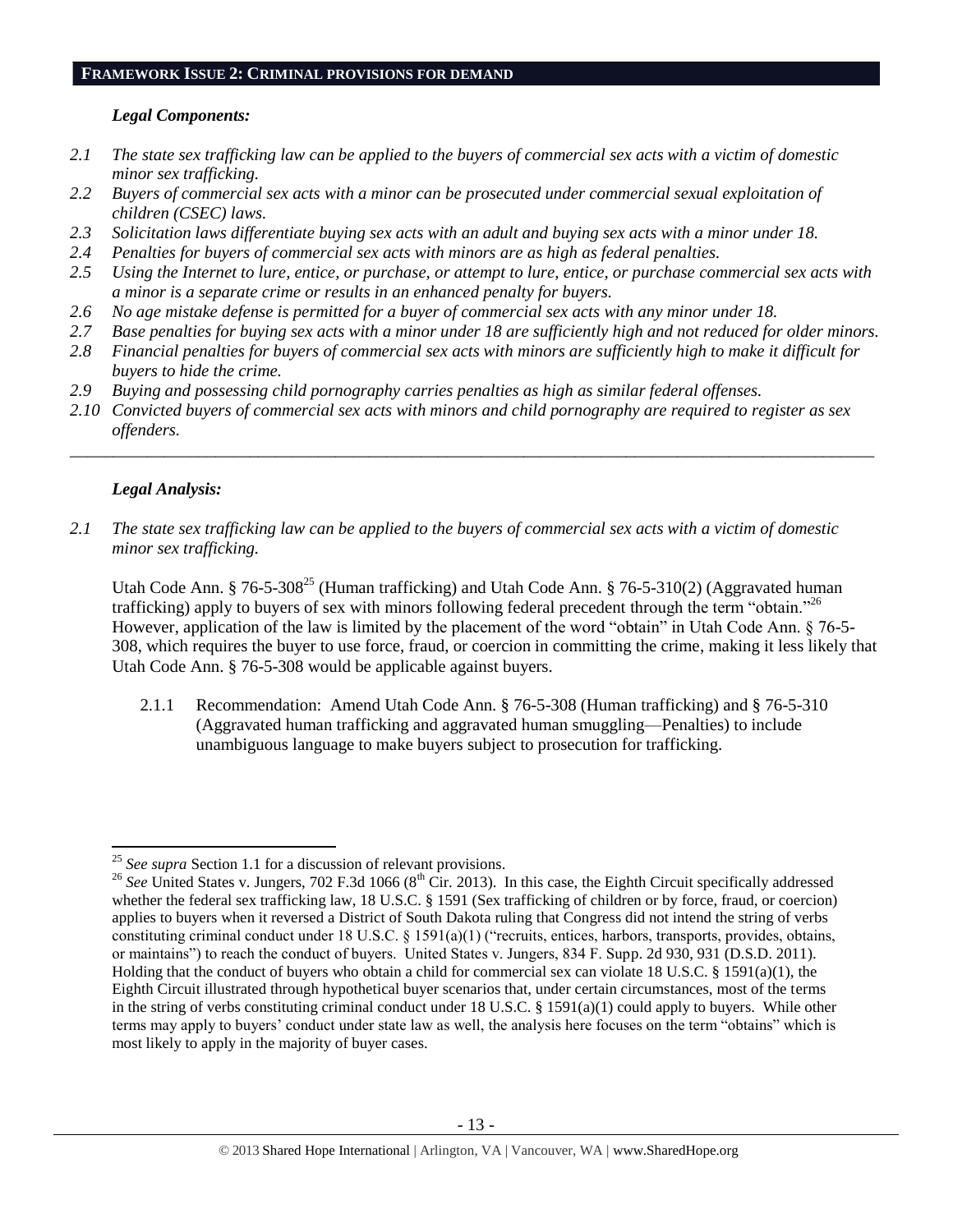*2.2 Buyers of commercial sex acts with a minor can be prosecuted under commercial sexual exploitation of children (CSEC) laws.*

Buyers face prosecution for buying or soliciting sex acts with a minor under two laws. Buying sex with a minor is criminalized under Utah Code Ann.  $\S$  76-10-1303<sup>27</sup> (Patronizing a prostitute) which states,

(1) A person is guilty of patronizing a prostitute when the person:

(a) pays or offers or agrees to pay another person a fee for the purpose of engaging in an act of sexual activity; or

(b) enters or remains in a house of prostitution for the purpose of engaging in sexual activity. (2) Patronizing a prostitute is a class B misdemeanor, except as provided in Subsection (3) or (4) and in Section 76-10-1309 [Enhanced penalties -- HIV positive offender].

(4) If the patronizing of a prostitute under Subsection (1)(a) involves a child as the other person, a violation of Subsection (1)(a) is a third degree felony.

Soliciting sex acts with a minor is criminalized under Utah Code Ann. § 76-10-1313 (Sexual solicitation—Penalty) which makes it a crime when a person,

(1) (a) offers or agrees to commit any sexual activity with another person for a fee; (b) pays or offers or agrees to pay a fee to another person to commit any sexual activity; or (c) with intent to engage in sexual activity for a fee or to pay another person to commit any sexual activity for a fee engages in, offers or agrees to engage in, or requests or directs another to engage in any of the following acts:

(i) exposure of a person's genitals, the buttocks, the anus, the pubic area, or the female breast below the top of the areola;

(ii) masturbation;

(iii) touching of a person's genitals, the buttocks, the anus, the pubic area, or the female breast; or

(iv) any act of lewdness.

. . .

. . . .

(4) If a person commits an act of sexual solicitation and the person solicited is a child, the offense is a third degree felony if the solicitation does not amount to human trafficking or human smuggling, a violation of Section 76–5–308, or aggravated human trafficking or aggravated human smuggling, a violation of Section 76–5–310.

As third degree felonies, Utah Code Ann. § 76-10-1303 (Patronizing a prostitute) and § 76-10- 1313 (Sexual solicitation—Penalty) are punishable by imprisonment up to 5 years and a possible fine not to exceed \$5,000.

<span id="page-13-0"></span>Several sexual offenses also may be used to prosecute certain buyers of commercial sex acts with a minor.

*2.3 Solicitation laws differentiate buying sex acts with an adult and buying sex acts with a minor under 18.*

Under Utah Code Ann. § 76-10-1303(4)<sup>28</sup> (Patronizing a prostitute), patronizing a prostitute for the purchase of commercial sex acts involving a child is a third degree felony. Otherwise, a violation of Utah Code Ann. § 76-

 $27$  See supra note [11.](#page-4-0)

<sup>&</sup>lt;sup>28</sup> The text of Utah Code Ann.  $\S$  76-10-1303 included here and elsewhere in this report includes amendments made by the passage of House Bill 163 and House Bill 160 during the session of the 60th Utah Legislature. The Utah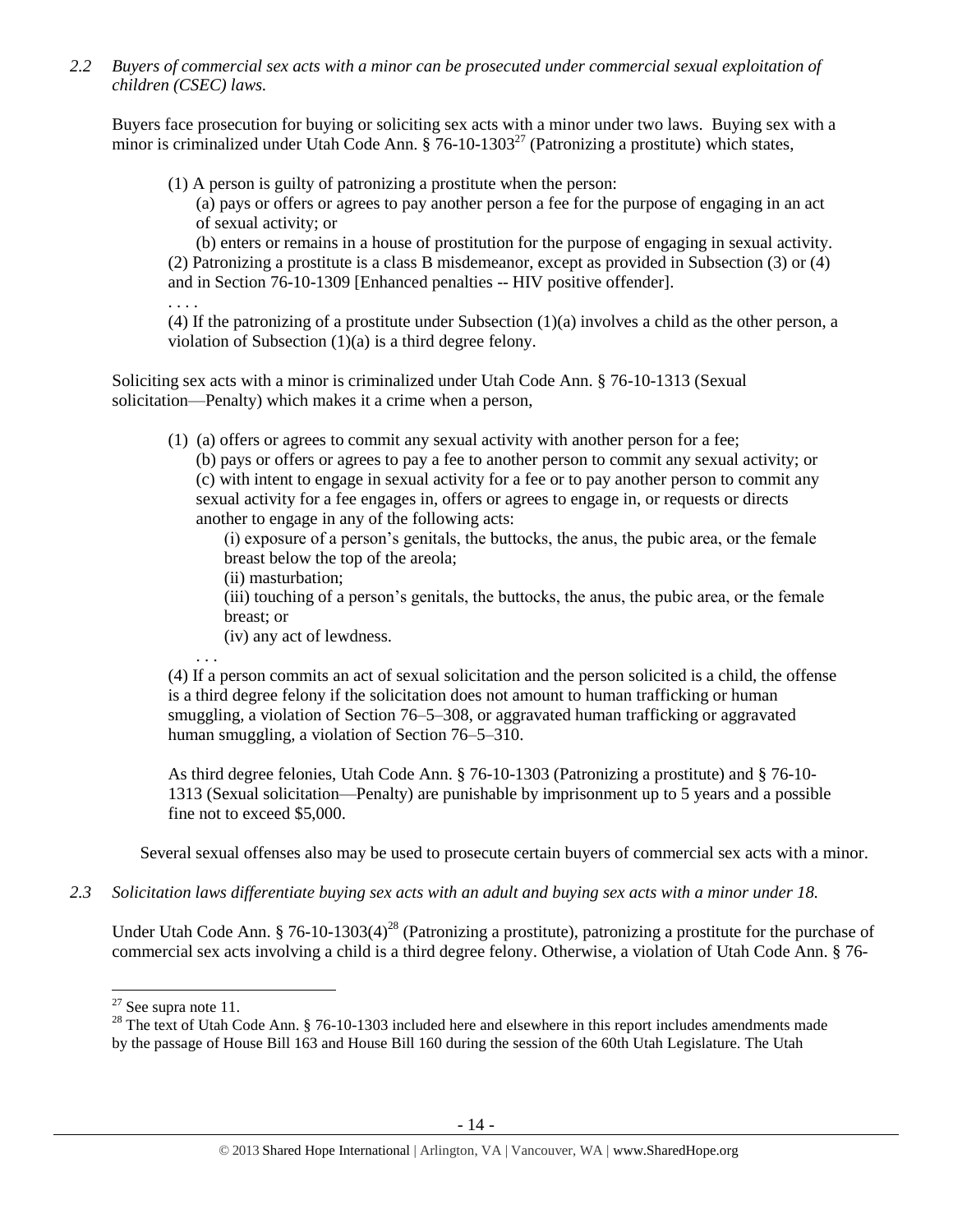10-1303(1)(a) involving a paying or offering to pay an adult to engage in sexual activity, or a violation of subsection (b) which makes it a crime when a person "enters or remains in a house of prostitution for the purpose of engaging in sexual activity," is punishable as a class B misdemeanor. Utah Code Ann. § 76-10- 1303(1), (2), (4).

Additionally, Utah Code Ann. § 76-10-1313(4) (Sexual solicitation—Penalty) distinguishes between soliciting sex acts with minor versus an adult by providing a heightened penalty when the person solicited is a minor.

If the victim is a minor, a violation of Utah Code Ann. § 76-10-1313(1) (Sexual solicitation—Penalty) is a third degree felony punishable by imprisonment up to 5 years and a possible fine not to exceed \$5,000.

# *2.4 Penalties for buyers of commercial sex acts with minors are as high as federal penalties.*

Buyers prosecuted under Utah Code Ann. § 76-5-310 (Aggravated human trafficking) face a 1st degree felony punishable by 5 years to life imprisonment and a possible fine up to \$10,000. Buyers prosecuted under Utah Code Ann. § 76-10-1303(4)<sup>29</sup> (Patronizing a prostitute) or § 76-10-1313(1) Sexual solicitation) face third degree felonies punishable by imprisonment up to 5 years and a possible fine not to exceed \$5,000. Utah Code Ann. §§ 76-10-1313(4), 76-3-203(3), 76-3-301(1)(b).<sup>30</sup>

Several sexual offenses may be used to prosecute certain buyers of commercial sex acts with a minor.<sup>31</sup>

Buyers may also be subject to enhanced penalties under certain circumstances. According to Utah's habitual violent offender<sup>32</sup> statute, buyers who have two prior violent felony convictions are subject to an enhanced penalty a conviction for a third violent felony. Utah Code Ann. § 76-3-203.5(2) (Habitual violent offender— Definition—Procedure—Penalty) states,

(2) If a person is convicted in this state of a violent felony by plea or by verdict and the trier of fact determines beyond a reasonable doubt that the person is a habitual violent offender under this section, the penalty for a:

- (a) third degree felony is as if the conviction were for a first degree felony;
- (b) second degree felony is as if the conviction were for a first degree felony; or
- (c) first degree felony remains the penalty for a first degree penalty except:

(i) the convicted person is not eligible for probation; and

(ii) the Board of Pardons and Parole shall consider that the convicted person is a habitual violent offender as an aggravating factor in determining the length of incarceration.

Pursuant to Utah Code Ann. § 76-3-203.5(1)(c)(i), a "violent felony" is defined as

(i) any of the following offenses, or any attempt, solicitation, or conspiracy to commit any of the following offenses punishable as a felony:

Legislature has reconciled the codification between both bills and the text found here is from

http://le.utah.gov/code/TITLE76/htm/76\_10\_130300.htm, as Lexis has not yet updated these new amendments. <sup>29</sup> *See supra* note [28.](#page-13-0)

<sup>&</sup>lt;sup>30</sup> See supra Section 1.2 for a full description of sexual offense laws that may be used to prosecute certain buyers.

<sup>&</sup>lt;sup>31</sup> *See supra* Section 1.2 for a full description of sexual offense penalties.

<sup>&</sup>lt;sup>32</sup> "Habitual violent offender" is defined as "a person convicted within the state of any violent felony and who on at least two previous occasions has been convicted of a violent felony and committed to either prison in Utah or an equivalent correctional institution of another state or of the United States either at initial sentencing or after revocation of probation." Utah Code Ann. § 76-3-203.5(b).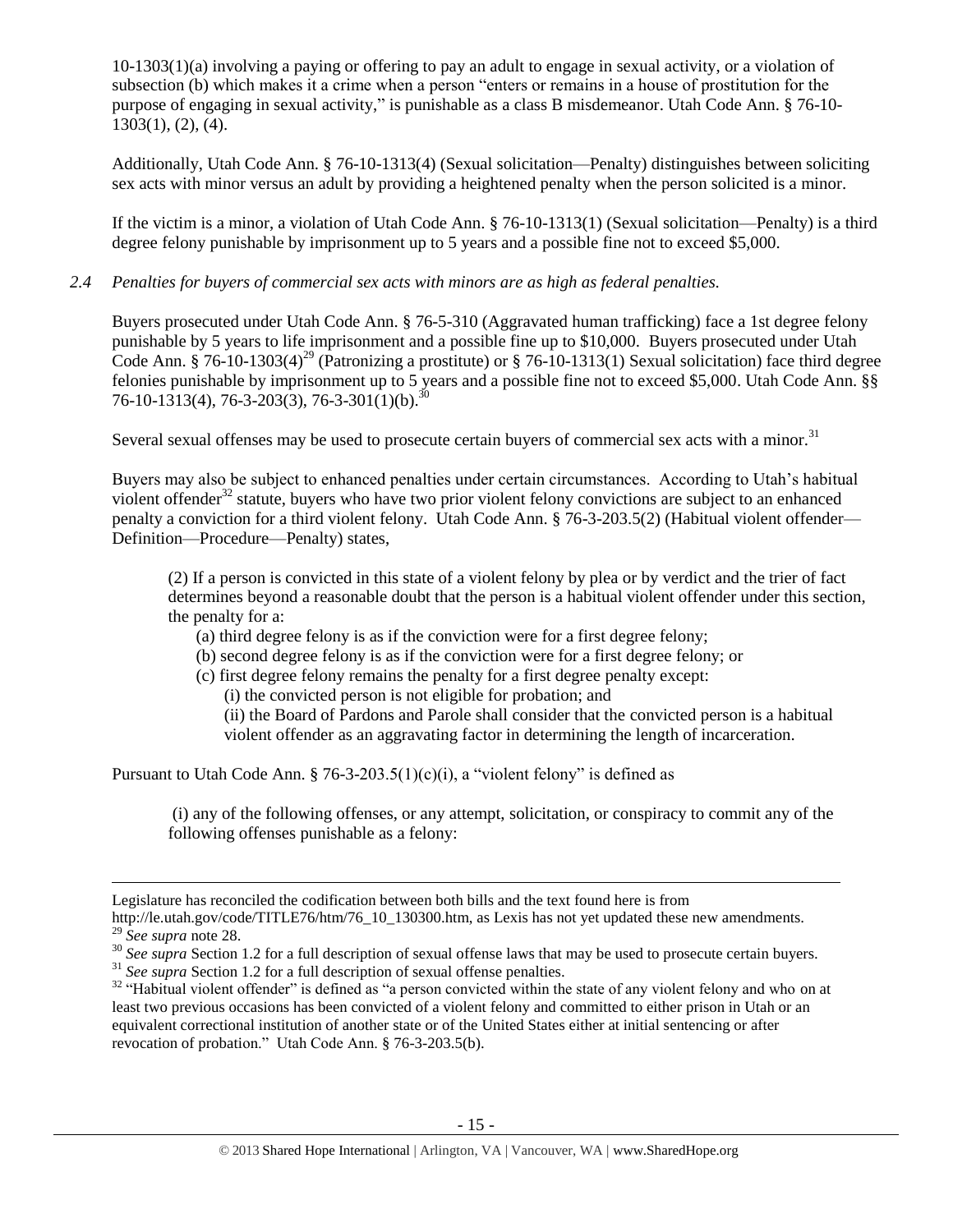. . . (Q) rape of a child, Section 76-5-402.1; (R) object rape, Section 76-5-402.2; (S) object rape of a child, Section 76-5-402.3; . . . (W) aggravated sexual abuse of a child or sexual abuse of a child, Section 76-5-404.1; . . . (Y) sexual exploitation of a minor, Section 76-5b-201; . . . .

Furthermore, Utah Code Ann. § 76-3-407(2) (Repeat and habitual sex offenders—Additional prison term for prior felony convictions) states that defendants who are being charged with a sexual offense<sup>33</sup> and have a previous conviction for a sexual offense<sup>34</sup> may be subject to the maximum penalty plus an additional 5 year penalty for "each conviction of the defendant for a prior sexual offense that arose from a separate criminal episode." This additional term is "in addition to, and consecutive to, any other prison term served by the defendant." Utah Code Ann. § 76-3-407(3).

In comparison, if the victim is under the age of 14, a conviction under the TVPA for child sex trafficking is punishable by 15 years to life imprisonment and a fine not to exceed \$250,000. 18 U.S.C. §§ 1591(b)(1), 3559(a)(1), 3571(b)(3). If the victim is between the ages of 14–17, a conviction is punishable by 10 years to life imprisonment and a fine not to exceed \$250,000. 18 U.S.C. §§ 1591(b)(2), 3559(a)(1), 3571(b)(3). A conviction is punishable by mandatory life imprisonment, however, if the buyer has a prior conviction for a federal sex offense<sup>35</sup> against a minor. 18 U.S.C. § 3559(e)(1). To the

 $\overline{a}$ 

(v) an offense in another state, territory, or district of the United States that, if committed in Utah, would constitute an offense described in Subsections (1)(b)(i) through (iv).

(i) a felony offense described in Title 76, Chapter 5, Part 4, Sexual Offenses;

(v) an offense in another state, territory, or district of the United States that, if committed in Utah, would constitute an offense described in Subsections (1)(a)(i) through (iv).

 $35$  Pursuant to 18 U.S.C. § 3559(e)(2), "federal sex offense" is defined as

an offense under section 1591 [18 USCS § 1591] (relating to sex trafficking of children), 2241 [18 USCS § 2241] (relating to aggravated sexual abuse),  $2242$  [18 USCS § 2242] (relating to sexual abuse),  $2244(a)(1)$ [18 USCS  $\S$  2244(a)(1)] (relating to abusive sexual contact), 2245 [18 USCS] § 2245] (relating to sexual abuse resulting in death), 2251 [18 USCS § 2251] (relating to sexual exploitation of children), 2251A [18 USCS § 2251A] (relating to selling or buying of children), 2422(b) [18 USCS § 2422(b)] (relating to coercion and enticement of a minor into prostitution), or 2423(a) [18 USCS § 2423(a)] (relating to transportation of minors).

 $33$  Utah Code Ann. § 76-3-407(1)(b) defines "sexual offense" as

<span id="page-15-0"></span><sup>(</sup>i) an offense that is a felony of the second or third degree, or an attempted offense, which attempt is a felony of the second or third degree, described in Title 76, Chapter 5, Part 4, Sexual Offenses; (ii) sexual exploitation of a minor, Section 76-5b-201;

<sup>(</sup>iii) a felony offense of enticing a minor over the Internet, Section 76-4-401;

<sup>(</sup>iv) a felony attempt to commit an offense described in Subsection (1)(b)(ii) or (iii); or

 $34$  Utah Code Ann. § 76-3-407(1)(a) defines "prior sexual offense" as

<sup>(</sup>ii) sexual exploitation of a minor, Section 76-5b-201;

<sup>(</sup>iii) a felony offense of enticing a minor over the Internet, Section 76-4-401;

<sup>(</sup>iv) a felony attempt to commit an offense described in Subsections  $(1)(a)(i)$  through (iii); or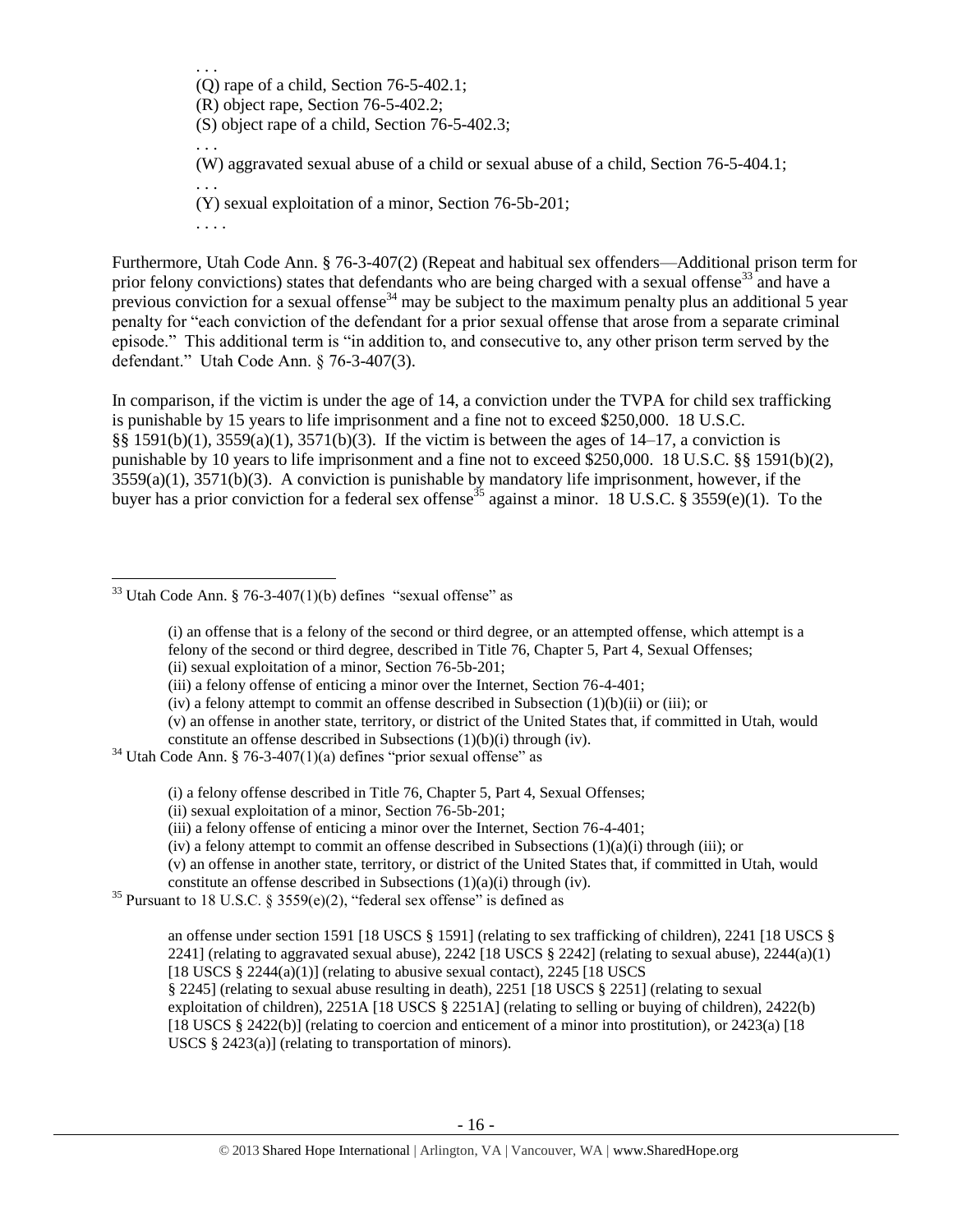extent buyers can be prosecuted under other federal CSEC laws,  $36$  a conviction is punishable by penalties ranging from a fine not to exceed \$250,000 to life imprisonment and a fine not to exceed \$250,000.<sup>37</sup>

*2.5 Using the Internet to lure, entice, or purchase, or attempt to lure, entice, or purchase commercial sex acts with a minor is a separate crime or results in an enhanced penalty for buyers.*

Although Utah Code Ann. § 76-4-401(2)<sup>38</sup> (Enticing a minor—Elements—Penalties) is not explicitly commercial in nature, it states that

(a) A person commits enticement of a minor when the person knowingly uses the Internet or text messaging to solicit, seduce, lure, or entice a minor, to attempt to solicit, seduce, lure, or entice a minor, or another person that the actor believes to be a minor to engage in any sexual activity which is a violation of state criminal law.

(b) A person commits enticement of a minor when the person knowingly uses the Internet or text messaging to:

(i) initiate contact with a minor or a person the actor believes to be a minor; and (ii) subsequently to the action under Subsection  $(2)(b)(i)$ , by any electronic or written means, solicits, seduces, lures, or entices, or attempts to solicit, seduce, lure, or entice the minor or a person the actor believes to be the minor to engage in any sexual activity which is a violation of state criminal law.

Penalties for convictions under Utah Code Ann. § 76-4-401(2) are staggered according to the crime the defendant intended to commit. Utah Code Ann. § 76-4-401(4). Generally, a conviction is punishable as a felony one degree lower than the felony enticed. Utah Code Ann. § 76-4-401(4). However, in instances where the defendant enticed a minor to engage in sexual activity that would be a first degree felony and also has a prior conviction under this statute, the defendant will be guilty of a first degree felony punishable by 3 years to life imprisonment. Utah Code Ann. § 76-4-401(4)(a)(ii).

# *2.6 No age mistake defense is permitted for a buyer of commercial sex acts with any minor under 18.*

Utah does not allow mistake of age defenses for buying commercial sex acts with a minor under 18. Under Utah Code Ann. § 76-2-304.5(5)<sup>39</sup>(Mistake as to victim's age is not a defense) there is no mistake of age defense for patronizing a prostitute, aggravated exploitation of a prostitute, or sexual solicitation. Utah Code Ann. § 76-2-304.5(5) states,

<span id="page-16-0"></span>(5) It is not a defense to any of the following crimes that the actor mistakenly believed the victim

l

<sup>36</sup> 18 U.S.C. §§ 2251A(b) (Selling or buying of children), 2251(a) (Sexual exploitation of children), 2423(a) (Transportation of a minor with intent for minor to engage in criminal sexual activity), 2422(a) (Coercion and enticement), 2252(a)(2), (a)(4) (Certain activities relating to material involving the sexual exploitation of minors).

 $37$  18 U.S.C. §§ 2251A(b) (conviction punishable by imprisonment for 30 years to life and a fine), 2251(e) (conviction punishable by imprisonment for 15–30 years and a fine), 2423(a) (conviction punishable by imprisonment for 10 years to life and a fine), 2422(a) (conviction punishable by a fine, imprisonment up to 20 years, or both),  $2252(a)(2)$ , (4) (stating that a conviction under subsection (a)(2) is punishable by imprisonment for  $5-20$ years and a fine, while a conviction under subsection (a)(4) is punishable by imprisonment up to 10 years, a fine, or both); *see also* 18 U.S.C. §§ 3559(a)(1) (classifying all of the above listed offenses as felonies), 3571(b)(3) (providing a fine up to \$250,000 for any felony conviction).

<sup>38</sup> *See supra* note [21.](#page-8-0) 

<sup>&</sup>lt;sup>39</sup> The text of Utah Code Ann. § 76-2-304.5 included here and elsewhere in this report includes texts from the Utah Legislature http://le.utah.gov, as amended by House Bill 10 & House Bill 163 during the session of the 60th Utah Legislature.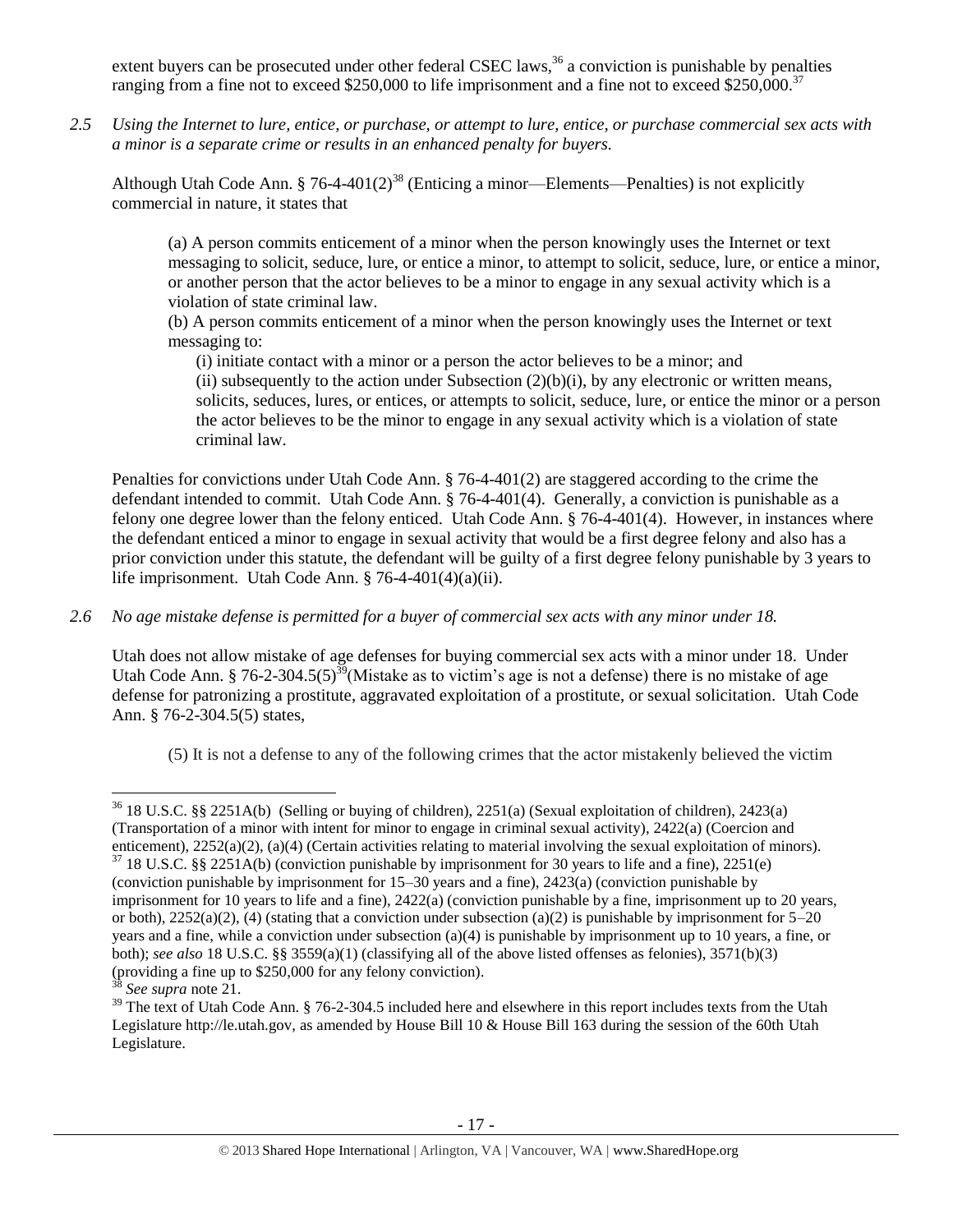to be 18 years of age or older at the time of the alleged offense or was unaware of the victim's true age:

- (a) patronizing a prostitute, a violation of Section 76–10–1303;
- (b) aggravated exploitation of a prostitute, a violation of Section 76–10–1306; or
- (c) sexual solicitation, a violation of Section 76–10–1313.

It is "not a defense to the crime of unlawful sexual activity with a minor, a violation of Subsection 76–5– 401.2(2)(a)(ii) [Unlawful conduct with a 16 or 17 year old] that the actor mistakenly believed the victim to be 18 years of age or older at the time of the alleged offense or was unaware of the victim's true age."<sup>40</sup> This statute only applies where the offender is at least seven years older than the victim who is 16 or 17. Utah Code Ann. § 76-5-401.2

Utah Code Ann. § 76-5b-302 (Lack of knowledge of age not a defense), states that "[i]t is not a defense to an offense described in this chapter [Utah Code Ann. § 76-5b-201 (Sexual exploitation of minor—Offenses)] that the accused did not know the age of the victim."

Additionally, mistake of age is "not a defense to the crime of aggravated human trafficking or aggravated human smuggling, a violation of Section 76-5-310, that the actor mistakenly believed the victim to be 18 years of age or older at the time of the alleged offense or was unaware of the victim's true age." Utah Code Ann. § 76- 2-304.5 (3).

Additionally, specific offenses against a child do not allow a mistake of age defense when the actor mistakenly believed the victim to be 14 years of age or older. Here, Utah Code Ann. § 76-2-304.5(1)<sup>41</sup>(Mistake as to victim's age not a defense) expressly prohibits a defendant from asserting a defense that the actor "mistakenly believed the victim to be 14 years of age or older at the time of the alleged offense or was unaware of the victim's true age" for certain sexual offenses, including Utah Code Ann. § 76-5-301.1 (Child kidnapping), § 76- 5-402.1 (Rape of a child), § 76-5-402.3 (Object rape of a child), § 76-5-403.1 (Sodomy on a child), § 76-5- 404.1 (Sexual abuse of a child), or § 76-5-404.1(4) (Aggravated sexual abuse of a child).

*2.7 Base penalties for buying sex acts with a minor under 18 are sufficiently high and not reduced for older minors.*

The penalties for Utah Code Ann. § 76-10-1303(4) (Patronizing a prostitute,), § 76-10-1313 (Sexual solicitation—Penalty) and § 76-5-310(2) (Aggravated human trafficking) are the same for all minors under 18 and not reduced for older minors.

*2.8 Financial penalties for buyers of commercial sex acts with minors are sufficiently high to make it difficult for buyers to hide the crime.* 

A conviction under either Utah Code Ann. § 76-5-310 (Aggravated human trafficking) or § 76-5-308 (Human trafficking) is punishable by fines up to \$10,000.<sup>42</sup> Utah Code Ann. §§ 76-5-310(4)(a), 76-5-309(1), 76-3-203(1), 76-3-301(1)(a). Buyers prosecuted under Utah Code Ann. § 76-10-1313(4) (Sexual solicitation) or § 76-10-1303(4) (Patronizing a prostitute) face a possible fine not to exceed \$5,000.

Certain sexual offenses may apply to prosecute buyers in situations of commercial sexual exploitation. Buyers convicted under Utah Code Ann. § 76-5-404.1(2) (Sexual abuse of a child—Aggravated sexual abuse of a child) may be required to pay a fine not to exceed \$10,000. Utah Code Ann. §§ 76-5-404.1(2), (3), 76-3-301(1)(a).

<sup>40</sup> *Id.* at § 76-2-304.5(4).

<sup>41</sup> *See supra* note [39.](#page-16-0) 

<sup>42</sup> *See* supra note [3.](#page-2-0)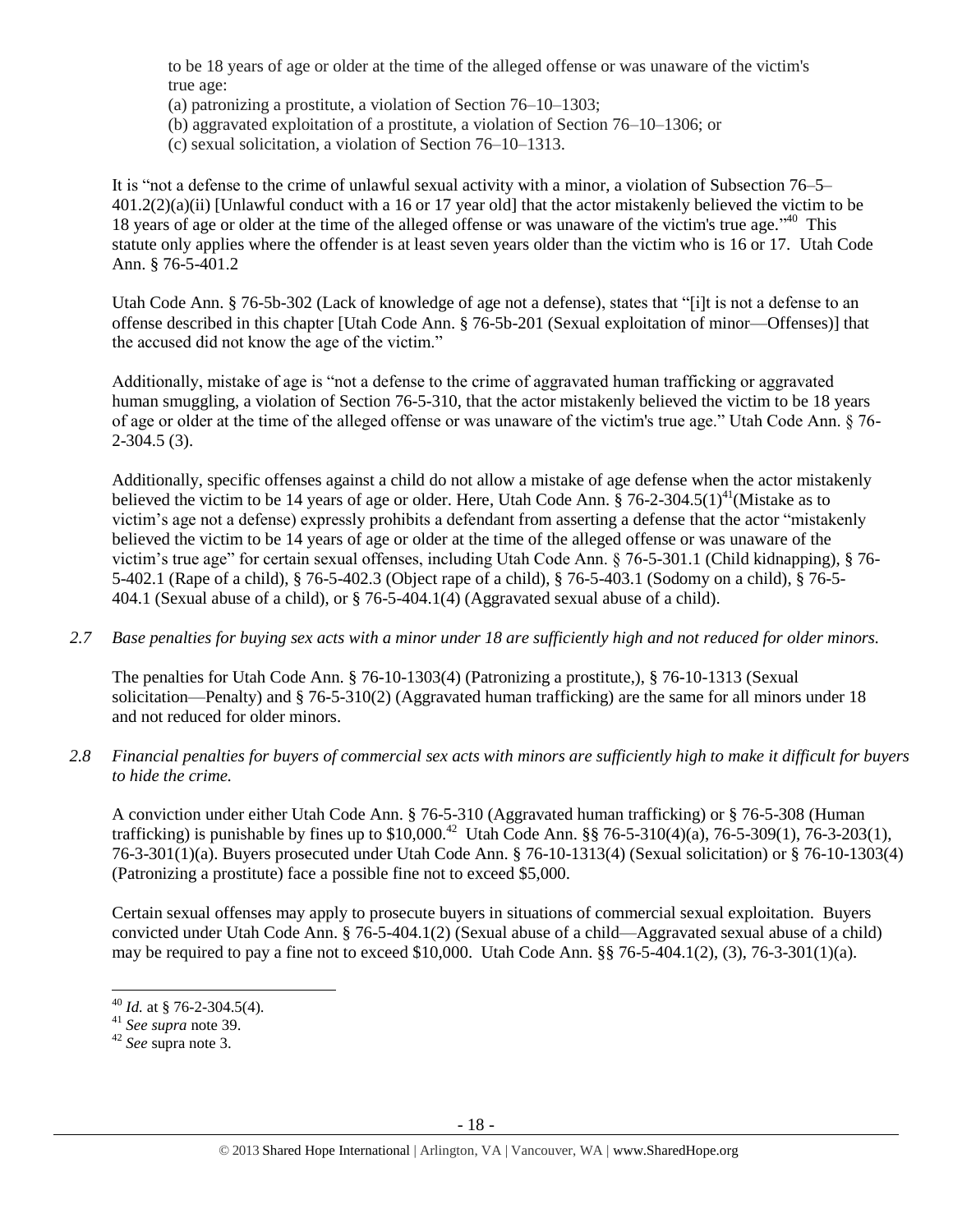<span id="page-18-0"></span>Following any criminal action, the court has the discretion to order the buyer to make restitution to the victim pursuant to Utah Code Ann. § 77-38a-301 (Restitution—Convicted defendant may be required to pay), which authorizes the court to order "a convicted defendant to make restitution." To the extent that a buyer causes a victim to suffer pecuniary damages,<sup>43</sup> restitution is mandatory. Utah Code Ann. § 77-38a-302(1) (Restitution criteria), states in part, "When a defendant is convicted of criminal activity that has resulted in pecuniary damages, in addition to any other sentence it may impose, the court shall order that the defendant make restitution to victims<sup>44</sup> of crime as provided in this chapter, or for conduct for which the defendant has agreed to make restitution as part of a plea disposition."

Additionally, Utah's general forfeiture applies to property "used to facilitate the commission of a federal or state offense and any proceeds of criminal activity." Utah Code Ann.§24-4-102(1). Therefore, forfeiture provisions can be applied to offenses committed by buyers. The property subject to forfeiture under Utah Code Ann.§24-4-102(1) includes:

(a) real property, including things growing on, affixed to, and found in land; and (b) tangible and intangible personal property, including money, rights, privileges, interests, claims, and securities of any kind.<sup>45</sup>

## *2.9 Buying and possessing child pornography carries penalties as high as similar federal offenses.*

Utah Code Ann. § 76-5b-201(1)(a) (Sexual exploitation of a minor—Offenses) makes it a crime for a person to "knowingly . . . possess[] . . . child pornography; or [to] intentionally . . . view[] child pornography . . . .  $\frac{346}{100}$  A conviction under Utah Code Ann. § 76-5b-201(1) is a second degree felony punishable by imprisonment for 1–15 years and a possible fine not to exceed \$10,000. Utah Code Ann. §§ 76-5b-201(2), 76-3-203(2), 76-3-301(1)(a).

In comparison, a federal conviction for possession of child pornography $47$  is generally punishable by imprisonment for 5–20 years and a fine not to exceed \$250,000.<sup>48</sup> Subsequent convictions, however, are punishable by imprisonment up to 40 years and a fine not to exceed  $$250,000.<sup>49</sup>$ 

<sup>46</sup> *See supra* note [10.](#page-3-2) 

<sup>43</sup> Pursuant to Utah Code Ann. § 77-38a-102(6), a victim's pecuniary damages include

all demonstrable economic injury, whether or not yet incurred, which a person could recover in a civil action arising out of the facts or events constituting the defendant's criminal activities and includes the fair market value of property taken, destroyed, broken, or otherwise harmed, and losses including lost earnings and medical expenses, but excludes punitive or exemplary damages and pain and suffering.

<sup>&</sup>lt;sup>44</sup> "Victim" is defined as "any person whom the court determines has suffered pecuniary damages as a result of the defendant's criminal activities" and it "may not include a codefendant or accomplice." Utah Code Ann. § 77-38a-102(14).

<sup>&</sup>lt;sup>45</sup> See Section 1.4 for additional analysis on possible fines for buyers.

<sup>&</sup>lt;sup>47</sup> 18 U.S.C. §§ 2252(a)(2), (a)(4) (Certain activities relating to material involving the sexual exploitation of minors),  $2252A(a)(2)$ –(3) (Certain activities relating to material constituting or containing child pornography), 1466A(a), (b) (Obscene visual representations of the sexual abuse of children).

 $48$  18 U.S.C. §§ 2252(b) (stating that a conviction under subsection (a)(2) is punishable by imprisonment for 5–20 years and a fine, while a conviction under subsection (a)(4) is punishable by imprisonment up to 10 years, a fine, or both),  $2252A(b)(1)$  (a conviction is punishable by imprisonment for 5–20 years and a fine),  $1466A(a)$ , (b) (stating that a conviction under subsection (a) is "subject to the penalties provided in section  $2252A(b)(1)$ ," imprisonment for 5–20 years and a fine, while a conviction under subsection (b) is "subject to the penalties provided in section 2252A(b)(2)," imprisonment up to 10 years, a fine, or both); *see also* 18 U.S.C. §§ 3559(a)(1) (classifying all of the above listed offenses as felonies), 3571(b)(3) (providing a fine up to \$250,000 for any felony conviction).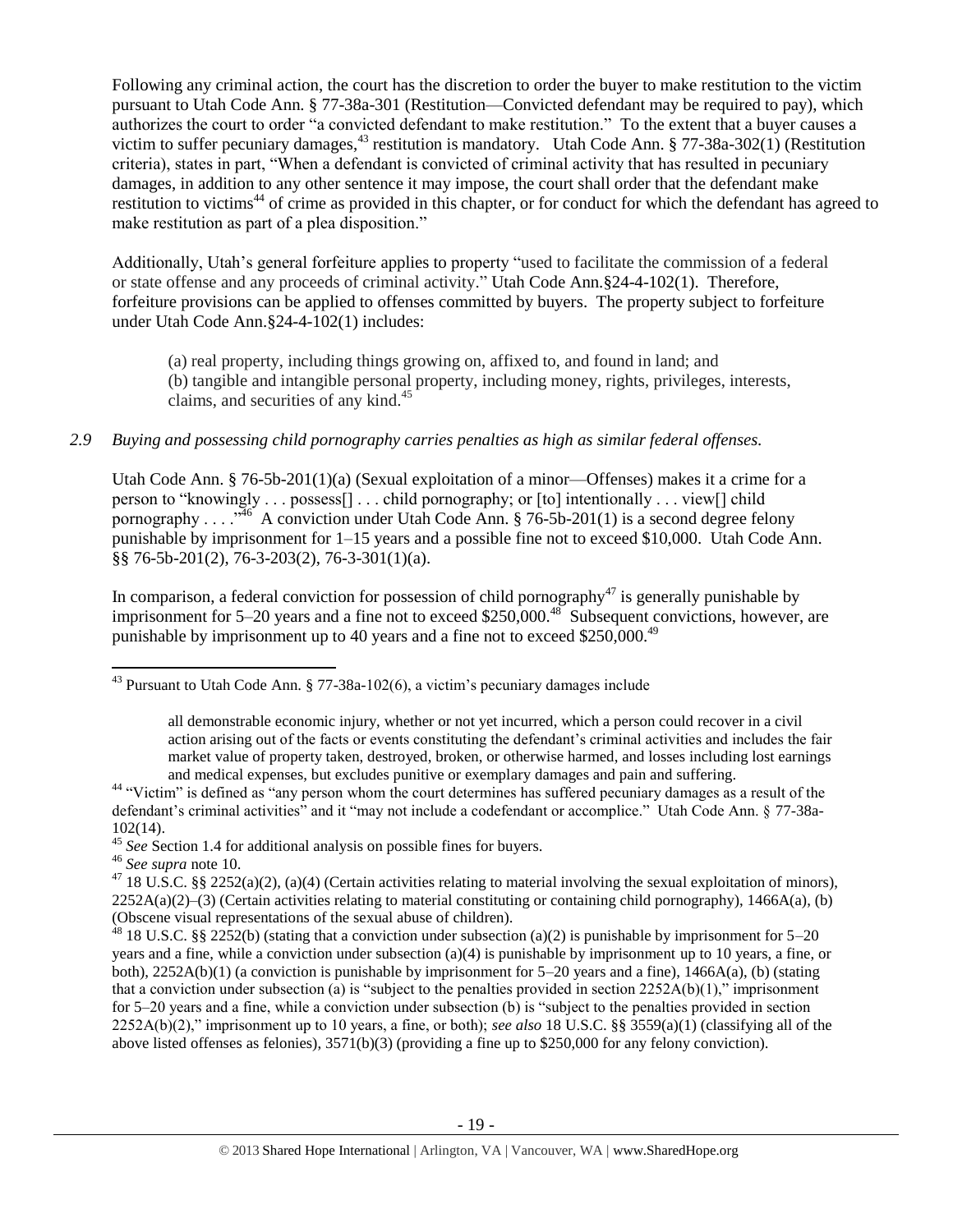*2.10 Convicted buyers of commercial sex acts with minors and child pornography are required to register as sex offenders.* 

Under Utah law, sex and kidnap offenders are required to register. Utah Code Ann. §§ 77-41-105 (Registration of offenders—Offender responsibilities),  $77-41-102(11)^{50}$  (Definitions). Utah Code Ann. §  $77-41-102(16)$ (a) defines "sex offender" in part as

[A]ny person

(a) convicted in this state of:

<span id="page-19-0"></span>(i) a felony or class A misdemeanor violation of Section 76-4-401, enticing a minor; . . . .

(iii) a felony violation of Section 76-5-401, unlawful sexual activity with a minor;

(iv) Section 76-5-401.1, sexual abuse of a minor;

(v) Section 76-5-401.2, unlawful sexual conduct with a 16 or 17 year old;

(vii) Section 76-5-402.1, rape of a child;

 $\ldots$  . . . .(ix) Section 76-5-402.3, object rape of a child;

. . . .

. . . .

(xi) Section 76-5-403.1, sodomy on a child;

. . . .

. . . .

(xiii) Section 76-5-404.1, sexual abuse of a child or aggravated sexual abuse of a child; . . . .

(xv) Section 76-5-412, custodial sexual relations, when the person in custody is younger than 18 years of age, if the offense is committed on or after May 10, 2011; (xvi) Section 76-5b-201, sexual exploitation of a minor;

(xxi) Section 76-9-702.5, lewdness involving a child;

. . . .

(xxiii) Section 76-10-1306, aggravated exploitation of prostitution; or (xxiv) attempting, soliciting, or conspiring to commit any felony offense listed in Subsection (16)(a);

Utah Code Ann. § 77-41-102(9)<sup>51</sup> (Definitions) defines "[k]idnap offender" in part as

[A]ny person other than a natural parent of the victim who:

(a) has been convicted in this state of a violation of:

(i) Subsection  $76-5-301(1)(c)$  or (d), kidnapping;

- (ii) Section 76-5-301.1, child kidnapping;
- (iii) Section 76-5-302, aggravated kidnapping;

<sup>51</sup> *See supra* note [50.](#page-19-0)

 $^{49}$  18 U.S.C. §§ 2252(b) (stating if a person has a prior conviction under subsection (a)(2), or a list of other statutes, a conviction is punishable by a fine and imprisonment for 15–40 years, but if a person has a prior conviction under subsection (a)(4), or a list of other statutes, a conviction is punishable by a fine and imprisonment for  $10-20$  years),  $2252A(b)(1)$  (stating if a person has a prior conviction under subsection (a)(2), (a)(3), or a list of other statutes, a conviction is punishable by a fine and imprisonment for  $15-40$  years),  $1466A(a)$ , (b) (stating that the penalty scheme for section 2252A(b) applies); *see also* 18 U.S.C. §§ 3559(a)(1) (classifying all of the above listed offenses as felonies), 3571(b)(3) (providing a fine up to \$250,000 for any felony conviction).

 $50$  Pursuant to Utah Code Ann. § 77-41-102(11), "Offender' means a kidnap offender as defined in Subsection (9) or a sex offender as defined in Subsection (16)."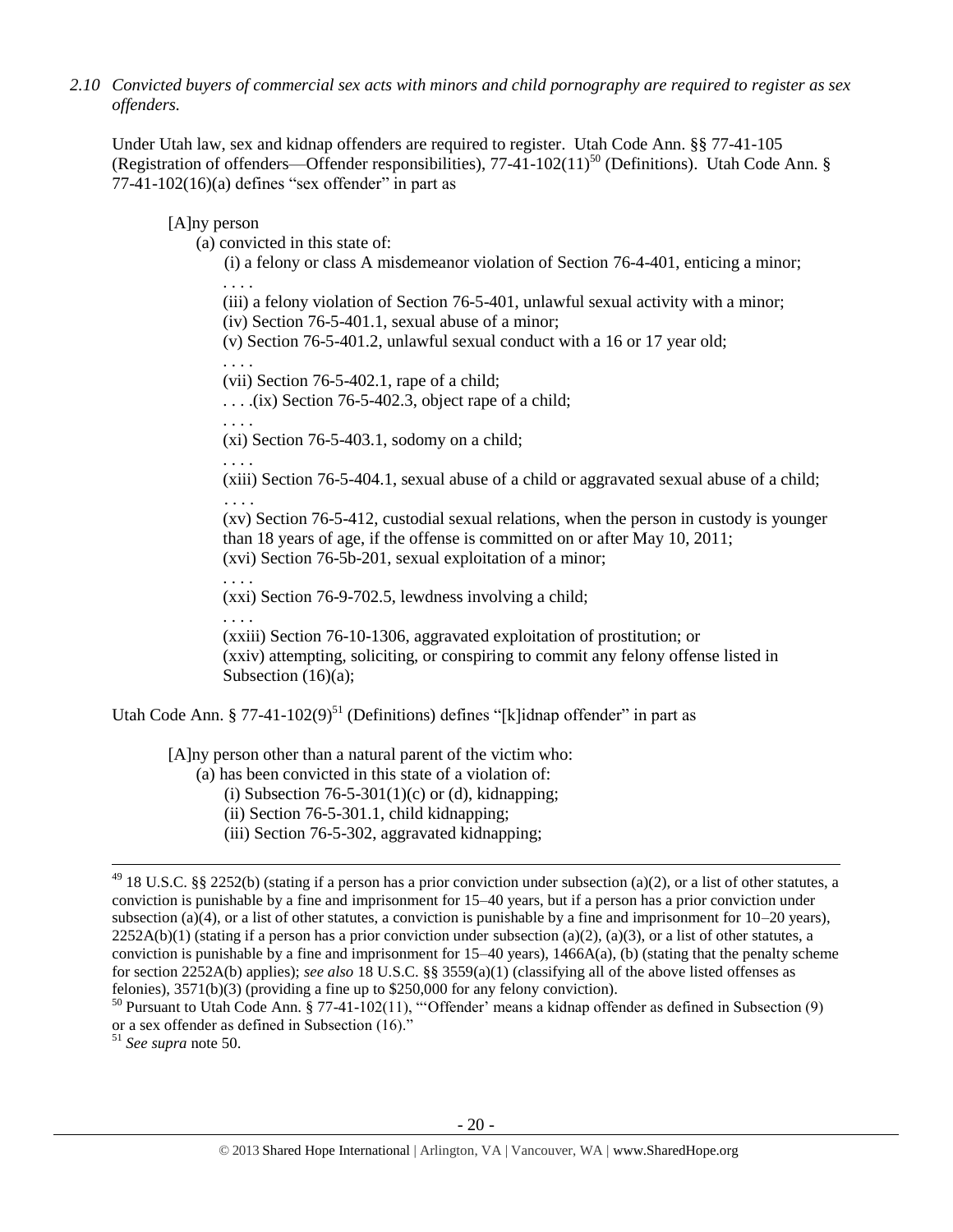(iv) Section 76-5-310, aggravated human trafficking, on or after May 10, 2011; or (v) attempting, soliciting, or conspiring to commit any felony offense listed in Subsections  $(9)(a)(i)$  through  $(iv)$ :

(b) has been convicted of any crime, or an attempt, solicitation, or conspiracy to commit a crime in another jurisdiction, including any state, federal, or military court that is substantially equivalent to the offenses listed in Subsection  $(9)(a)$ ...

Under Utah Code Ann. § 77-41-105(3)(a) (Registration of offenders—Offender responsibilities), offenders must register for "the duration of the[ir] sentence and for 10 years after termination of [their] sentence." However, pursuant to § 77-41-105(3)(c)(i), (ii), "An offender convicted as an adult of any of the offenses listed in Section 77-41-106 shall, for the offender's lifetime, register every year during the month of the offender's birth, during the month that is the sixth month after the offender's birth month, and also within three business days of every change of the offender's primary residence, any secondary residences, place of employment, vehicle information, or educational information required to be submitted under Subsection (8). . . This registration requirement is not subject to exemptions and may not be terminated or altered during the offender's lifetime."

Utah Code Ann. § 77-41-106 (Registerable offenses) lists the offenses for which offenders must register for their lifetime, including

(1) any offense listed in Subsection 77-41-102(9) or (16) [Definitions of "kidnap offender" and " sex offender"] if, at the time of the conviction, the offender has previously been convicted of an offense listed in Subsection 77-41-102(9) or (16) or has previously been required to register as a sex offender for an offense committed as a juvenile;

(2) a conviction for any of the following offenses, including attempting, soliciting, or conspiring to commit any felony of:

(a) Section 76-5-301.1, child kidnapping, except if the offender is a natural parent of the victim; . . . .

(c) Section 76-5-402.1, rape of a child;

. . . .

l

(e) Section 76-5-402.3, object rape of a child;

(f) Section 76-5-403.1, sodomy on a child;

(g) Subsection 76-5-404.1(4), aggravated sexual abuse of a child; or

(h) Section 76-5-405, aggravated sexual assault;

(3) Section 76-4-401, a felony violation of enticing a minor over the Internet;

(4) Section 76-5-302, aggravated kidnapping, except if the offender is a natural parent of the victim;

(5) Section 76-5-403, forcible sodomy;

(6) Section 76-5-404.1, sexual abuse of a child;

(7) Section 76-5b-201, sexual exploitation of a minor; or

<span id="page-20-0"></span>(8) Section 76-10-1306, aggravated exploitation of prostitution, on or after May 10, 2011.

However, pursuant to Utah Code Ann.  $\S 77-41-112^{52}$  (Removal from registry—Requirements—Procedure) some offenders can be removed from the Sex Offender and Kidnap Offender Registry five years after the completion of their sentence, provided they were convicted under Utah Code Ann. § 76-5-301 (Kidnapping), § 76-5-304 (Unlawful detention), or Utah Code Ann. § 76-5-401 (Unlawful sexual activity with a minor) and were no more than 10 years older than the victim at the time of the offense, or they were convicted under Utah

 $52$  The text of Utah Code Ann. § 77-41-112 included here and elsewhere in this report includes amendments made by the passage of House Bill 243 during the session of the 60th Utah Legislature.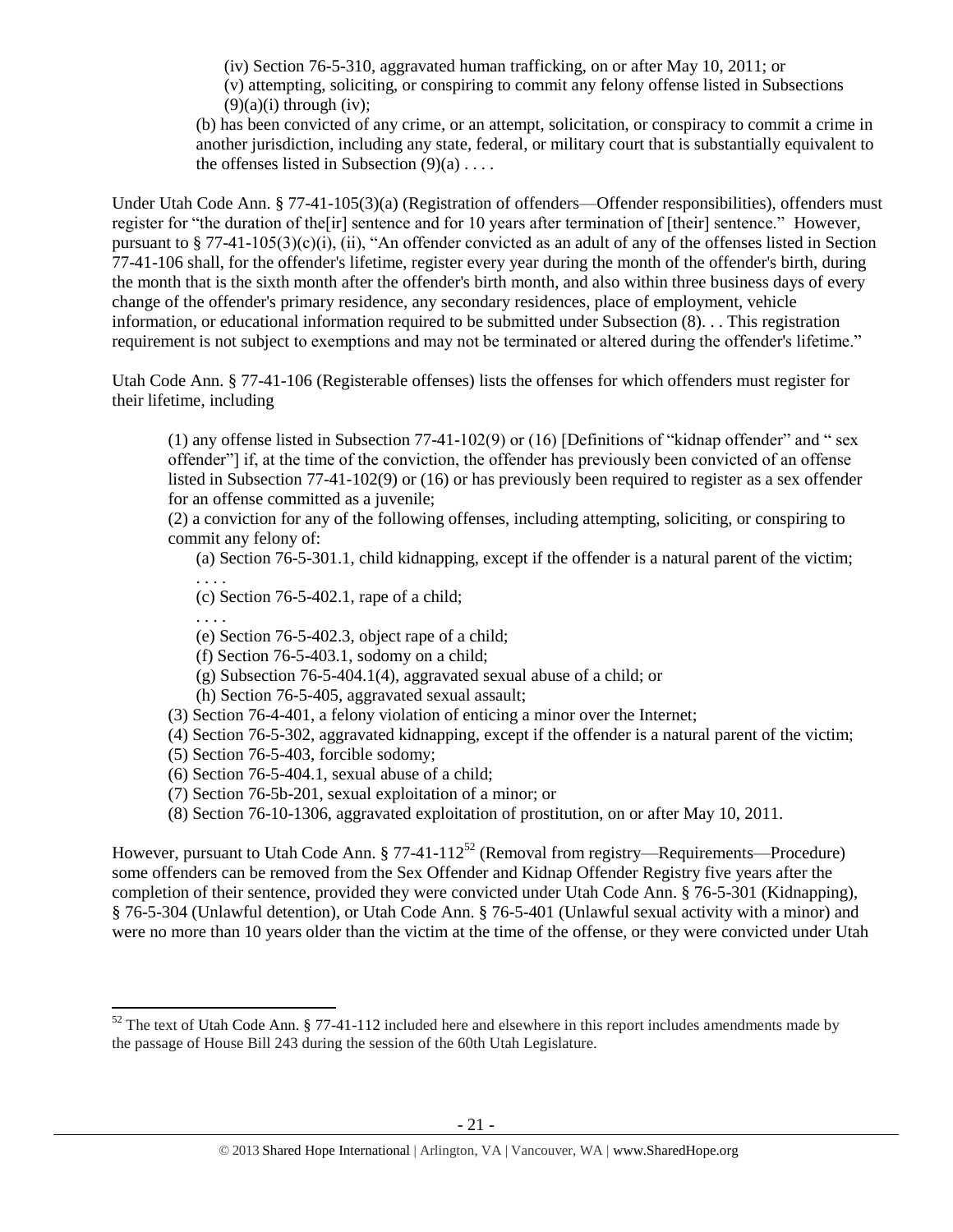Code Ann. § 76-5-401.2 (Unlawful sexual conduct with a 16 or 17 year old)<sup>53</sup> and were not more than 15 years older than the victim at the time of the offense. Utah Code Ann. §§ 77-41-112 (1)(a)(iv) and 76-5-401.2 (Unlawful sexual conduct with a 16 or 17 year old). $54$ 

 $53$  The text of Utah Code Ann. § 76-5-401.2 included here and elsewhere in this report includes amendments made by the passage of House Bill 10 during the session of the 60th Utah Legislature.

<sup>&</sup>lt;sup>54</sup> See supra note [52.](#page-20-0) The newly amended statute allows offenders not more than 15 or more years older than victims to petition removal from the sex offender registry. Previously under Utah Code Ann. § 77-41-112(1)(a)(iv) offenders could not be more than 10 years older than the victim to be considered eligible to petition removal from the sex offender registry.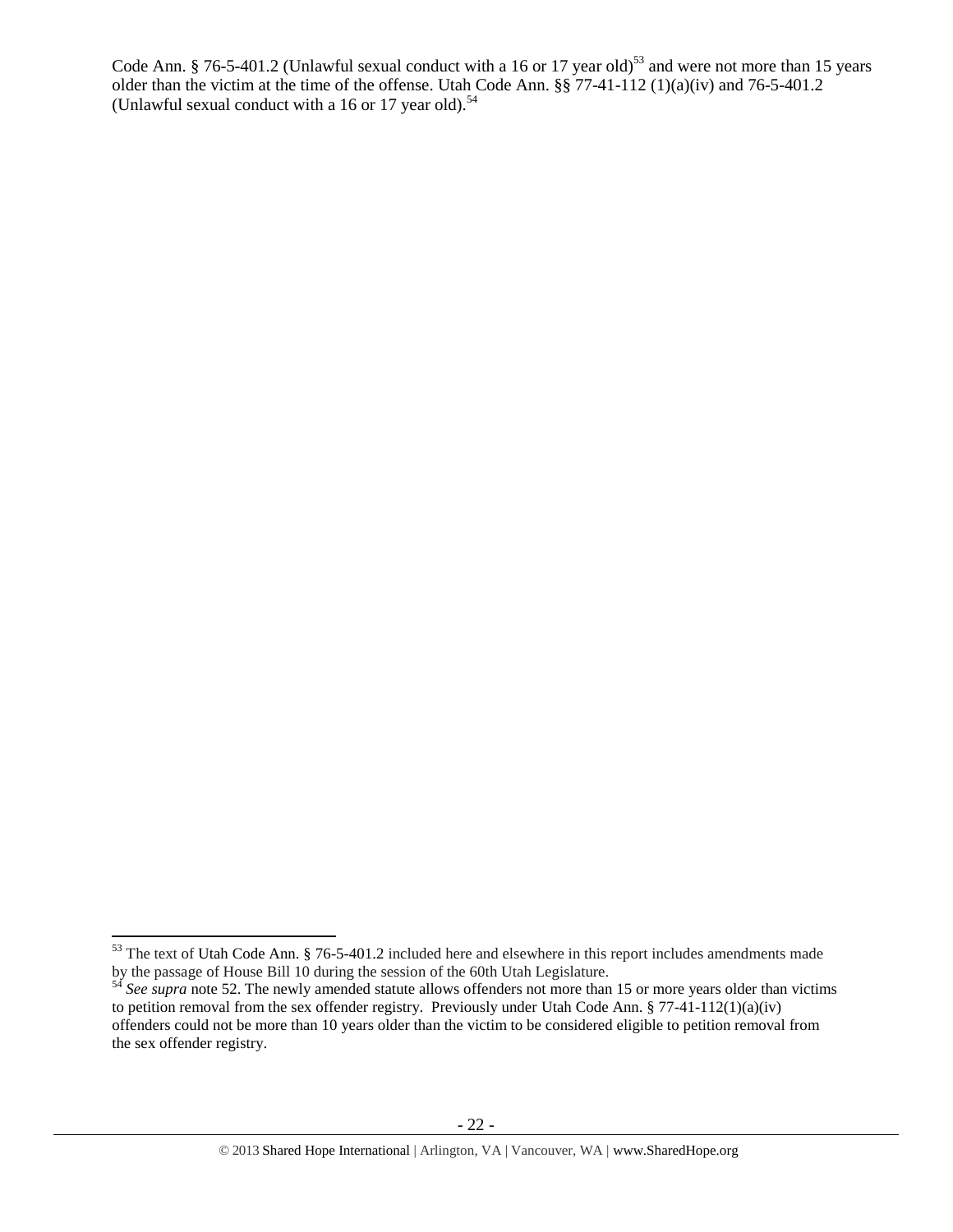#### **FRAMEWORK ISSUE 3: CRIMINAL PROVISIONS FOR TRAFFICKERS**

## *Legal Components:*

- *3.1 Penalties for trafficking a child for sexual exploitation are as high as federal penalties.*
- *3.2 Creating and distributing child pornography carries penalties as high as similar federal offenses.*
- *3.3 Using the Internet to lure, entice, recruit or sell commercial sex acts with a minor is a separate crime or results in an enhanced penalty for traffickers.*
- *3.4 Financial penalties for traffickers, including asset forfeiture, are sufficiently high.*
- *3.5 Convicted traffickers are required to register as sex offenders.*
- *3.6 Laws relating to termination of parental rights for certain offenses include sex trafficking or commercial sexual exploitation of children (CSEC) offenses in order to remove the children of traffickers from their control and potential exploitation.*

*\_\_\_\_\_\_\_\_\_\_\_\_\_\_\_\_\_\_\_\_\_\_\_\_\_\_\_\_\_\_\_\_\_\_\_\_\_\_\_\_\_\_\_\_\_\_\_\_\_\_\_\_\_\_\_\_\_\_\_\_\_\_\_\_\_\_\_\_\_\_\_\_\_\_\_\_\_\_\_\_\_\_\_\_\_\_\_\_\_\_\_\_\_\_*

# *Legal Analysis:*

3.1 *Penalties for trafficking a child for sexual exploitation are as high as federal penalties.* 55

A trafficker may be prosecuted under Utah Code Ann.  $\S 76-5-310^{56}$  (Aggravated human trafficking — Penalties), where aggravated human trafficking is a first degree felony punishable by 5 years to life imprisonment and a possible fine not to exceed \$10,000. Utah Code Ann. §§ 76-5-310(4)(a), 76-3-203(1), 76-  $3-301(1)(a)$ .

Traffickers may also be prosecuted under Utah Code Ann.  $\S 76$ -10-1306<sup>57</sup> (Aggravated exploitation of prostitution), which specifically references Utah Code Ann. § 76-5-308 (Human trafficking-human smuggling) . Aggravated prostitution involving a child is a first degree felony punishable by 5 years to life imprisonment and a possible fine not to exceed \$10,000. Utah Code Ann. §§ 76-10-1306(3), 76-3-203(1), 76-3-301(1)(a). A trafficker may also be prosecuted under Utah Code Ann. § 76-5-310(4)(b) (Aggravated human smuggling), a second degree felony punishable by imprisonment for 1–15 years and a possible fine not to exceed \$10,000. Utah Code Ann. §§ 76-3-201(2), 76-3-301(1)(a). Traffickers prosecuted under Utah Code Ann. § 76-5b-201(1)(a) (Sexual exploitation of a minor—Offenses), a second degree felony, are subject to imprisonment for 1–15 years and a possible fine not to exceed \$10,000. Utah Code Ann. §§ 76-5b-201(2), 76-3-203(2), 76-5- 301(1)(a).

Additionally, to the extent that a trafficker can be found to have "cause[d] a child to take indecent liberties" with another person, a trafficker may be prosecuted under Utah Code Ann. § 76-5-404.1(4)(i) (Sexual abuse of a child—Aggravated sexual abuse of a child), which states that

[a] person commits aggravated sexual abuse of a child when in conjunction with the offense [of sexual abuse under Utah Code Ann.  $\S 76-5-404.1(2)$ <sup>58</sup> . . . any of the following circumstances have been charged and admitted or found true in the action for the offense: . . . .

<sup>55</sup> *See* discussion the statutory text of relevant provisions listed in this section *supra* Sections 1.1 and 1.2.

<sup>&</sup>lt;sup>56</sup> The text of Utah Code Ann. § 76-5-310 included here and elsewhere in this report includes amendments made by the passage of House Bill 163 during the session of the 60th Utah Legislature.

<sup>57</sup> *See supra* note [5](#page-2-1).

<sup>58</sup> *See supra* note [7.](#page-3-0)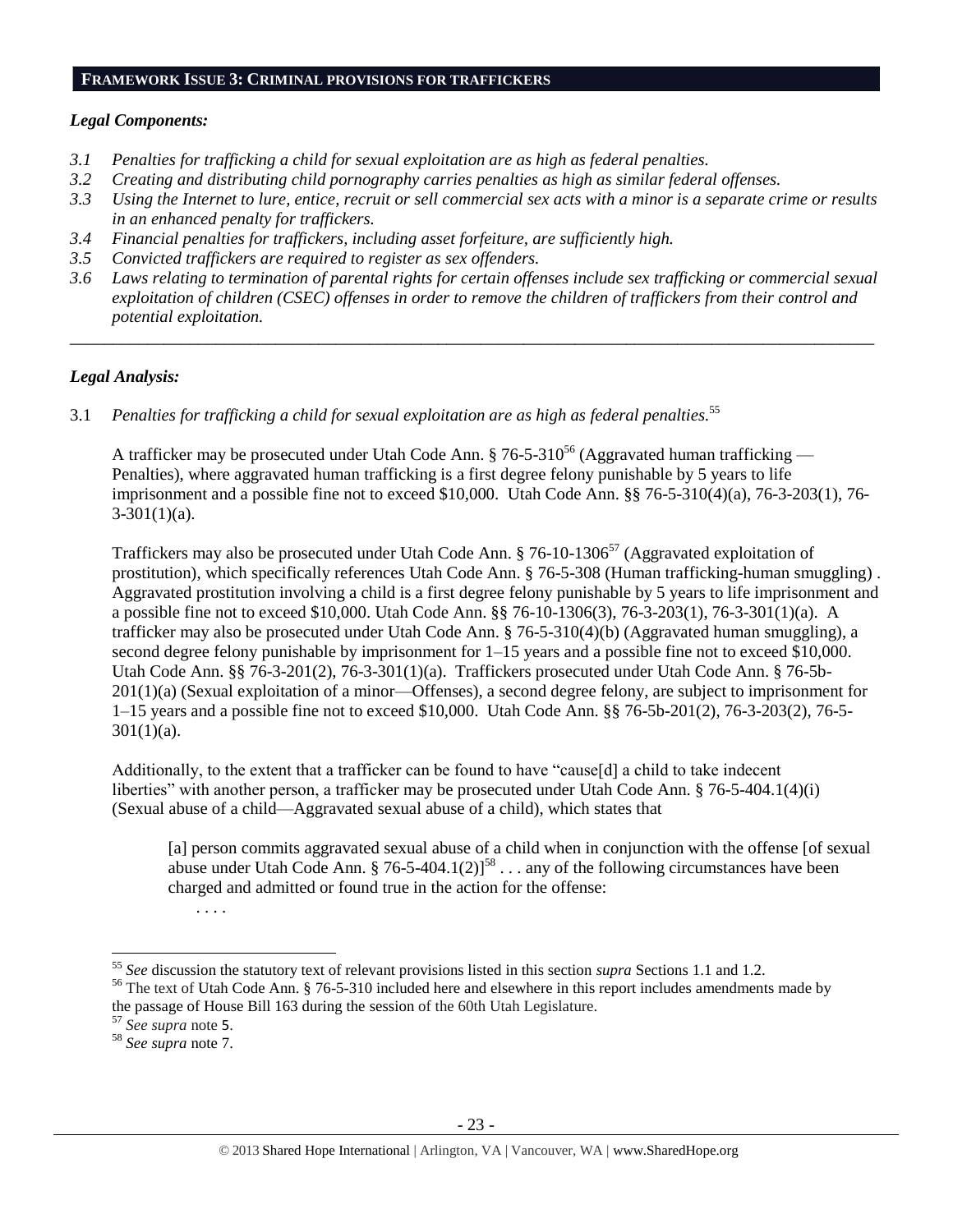(i) the accused encouraged, aided, allowed, or benefited from acts of prostitution or sexual acts by the victim with any other person, or sexual performance by the victim before any other person.

A conviction under Utah Code Ann. § 76-5-404.1(4) is a first degree felony punishable by 15 years to life imprisonment, unless the defendant "caused serious bodily injury" during the commission of the crime or has a prior conviction for a "grievous sexual offense," in which case a conviction is punishable by life imprisonment without the possibility of parole. Utah Code Ann. § 76-5-404.1(5). However, offenders who have not been previously convicted of a "grievous sexual offense," even those who have "caused serious bodily injury" during the commission of aggravated sexual abuse of a child, are eligible to receive lesser sentences<sup>59</sup> if the court determines that it "is in the interests of justice" and states why on the record. Utah Code Ann. § 76-5-404.1(6). The defendant is also subject to a possible fine not to exceed \$10,000. Utah Code Ann. § 76-3-301(1)(a).

Utah Code Ann. § 76-5-302(1)(b)(vi) (Aggravated kidnapping) makes it a first degree felony for a trafficker to, among other things, "in the course of committing unlawful detention or kidnapping, . . . act[] with [the] intent . . . to commit a sexual offense as described in [Utah Code Ann. § 76-5-404.1(4) (Sexual abuse of a child— Aggravated sexual abuse of a child)]." Both kidnapping under Utah Code Ann. § 76-5-301(1) and unlawful detention under Utah Code Ann. § 76-5-304(1) must be committed "intentionally or knowingly, without authority of law, and against the will of the victim." A conviction under Utah Code Ann. § 76-5-302(1) is punishable by 15 years to life imprisonment and a possible fine not to exceed \$10,000, unless the trafficker "caused serious bodily injury" in the commission of the offense or has a prior conviction for a "grievous sexual offense," in which case the trafficker may receive life imprisonment without the possibility of parole. Utah Code Ann. §§ 76-5-302(3), 76-3-203(1), 76-3-301(1)(a). However, in instances where a convicted defendant caused "serious bodily injury," or has no prior sex offense convictions, the court may imprison the defendant for a lesser term (either 10 years to life imprisonment or 6 years to life imprisonment) if "the interests of justice" so require and the court states the reasons why on the record. Utah Code Ann. § 76-5-302(4).

A trafficker also may face penalties under Utah Code Ann. § 76-10-1304(1) (Aiding prostitution) which states:

(1) A person is guilty of aiding prostitution if the person:

(a) (i) solicits a person to patronize a prostitute;

(ii) procures or attempts to procure a prostitute for a patron; or

(iii) leases or otherwise permits a place controlled by the actor, alone or in association with another, to be used for prostitution or the promotion of prostitution; or (iv) provides any service or commits any act that enables another person to commit a violation of this Subsection (1)(a) or facilitates another person's ability to commit any violation of this Subsection  $(1)(a)$ ; or

(b) solicits, receives, or agrees to receive any benefit for committing any of the acts prohibited by Subsection (1)(a).

A first conviction under Utah Code Ann. § 76-10-1304(1) is punishable as a Class B misdemeanor by imprisonment for up to 6 months and a possible fine not to exceed \$1,000. Utah Code Ann. §§ 76-10- 1304(2), 76-3-204(2), 76-3-301(1)(d). "However, a person who is convicted a second time, and on all subsequent convictions, under this section or under a local ordinance adopted in compliance with Section 76-10-1307 is guilty of a Class A misdemeanor," punishable by imprisonment up to 1 year and a possible fine not to exceed \$2,500. Utah Code Ann. §§ 76-10-1304(2), 76-3-204(1), 76-3-301(1)(c).

 $\overline{a}$ 

<sup>59</sup> *See supra* note [9](#page-3-1).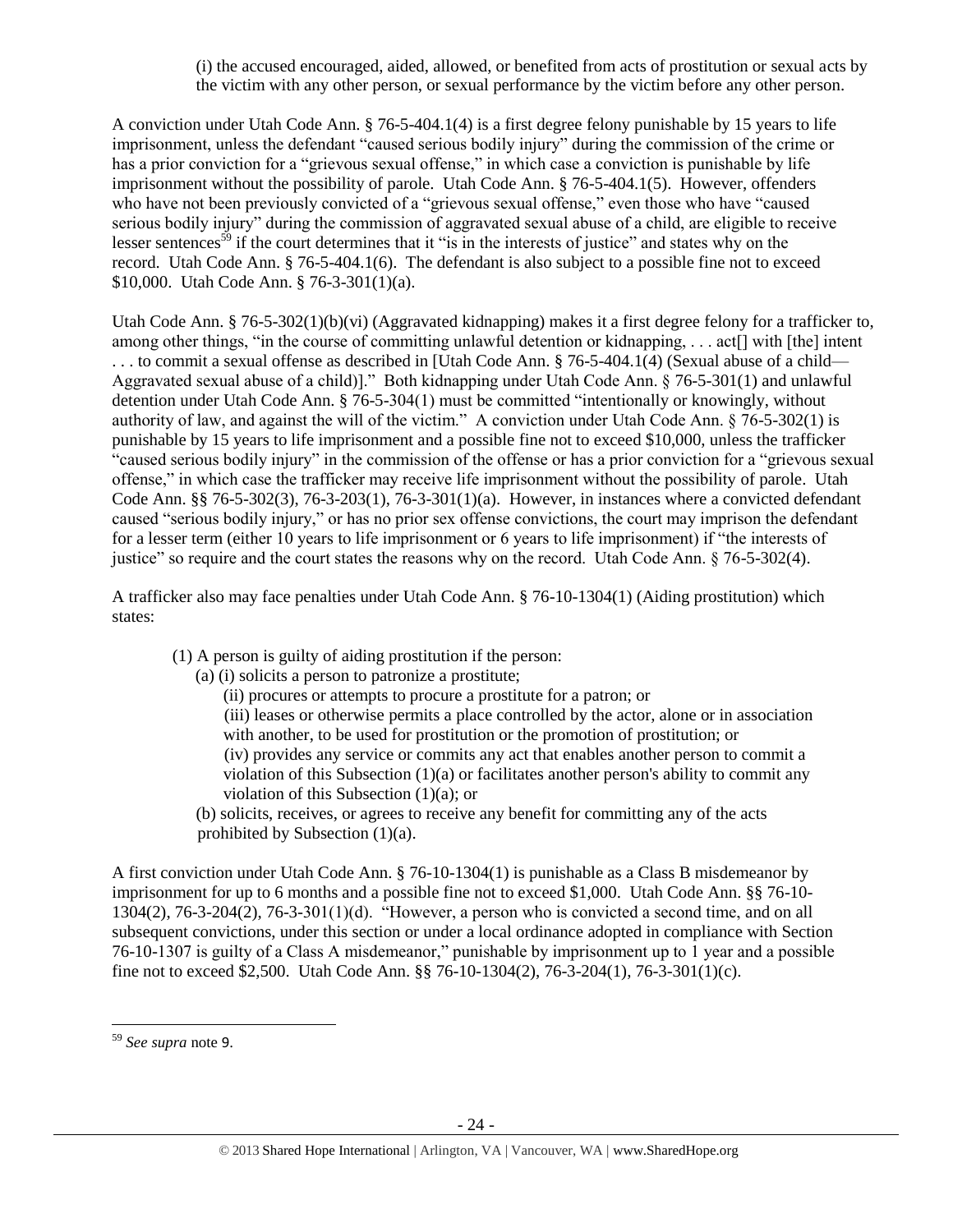Lastly, traffickers may face prosecution under Utah Code Ann. § 76-10-1903(1) (Money laundering), which states,

A person commits the offense of money laundering who:

(a) transports, receives, or acquires the property which is in fact proceeds of the specified unlawful activity, knowing that the property involved represents the proceeds of some form of unlawful activity;

(b) makes proceeds of unlawful activity available to another by transaction, transportation, or other means, knowing that the proceeds are intended to be used for the purpose of continuing or furthering the commission of specified unlawful activity;

(c) conducts a transaction knowing the property involved in the transaction represents the proceeds of some form of unlawful activity with the intent:

- (i) to promote the unlawful activity;
- (ii) to conceal or disguise the nature, location, source, ownership, or control of the property; or
- (iii) to avoid a transaction reporting requirement under this chapter or under federal law; or
- (d) knowingly accepts or receives property which is represented to be proceeds of unlawful activity.

"Specified unlawful activity" includes "an unlawful activity defined as an unlawful activity in Section 76-10- 1602," which includes violations of Utah Code Ann. § 76-5b-201 (Sexual exploitation of a minor—Offenses), § 76-5-308 (Human trafficking), § 76-5-309 (Human smuggling), § 76-5-310 (Aggravated Human Trafficking), § 76-10-1304 (Aiding prostitution), § 76-10-1305 (Exploiting prostitution), and § 76-10-1306 (Aggravated exploitation of prostitution). Utah Code Ann. §§ 76-10-1902(12), 76-10-1602(4) (n), (4)(o), (4)(cccc)–(eeee). A conviction under Utah Code Ann. § 76-10-1903(1)(a), (b), or (c) is punishable as a second degree felony by imprisonment for 1–15 years and a possible fine not to exceed \$10,000, while a conviction under Utah Code Ann. § 76-10-1903(1)(d) (Knowingly accepting or receiving property) is punishable as a third degree felony by imprisonment up to 5 years and a possible fine not to exceed \$5,000. Utah Code Ann. §§ 76-10-1904, 76-3-  $203(2)$ , (3), 76-3-301(1)(a), (b).

Traffickers may also be subject to enhanced penalties for repeat offenses under certain circumstances. According to Utah's habitual violent offender statute, buyers who have two prior violent felony convictions are subject to an enhanced penalty a conviction for a third violent felony.<sup>60</sup> Utah Code Ann. § 76-3-203.5(2) (Habitual violent offender—Definition—Procedure—Penalty) states,

(2) If a person is convicted in this state of a violent felony by plea or by verdict and the trier of fact determines beyond a reasonable doubt that the person is a habitual violent offender under this section, the penalty for a:

- (a) third degree felony is as if the conviction were for a first degree felony;
- (b) second degree felony is as if the conviction were for a first degree felony; or
- (c) first degree felony remains the penalty for a first degree penalty except:

(i) the convicted person is not eligible for probation; and

(ii) the Board of Pardons and Parole shall consider that the convicted person is a habitual violent offender as an aggravating factor in determining the length of incarceration.

In comparison, if the victim is under the age of 14, a conviction under the Trafficking Victims Protection Act (TVPA) for child sex trafficking is punishable by 15 years to life imprisonment and a fine not to exceed

 $\overline{\phantom{a}}$  $^{60}$ Utah Code Ann. § 76-3-203.5(c)(i) defines a "violent felony" as "any of the following offenses, or any attempt, solicitation, or conspiracy to commit any of the following offenses punishable as a felony: . . . (W) aggravated sexual abuse of a child or sexual abuse of a child, Section 76-5-404.1; . . . (Y) sexual exploitation of a minor, Section  $76-5b-201$ ; ... (LL) aggravated exploitation of prostitution under Subsection  $76-10-1306(1)(a)$ ; ..."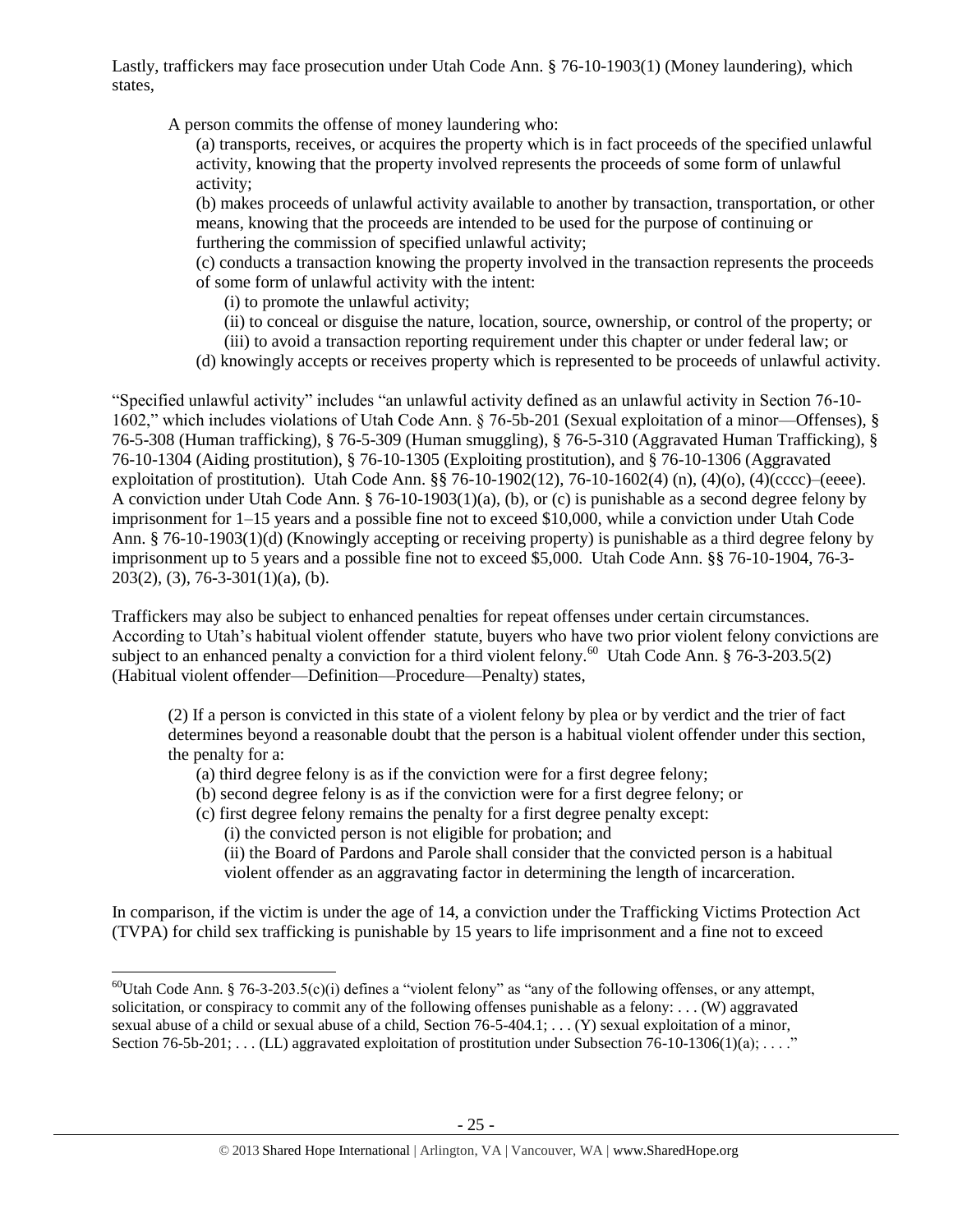\$250,000. 18 U.S.C. §§ 1591(b)(1), 3559(a)(1), 3571(b)(3). If the victim is between the ages of 14–17, a conviction is punishable by 10 years to life imprisonment and a fine not to exceed \$250,000. 18 U.S.C. §§ 1591(b)(2), 3559(a)(1), 3571(b)(3). A conviction is punishable by mandatory life imprisonment, however, if the trafficker has a prior conviction for a federal sex offense<sup>61</sup> against a minor.

3.2 *Creating and distributing child pornography carries penalties as high as similar federal offenses.*

Utah Code Ann. § 76-5b-201(1) (Sexual exploitation of a minor—Offenses) makes it a crime if a person "knowingly produces . . . or possesses with intent to distribute child pornography. . . [or] intentionally distributes child pornography."<sup>62</sup> A conviction under this statute is punishable by imprisonment for  $1-15$ years and a possible fine not to exceed \$10,000. Utah Code Ann. §§ 76-5b-201(2), 76-3-203(2), 76-3-  $301(1)(a)$ .

In comparison, if the victim is under the age of 14, a conviction under the TVPA for child sex trafficking is punishable by 15 years to life imprisonment and a fine not to exceed \$250,000. 18 U.S.C. §§ 1591(b)(1),  $3559(a)(1)$ ,  $3571(b)(3)$ . If the victim is between the ages of  $14-17$ , a conviction is punishable by 10 years to life imprisonment and a fine not to exceed \$250,000. 18 U.S.C. §§ 1591(b)(2), 3559(a)(1), 3571(b)(3). A conviction is punishable by mandatory life imprisonment, however, if the trafficker has a prior conviction for a federal sex offense<sup>63</sup> against a minor. Additionally, a federal conviction for distribution of child pornography<sup>64</sup> is generally punishable by imprisonment for  $5-20$  years and a fine not to exceed \$250,000.<sup>65</sup> Subsequent convictions, however, are punishable by imprisonment up to 40 years and a fine not to exceed \$250,000.<sup>66</sup>

3.3 *Using the Internet to lure, entice, recruit or sell commercial sex acts with a minor is a separate crime or results in an enhanced penalty for traffickers.*

Although Utah Code Ann. § 76-4-401(2)<sup>67</sup> (Enticing a minor—Elements—Penalties) is not expressly commercial in nature, it states,

(a) A person commits enticement of a minor when the person knowingly uses the Internet or text messaging to solicit, seduce, lure, or entice a minor, or to attempt to solicit, seduce, lure, or entice a

 $67$  The text of Utah Code Ann. § 76-4-401 included here and elsewhere in this report includes amendments made by the passage of House Bill 31 during the session of the 60th Utah Legislature.

 $\overline{\phantom{a}}$ <sup>61</sup> See supra note [35](#page-15-0) for the definition of "federal sex offense."

<sup>62</sup> *See supra* not[e10.](#page-3-2)

<sup>&</sup>lt;sup>63</sup> See supra note [35](#page-15-0) for the definition of "federal sex offense."

<sup>&</sup>lt;sup>64</sup> 18 U.S.C. §§ 2252(a)(1), (a)(2), (a)(3) (Certain activities relating to material involving the sexual exploitation of minors),  $2252A(a)(2)$ , (a)(3) (Certain activities relating to material constituting or containing child pornography), 1466A(a) (Obscene visual representations of the sexual abuse of children).

<sup>&</sup>lt;sup>65</sup> 18 U.S.C. §§ 2252(b) (stating that a conviction under subsection (a)(1), (a)(2), or (a)(3) is punishable by imprisonment for  $5-20$  years and a fine),  $2252A(b)(1)$  (a conviction is punishable by imprisonment for  $5-20$  years and a fine), 1466A(a), (b) (stating that a conviction under subsection (a) is "subject to the penalties provided in section 2252A(b)(1)," imprisonment for 5–20 years and a fine, while a conviction under subsection (b) is "subject to the penalties provided in section 2252A(b)(2)," imprisonment up to 10 years, a fine, or both); *see also* 18 U.S.C. §§  $3559(a)(1)$  (classifying all of the above listed offenses as felonies),  $3571(b)(3)$  (providing a fine up to \$250,000 for any felony conviction).

<sup>&</sup>lt;sup>66</sup> 18 U.S.C. §§ 2252(b) (stating if a person has a prior conviction under subsection (a)(1), (a)(2), or (a)(3) or a list of other statutes, a conviction is punishable by a fine and imprisonment for 15–40 years), 2252A(b)(1) (stating if a person has a prior conviction under subsection (a)(2), (a)(3), or a list of other statutes, a conviction is punishable by a fine and imprisonment for  $15-40$  years),  $1466A(a)$ , (b) (stating that the penalty scheme for section  $2252A(b)$ applies); *see also* 18 U.S.C. §§ 3559(a)(1) (classifying all of the above listed offenses as felonies), 3571(b)(3) (providing a fine up to \$250,000 for any felony conviction).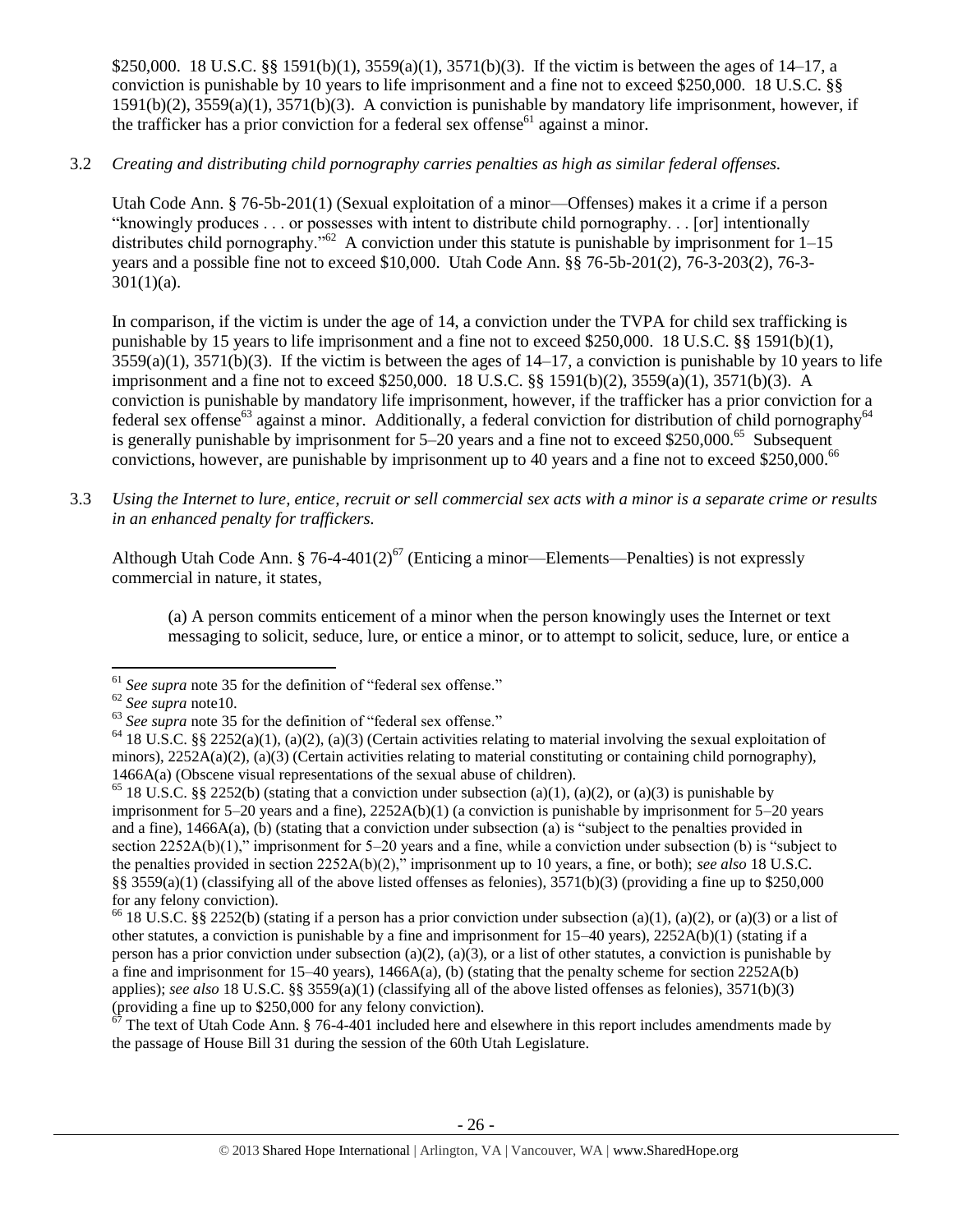minor, or another person that the actor believes to be a minor to engage in any sexual activity which is a violation of state criminal law.

(b) A person commits enticement of a minor when the person knowingly uses the Internet or text messaging to:

(i) initiate contact with a minor or a person the actor believes to be a minor; and (ii) subsequently to the action under Subsection  $(2)(b)(i)$ , by any electronic or written means, solicits, seduces, lures, or entices, or attempts to solicit, seduce, lure, or entice the minor or a person the actor believes to be the minor to engage in any sexual activity which is a violation of state criminal law.

Penalties for convictions under Utah Code Ann. § 76-4-401(2) are determined by the severity of the crime the defendant enticed or attempted to entice. Utah Code Ann. § 76-4-401(4). Generally, a conviction is a felony one degree lower than the felony intended to be committed (e.g., a defendant who enticed a minor with the intent to commit a second degree felony will be convicted of a third degree felony, etc.). Utah Code Ann. § 76- 4-401(4). However, in instances of enticement of a first degree felony when the defendant has a prior conviction under this statute, the defendant will be guilty of a first degree felony punishable by imprisonment for 3 years to life. Utah Code Ann. § 76-4-401(4).

# 3.4 *Financial penalties for traffickers, including asset forfeiture, are sufficiently high.*

Convicted traffickers are subject to fines up to \$10,000. Specifically, traffickers convicted under Utah Code Ann. § 76-5-310 (Aggravated human trafficking and aggravated human smuggling—Penalties), § 76-10-1306<sup>68</sup> (Aggravated exploitation of prostitution), § 76-5b-201(Sexual exploitation of a minor—Offenses), § 76-5- 404.1(4) (Sexual abuse of a child—Aggravated sexual abuse of a child), § 76-5-302 (Aggravated kidnapping), § 76-10-1603(1) (Unlawful acts), or § 76-10-1903(1)(a)–(c) (Money laundering) are subject to a possible fine not to exceed  $$10,000$ .<sup>69</sup> Utah Code Ann. § 76-3-301(1)(a).

A trafficker convicted under Utah Code Ann. § 76-10-1903(1)(d) (Money laundering), a third degree felony, is subject to a possible fine not to exceed \$5,000. Utah Code Ann. §§ 76-10-1904(2), 76-3-301(1)(b). A trafficker convicted under Utah Code Ann. § 76-10-1304(1) (Aiding prostitution), a Class B misdemeanor, is subject to a possible fine not to exceed \$1,000. Utah Code Ann. §§ 76-10-1304(2), 76-3-301(1)(d).

In addition to the fines listed above, traffickers can be subjected to Utah's general forfeiture law, Utah Code Ann.§24-1-101 through §24-4-117. These forfeiture provisions cover property "used to facilitate the commission of a federal or state offense and any proceeds of criminal activity." Utah Code Ann.§24-4- 102(1). The property subject to forfeiture under Utah Code Ann.§24-4-102(1) includes:

(a) real property, including things growing on, affixed to, and found in land; and (b) tangible and intangible personal property, including money, rights, privileges, interests, claims, and securities of any kind.

A court may also order traffickers to pay restitution. Utah Code Ann. § 77-38a-301 (Restitution—Convicted defendant may be required to pay), authorizes the court to order "a convicted defendant to make restitution." Convicted defendants, including traffickers, whose criminal activity results in pecuniary damages are subject to mandatory restitution. Utah Code Ann. § 77-38a-302(1) (Restitution criteria), states in part,

 $\overline{a}$ 

<sup>68</sup> *See supra* note [5](#page-2-1).

 $^{69}$  These statutes are either first or second degree felonies and, pursuant to Utah Code Ann. § 76-3-301(a), are subject to a possible fine not to exceed \$10,000. Utah Code Ann. §§ 76-5-310(4)(a), 76-10-1306(3), 76-5b-201(2), 76-5-404.1(5), 76-5-302(3), 76-10-1603.5(1), 76-10-1904(1).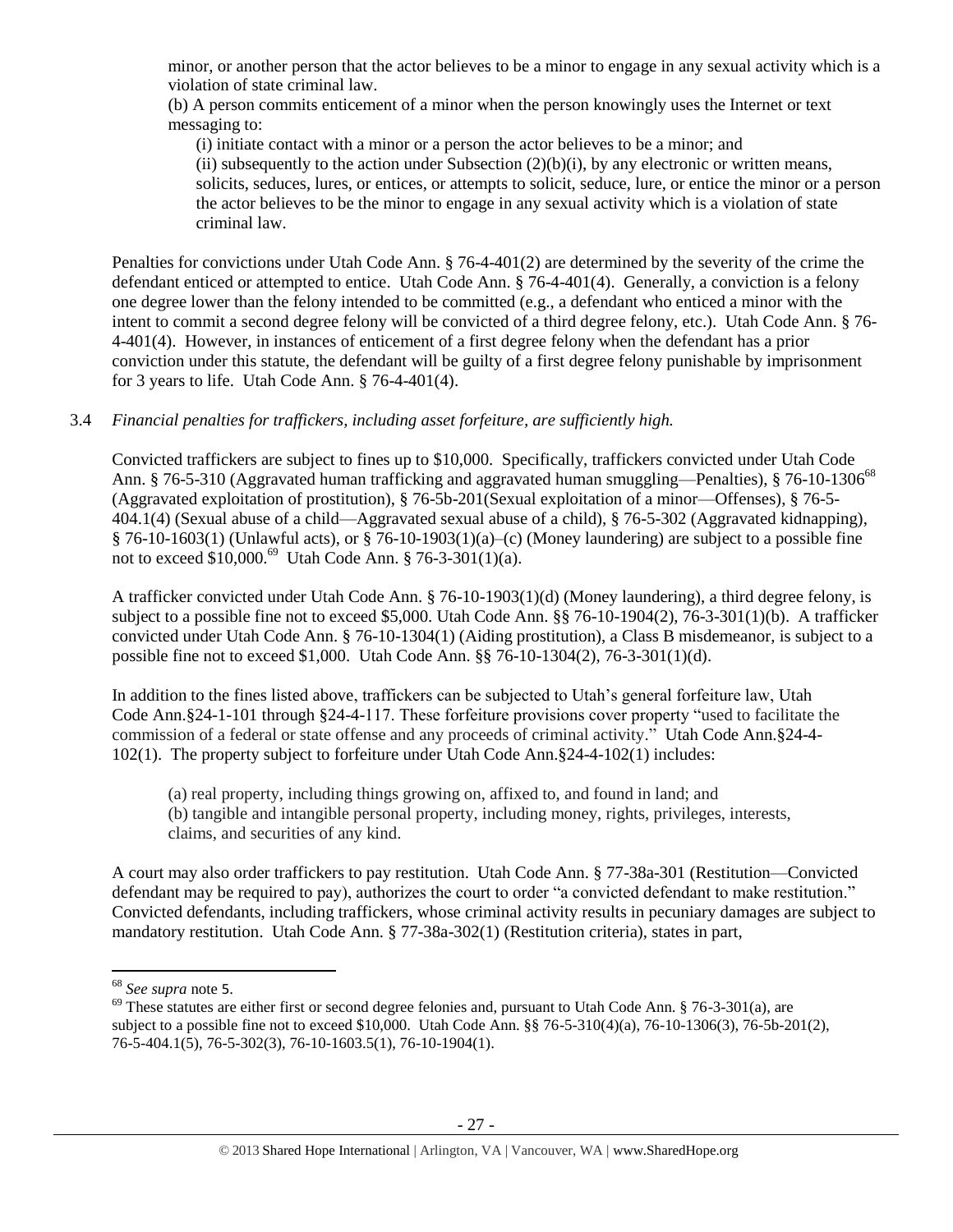When a defendant is convicted of criminal activity that has resulted in pecuniary damages, in addition to any other sentence it may impose, the court shall order that the defendant make restitution to victims<sup>70</sup> of crime as provided in this chapter, or for conduct for which the defendant has agreed to make restitution as part of a plea disposition.

In determining restitution, the court shall determine "court-ordered restitution,"<sup>71</sup> and "complete restitution"<sup>72</sup> using the criteria provided in subsection (5). Utah Code Ann. § 77-38a-302(1), (2).

Pursuant to Utah Code Ann. § 77-38a-302(5)(b),

(b) In determining the monetary sum and other conditions for complete restitution, the court shall consider all relevant facts, including:

(i) the cost of the damage or loss if the offense resulted in damage to or loss or destruction of property of a victim of the offense;

(ii) the cost of necessary medical and related professional services and devices relating to physical or mental health care, including nonmedical care and treatment rendered in accordance with a method of healing recognized by the law of the place of treatment;

(iii) the cost of necessary physical and occupational therapy and rehabilitation;

(iv) the income lost by the victim as a result of the offense if the offense resulted in bodily injury to a victim;

. . . .

 $\overline{\phantom{a}}$ 

In determining court-ordered restitution, pursuant to Utah Code Ann. § 77-38a-302(5)(c), the court must consider the factors listed above in Utah Code Ann. § 77-38a-302(5)(b), as well as the following factors:

(i) the financial resources of the defendant and the burden that payment of restitution will impose, with regard to the other obligations of the defendant;

(ii) the ability of the defendant to pay restitution on an installment basis or on other conditions to be fixed by the court;

(iii) the rehabilitative effect on the defendant of the payment of restitution and the method of payment; and

(iv) other circumstances which the court determines may make restitution inappropriate.

If a trafficker disobeys an order to make restitution, and the "victim . . . elects to pursue collection of the order by civil process, the victim shall be entitled to recover collection and attorney's fees." Utah Code Ann. § 77- 38a-401(3).

In addition, any property that is part of the "net proceeds"<sup>73</sup> of a trafficker's conviction under Utah Code Ann. § 76-10-1903 (Money laundering), may also be seized and forfeited.

 $70$  "Victim" is defined as "any person whom the court determines has suffered pecuniary damages as a result of the defendant's criminal activities" and it "may not include a codefendant or accomplice." Utah Code Ann. § 77-38a-102(14).

 $71$  Utah Code Ann. § 77-38a-302(2)(b) defines "court-ordered restitution" as "the restitution the court having criminal jurisdiction orders the defendant to pay as a part of the criminal sentence at the time of sentencing or within one year after sentencing."

 $^{72}$  Utah Code Ann. § 77-38a-302(2)(a) defines "complete restitution" as the "restitution necessary to compensate a victim for all losses caused by the defendant."

<sup>&</sup>lt;sup>73</sup> For purposes of Utah Code Ann. § 76-10-1603.5(5) "net proceeds" is defined as "property acquired as a result of the violation minus the direct costs of acquiring the property." The text of Utah Code Ann. § 76-10-1603.5(5)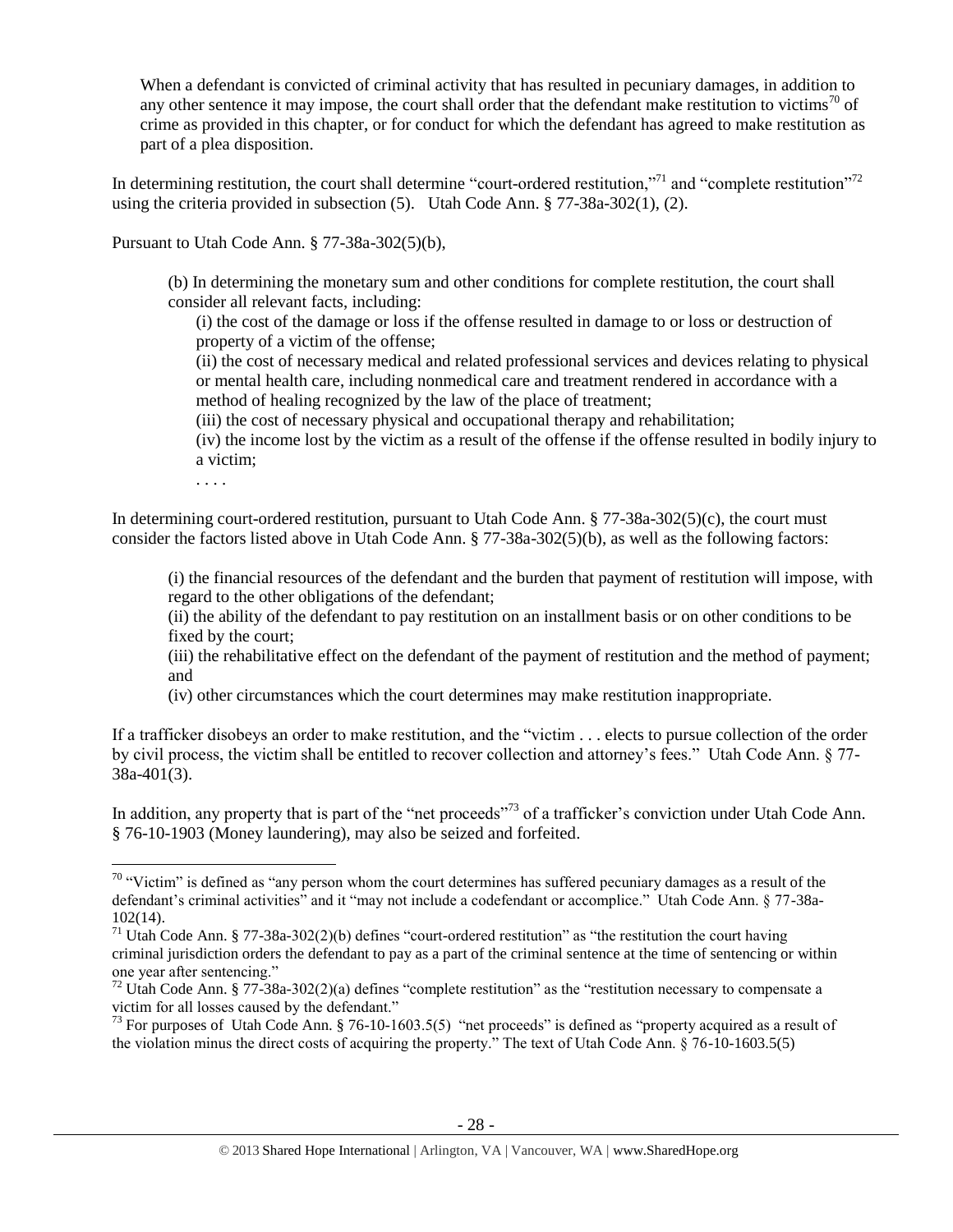Under Utah law, sex and kidnap offenders are required to register. Utah Code Ann. § §§ 77-41-105 (Registration of offenders—Offender responsibilities), 77-41-102(11) (Definitions).<sup>74</sup> Utah Code Ann. § 77-41-102(16) (Sex and kidnap offender registry—Definitions) defines "sex offender" in part as

# [A]ny person:

. . .

(a) convicted in this state of:

(i) a felony or class A misdemeanor violation of Section 76-4-401, enticing a minor; . . .

(iv) Section 76-5-401.1, sexual abuse of a minor;

. . . (xiii) Section 76-5-404.1, sexual abuse of a child or aggravated sexual abuse of a child;

(xvi) Section 76-5b-201, sexual exploitation of a minor;

. . . (xxi) Section 76-9-702.5, lewdness involving a child;

. . . (xxiii) Section 76-10-1306, aggravated exploitation of prostitution; or (xxiv) attempting, soliciting, or conspiring to commit any felony offense listed in Subsection  $(16)(a)$ ;

. . . .

Traffickers convicted of certain trafficking crimes are also required to register as a "kidnap offender." Utah Code Ann. § 77-41-105(1). Utah Code Ann. § 77-41-102(9) (Sex and kidnap offender registry— Definitions) defines "kidnap offender" in part as

[A]ny person other than the natural parent of the child who:

(a) has been convicted in this state of a violation of:

(i) Subsection  $76-5-301(1)(c)$  or (d), kidnapping;

(ii) Section 76-5-301.1, child kidnapping;

(iii) Section 76-5-302, aggravated kidnapping;

(iv) Section 76-5-310, aggravated human trafficking, on or after May 10, 2011; or

(v) attempting, soliciting, or conspiring to commit any felony offense listed in Subsections  $(9)(a)(i)$  through (iv);

. . . .

Under Utah Code Ann. § 77-41-105(3)(a) (Registration of offenders—Offender responsibilities), offenders must register for "the duration of the[ir] sentence and for 10 years after termination of [their] sentence." However, pursuant to § 77-41-105(3)(c)(i), offenders convicted of offenses listed in Utah Code Ann. § 77-41-106 must register for their entire lives, including

(1) any offense listed in Subsection 77-41-102(9) or (16) [Definitions of "kidnap offender" and " sex offender"] if, at the time of the conviction, the offender has previously been convicted of an offense

included here and elsewhere in this report includes amendments made by the passage of House Bill 384 during the session of the 60th Utah Legislature.

<sup>74</sup> *See supra* note [50.](#page-19-0)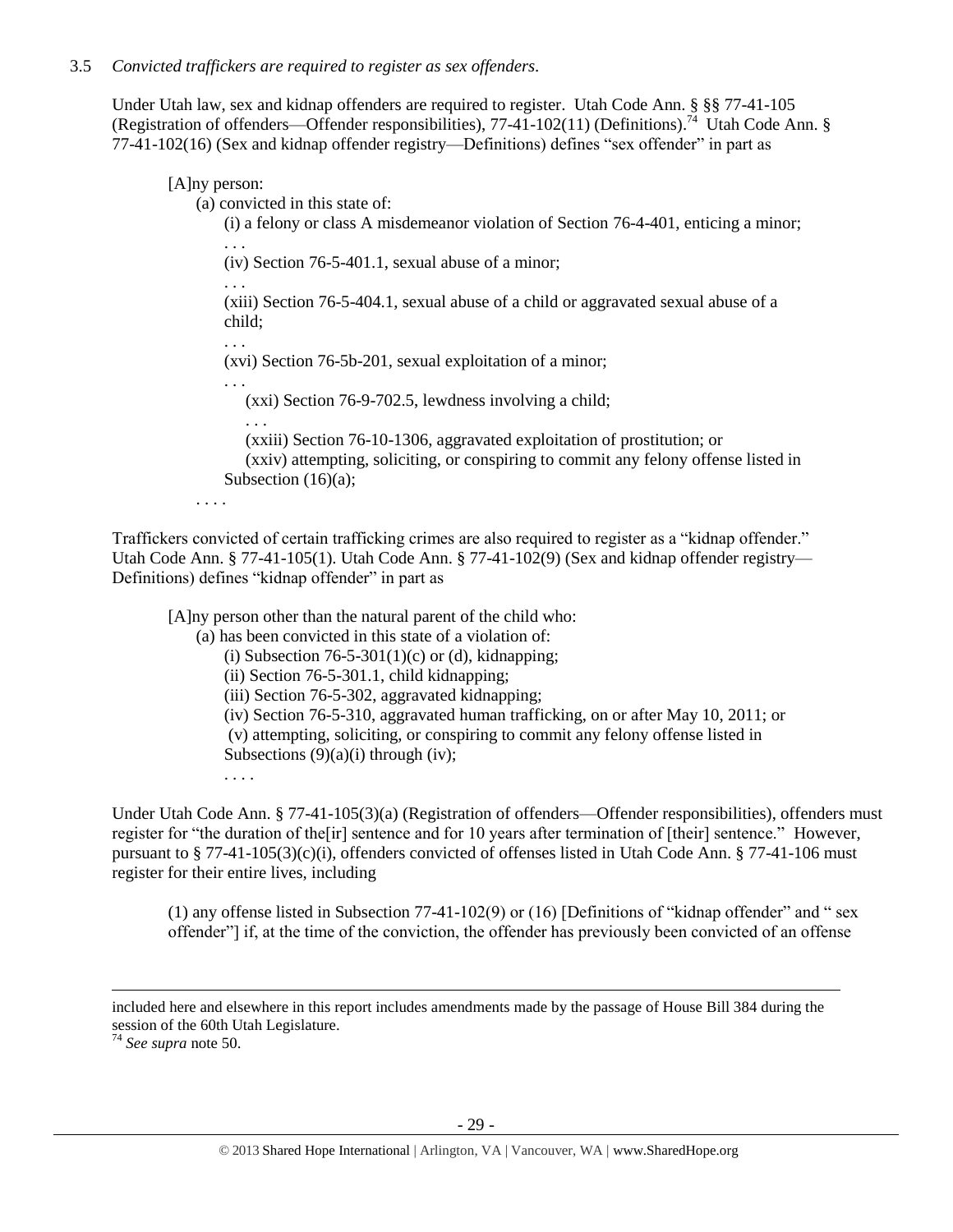listed in Subsection 77-41-102(9) or (16) or has previously been required to register as a sex offender for an offense committed as a juvenile;

(2) a conviction for any of the following offenses, including attempting, soliciting, or conspiring to commit any felony of:

(a) Section 76-5-301.1, child kidnapping, except if the offender is a natural parent of the victim; . . . .

(c) Section 76-5-402.1, rape of a child;

. . . .

- (e) Section 76-5-402.3, object rape of a child;
- (f) Section 76-5-403.1, sodomy on a child;
- (g) Subsection 76-5-404.1(4), aggravated sexual abuse of a child; or
- (h) Section 76-5-405, aggravated sexual assault;
- (3) Section 76-4-401, a felony violation of enticing a minor over the Internet;
- (4) Section 76-5-302, aggravated kidnapping, except if the offender is a natural parent of the victim;
- (5) Section 76-5-403, forcible sodomy;
- (6) Section 76-5-404.1, sexual abuse of a child;
- (7) Section 76-5b-201, sexual exploitation of a minor; or
- (8) Section 76-10-1306, aggravated exploitation of prostitution, on or after May 10, 2011.

However, pursuant to Utah Code Ann. § 77-41-112<sup>75</sup> (Removal from registry—Requirements—Procedure), some offenders can be removed from the Sex Offender and Kidnap Offender Registry five years after the completion of their sentence, provided they were convicted under Utah Code Ann. § 76-5-301 (Kidnapping), § 76-5-304 (Unlawful detention), or Utah Code Ann. § 76-5-401 (unlawful sexual activity with a minor) and were not more than 10 years older than the victim at the time of the offense, or they were convicted under Utah Code Ann. § 76-5-401.2 (unlawful sexual conduct with a 16 or 17 year old) and were and was not more than 15 years older than the victim. Utah Code Ann.  $\S 77-41-112(1)(a)(iv)$ .

*3.6 Laws relating to termination of parental rights for certain offenses include sex trafficking or commercial sexual exploitation of children (CSEC) offenses in order to remove the children of traffickers from their control and potential exploitation.* 

Although Utah's statutes relating to the termination of parental rights do not expressly mandate termination of parental rights for convictions under Utah Code Ann. § 76-5-310 (Aggravated human trafficking and aggravated human smuggling—Penalties),<sup>76</sup> Utah Code Ann. § 78A-6-507 (Grounds for termination of parental rights— Findings regarding reasonable efforts) and Utah Code Ann. § 62A-4a-203.5 (Mandatory petition for termination of parental rights) provide other grounds that may be used to petition for termination of parental rights of a convicted trafficker.

Utah Code Ann. § 78A-6-507(1)(b), (c) provides that the court may terminate parental rights if it finds "that the parent has neglected or abused the child" or "that the parent is unfit or incompetent." For purposes of Utah's

(iii) aided, abetted, attempted, conspired, or solicited to commit murder, child abuse homicide, or manslaughter against another child of that parent; or

 $\overline{\phantom{a}}$ <sup>75</sup> *See supra* note [52.](#page-20-0)

<sup>&</sup>lt;sup>76</sup> Utah Code Ann. § 62A-4a-203.5(2)(b) (Mandatory petition for termination of parental rights) requires the Division of Child and Family Services to file a petition seeking the termination of parental rights when a child's parent has, among other things,

<sup>(</sup>ii) committed manslaughter of another child of that parent;

<sup>(</sup>iv) committed a felony assault or abuse that has resulted in serious physical injury to another child of that parent, or to the other parent of that child.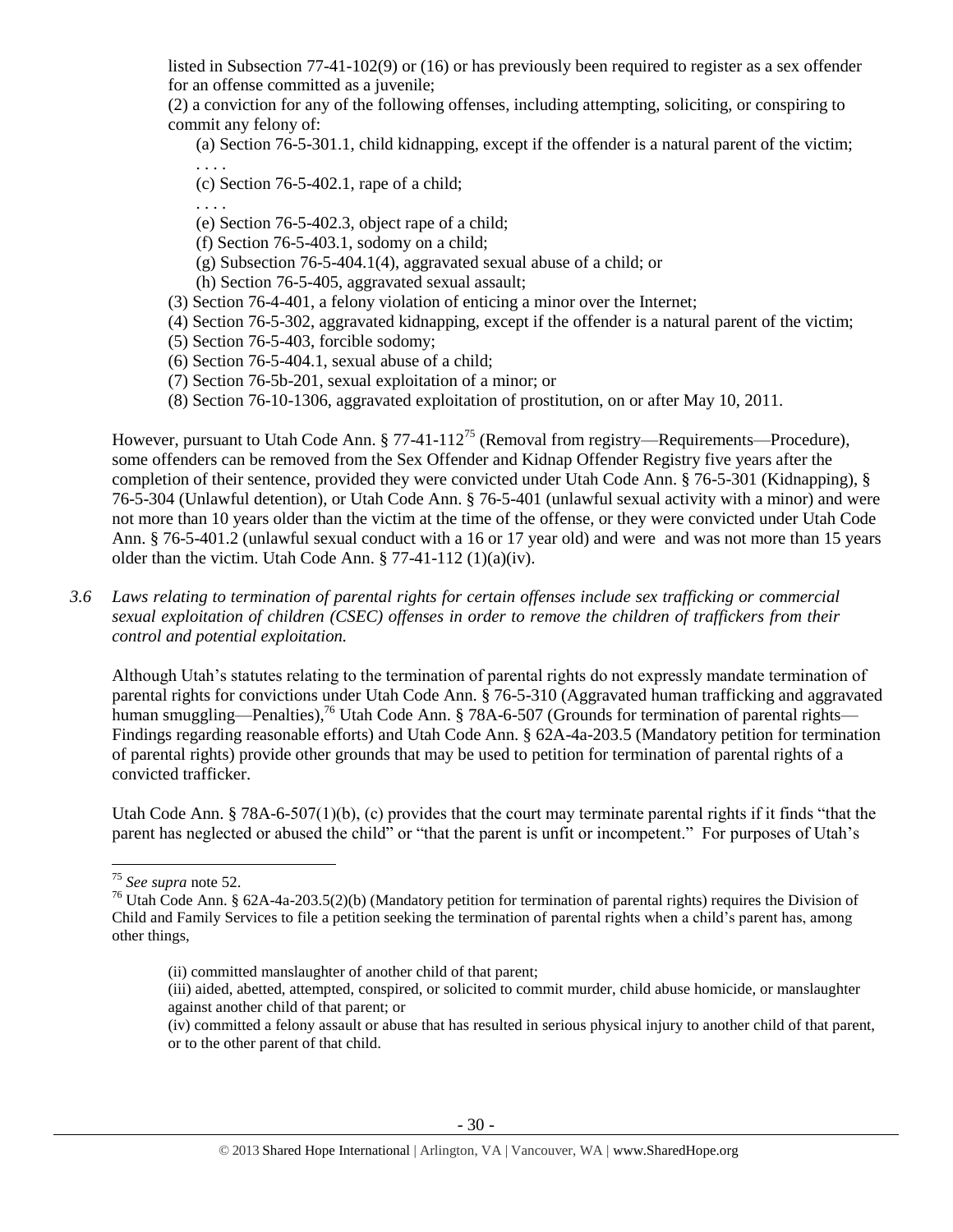Juvenile Court Act of 1996, commercial sexual exploitation is expressly identified as a type of abuse. Specifically, Utah Code Ann. § 78A-6-105(1) (Definitions) defines "abuse" as "(i) nonaccidental harm of a child; (ii) threatened harm of a child; (iii) sexual exploitation; or (iv) sexual abuse." Utah Code Ann. § 78A-6- 105(40) defines "sexual exploitation" as

knowingly:

(a) employing, using, persuading, inducing, enticing, or coercing any child to:

(i) pose in the nude for the purpose of sexual arousal of any person; or

(ii) engage in any sexual or simulated sexual conduct for the purpose of photographing, filming, recording, or displaying in any way sexual or simulated sexual conduct;

(b) displaying, distributing, possessing for the purpose of distribution, or selling material depicting a child:

(i) in the nude, for the purpose of sexual arousal of any person; or

(ii) engaging in sexual or simulated sexual conduct; or

(c) engaging in any conduct that would constitute an offense under Section 76-5b-201, Sexual Exploitation of a Minor, regardless of whether the person who engages in the conduct is actually charged with, or convicted of, the offense.

Additionally, Utah Code Ann. § 78A-6-508(2) (Evidence of grounds for termination) lists circumstances that a court must examine in order to determine whether a parent is unfit or neglected a child, including, "conduct toward a child of a physically, emotionally, or sexually cruel or abusive in nature" and "whether the parent is incarcerated as a result of conviction of a felony, and the sentence is of such length that the child will be deprived of a normal home for more than one year." Utah Code Ann. § 78A-6-508(2)(b),(2)(e). Furthermore, Utah Code Ann. § 78A-6-508(6)(a) provides that "sexual abuse, sexual exploitation, injury, or death of a sibling of the child, or of any child, due to known or substantiated abuse or neglect by the parent or parents" is "prima facie evidence of unfitness."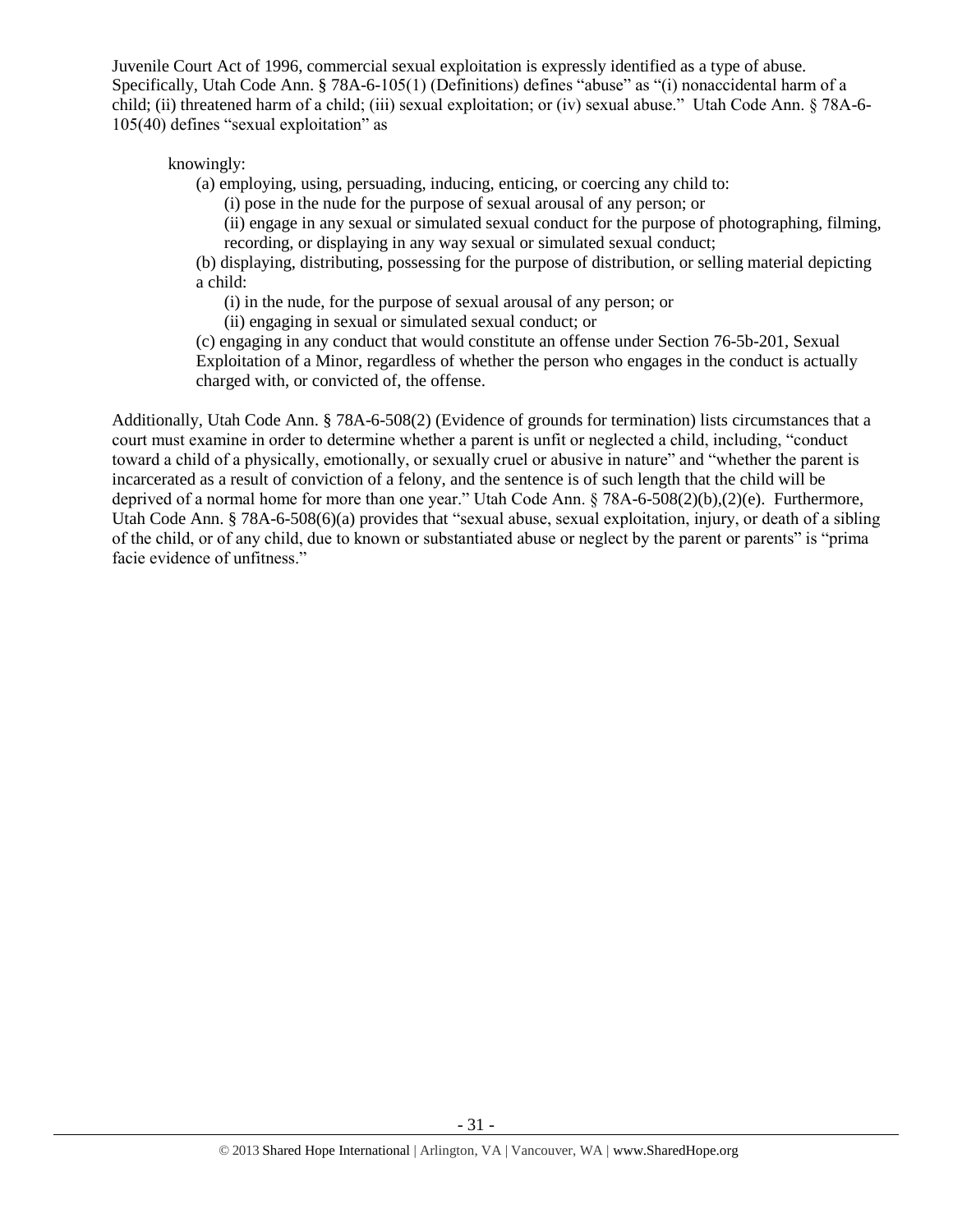#### **FRAMEWORK ISSUE 4: CRIMINAL PROVISIONS FOR FACILITATORS**

#### *Legal Components:*

- *4.1 The acts of assisting, enabling, or financially benefitting from child sex trafficking are included as criminal offenses in the state sex trafficking statute.*
- *4.2 Financial penalties, including asset forfeiture laws, are in place for those who benefit financially from or aid and assist in committing domestic minor sex trafficking.*
- *4.3 Promoting and selling child sex tourism is illegal.*
- *4.4 Promoting and selling child pornography is illegal. \_\_\_\_\_\_\_\_\_\_\_\_\_\_\_\_\_\_\_\_\_\_\_\_\_\_\_\_\_\_\_\_\_\_\_\_\_\_\_\_\_\_\_\_\_\_\_\_\_\_\_\_\_\_\_\_\_\_\_\_\_\_\_\_\_\_\_\_\_\_\_\_\_\_\_\_\_\_\_\_\_\_\_\_\_\_\_\_\_\_\_\_\_\_*

## *Legal Analysis:*

4.1 *The acts of assisting, enabling, or financially benefitting from child sex trafficking are included as criminal offenses in the state sex trafficking statute*. 77

Utah Code Ann. § 76-5-308 (Human trafficking) could possibly be applied to facilitators. However, Utah Code § 76-5-309(4) (Human trafficking and human smuggling—Penalties) makes it a crime if a person, "[u]nder circumstances not amounting to aggravated sexual abuse of a child, a violation of Subsection 76–5–404.1(4)(h)(i), a person who benefits, receives, or exchanges anything of value from knowing participation in: (a) human trafficking for forced labor or for forced sexual exploitation in violation of Section 76–5–308 . . . ." A conviction of human trafficking is a second degree felony punishable by imprisonment for 1–15 years and a possible fine not to exceed \$10,000. Utah Code Ann. §§ 76-5- 309(4)(a), 76-3-203(2), 76-3-301(1)(a).

Also, under Utah Code Ann. § 76-10-1306<sup>78</sup> (Aggravated exploitation of prostitution) a facilitator who commits the act of exploiting prostitution<sup>79</sup> will be guilty of aggravated exploitation if "the person" procured transported, or persuaded . . . is a child." Aggravated exploitation of prostitution involving a child<sup>80</sup> is a first degree felony punishable by 5 years to life imprisonment and a possible fine not to exceed \$10,000. Utah Code Ann. §§ 76-10-1306(3), 76-3-203(1), 76-3-301(1)(a).

A facilitator also may face penalties under Utah Code Ann. § 76-10-1304(1) (Aiding prostitution) which states:

- (b) the person procured, transported, or persuaded or with whom the person shares the proceeds of prostitution is a child or is the spouse of the actor; or
- (c) in the course of committing exploitation of prostitution, a violation of Section 76–10–1305, the person commits human trafficking or human smuggling, a violation of Section 76–5–308.

<sup>77</sup> *See supra* Sections 1.1, 1.2 for a discussion of the relevant statutory provisions discussed in this section.

<sup>78</sup> *See supra* note [5](#page-2-1).

<sup>79</sup> *See supra* note [6.](#page-2-2)

<sup>80</sup> Utah Code Ann. § 76-10-1306 (Aggravated exploitation of prostitution) states,

<sup>(1)</sup> A person is guilty of aggravated exploitation if:

<sup>(</sup>a) in committing an act of exploiting prostitution, as defined in Section 76-10-1305, the person uses any force, threat, or fear against any person;

<sup>(2)</sup> Aggravated exploitation of prostitution is a second degree felony of the second degree, except under Subsection (3).

<sup>(3)</sup> Aggravated exploitation of prostitution involving a child is a first degree felony.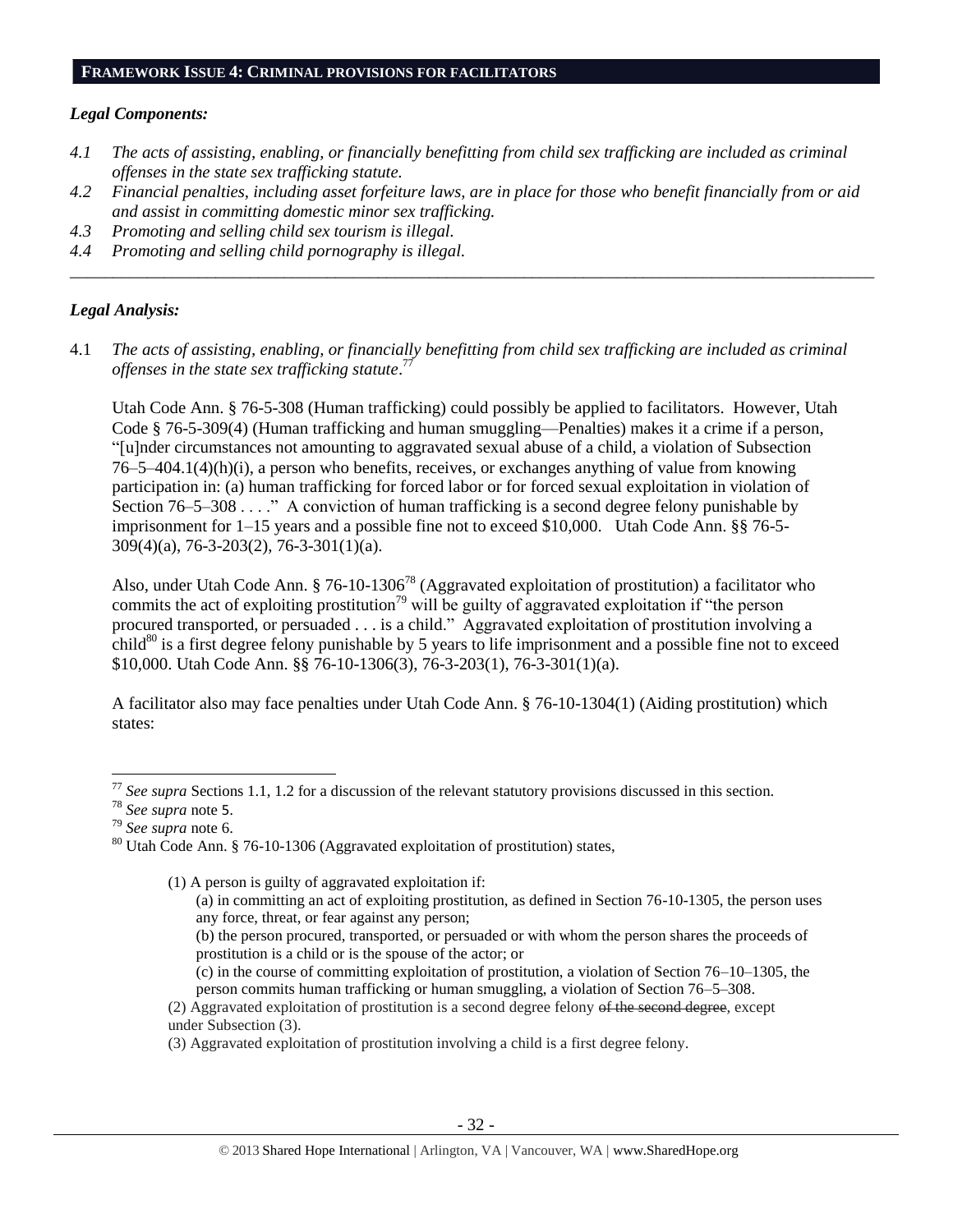- (1) A person is guilty of aiding prostitution if the person:
	- (a) (i) solicits a person to patronize a prostitute;

(ii) procures or attempts to procure a prostitute for a patron; or

(iii) leases or otherwise permits a place controlled by the actor, alone or in association with another, to be used for prostitution or the promotion of prostitution; or

(iv) provides any service or commits any act that enables another person to commit a violation of this Subsection  $(1)(a)$  or facilitates another person's ability to commit any violation of this Subsection (1)(a); or

(b) solicits, receives, or agrees to receive any benefit for committing any of the acts prohibited by Subsection (1)(a).

Lastly, facilitators may face prosecution under Utah Code Ann. § 76-10-1903(1) (Money laundering), which states,

(1) A person commits the offense of money laundering who:

(a) transports, receives, or acquires the property which is in fact proceeds of the specified unlawful activity, knowing that the property involved represents the proceeds of some form of unlawful activity;

(b) makes proceeds of unlawful activity available to another by transaction, transportation, or other means, knowing that the proceeds are intended to be used for the purpose of continuing or furthering the commission of specified unlawful activity;

(c) conducts a transaction knowing the property involved in the transaction represents the proceeds of some form of unlawful activity with the intent:

(i) to promote the unlawful activity;

(ii) to conceal or disguise the nature, location, source, ownership, or control of the property; or

(iii) to avoid a transaction reporting requirement under this chapter or under federal law; or (d) knowingly accepts or receives property which is represented to be proceeds of unlawful activity.<sup>81</sup>

A conviction under Utah Code Ann. § 76-10-1903(1)(a), (b), or (c) is a second degree felony punishable by imprisonment for 1–15 years and a possible fine not to exceed \$10,000, while a conviction under Utah Code Ann. § 76-10-1903(1)(d) (knowingly accepting or receiving property) is a third degree felony punishable by imprisonment up to 5 years and a possible fine not to exceed \$5,000. Utah Code Ann. §§ 76-10-1904, 76-3-  $203(2)$ , (3), 76-3-301(1)(a), (b).

4.2 *Financial penalties, including asset forfeiture laws, are in place for those who benefit financially from or aid and assist in committing domestic minor sex trafficking.*

Convicted facilitators are subject to fines ranging from \$1,000 to \$10,000. Specifically, facilitators convicted under Utah Code Ann. § 76-5-309(4)(a) (Human trafficking and human smuggling—Penalties), § 76-10-1306 (Aggravated exploitation of prostitution), § 76-5b-201(Sexual exploitation of a minor—Offenses), or § 76-10-

 $\overline{\phantom{a}}$ <sup>81</sup> "Specified unlawful activity" includes "any unlawful activity defined as an unlawful activity in Section 76-10-1602," which includes violations of Utah Code Ann. § 76-5b-201 (Sexual exploitation of a minor—Offenses), § 76- 10-1304 (Aiding prostitution), § 76-10-1305 (Exploiting prostitution), and § 76-10-1306 (Aggravated exploitation of prostitution). Utah Code Ann. § 76-10-1902(12).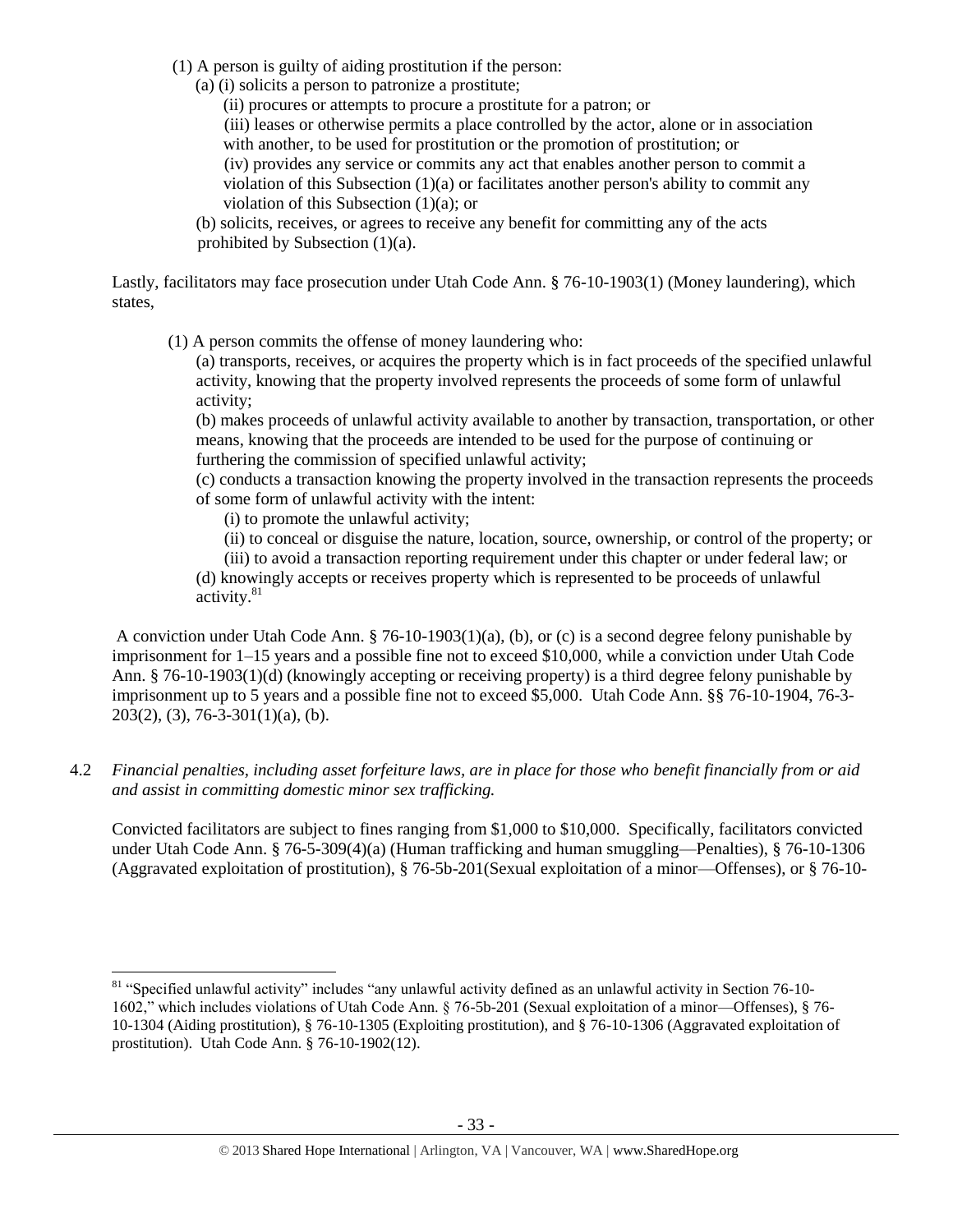1903(1)(a)–(c) (Money laundering) are subject to a possible fine not to exceed \$10,000.<sup>82</sup> Utah Code Ann. §  $76 - 3 - 301(a)$ .

Facilitators can be subjected to Utah's general forfeiture law, Utah Code Ann.§24-1-101 through §24-4- 117. Pursuant to Utah Code Ann.§24-4-102(1), property "used to facilitate the commission of a federal or state offense and any proceeds of criminal activity" will be subject to forfeiture. Property subject to forfeiture under Utah Code Ann.§24-4-102(1) includes:

(a) real property, including things growing on, affixed to, and found in land; and (b) tangible and intangible personal property, including money, rights, privileges, interests, claims, and securities of any kind.

In addition to asset forfeiture, facilitators convicted under Utah Code Ann. § 76-10-1304(1) (Aiding prostitution) are guilty of a Class B misdemeanor, which is punishable by imprisonment for up to 6 months and a possible fine not to exceed \$1,000. Utah Code Ann. §§ 76-10-1304(2), 76-3-204(2), 76-3- 301(1)(d). "However, a person who is convicted a second time, and on all subsequent convictions, under this section or under a local ordinance adopted in compliance with Section 76-10-1307 is guilty of a Class A misdemeanor," punishable by imprisonment up to 1 year and a possible fine not to exceed \$2,500. Utah Code Ann. §§ 76-10-1304(2), 76-3-204(1), 76-3-301(1)(c).

A facilitator convicted under Utah Code Ann. § 76-10-1903(1)(d) (Money laundering), a third degree felony, is subject to a possible fine not to exceed \$5,000. Utah Code Ann. §§ 76-10-1904(2); 76-3-301(1)(b). A facilitator convicted under Utah Code Ann. § 76-10-1304(1) (Aiding prostitution), a Class B misdemeanor, is subject to a possible fine not to exceed \$1,000. Utah Code Ann. §§ 76-10-1304(2), 76-3-301(1)(d).

In addition to possible fines, a court may order facilitators to pay restitution. Utah Code Ann. § 77-38a-301 (Restitution—Convicted defendant may be required to pay) authorizes the court to order "a convicted defendant to make restitution." Convicted defendants, including facilitators, whose criminal activity results in pecuniary damages are subject to mandatory restitution. Utah Code Ann. § 77-38a-302(1) (Restitution criteria), states in part, "When a defendant is convicted of criminal activity that has resulted in pecuniary damages, in addition to any other sentence it may impose, the court shall order that the defendant make restitution to victims<sup>83</sup> of crime as provided in this chapter, or for conduct for which the defendant has agreed to make restitution as part of a plea disposition." In determining restitution, the court shall determine "court-ordered restitution,"<sup>84</sup> and "complete restitution"<sup>85</sup> using the criteria provided in subsection (5). Utah Code Ann. § 77-38a-302(1), (2).

Pursuant to Utah Code Ann. § 77-38a-302(5)(b),

 $\overline{\phantom{a}}$  $82$  These statutes are either first or second degree felonies and, pursuant to Utah Code Ann. § 76-3-301(a), are subject to a possible fine not to exceed \$10,000. Utah Code Ann. §§ 76-10-1306(3), 76-5b-201(2), 76-10-1603.5(1), 76-10-1904(1).

 $83$  "Victim" is defined as "any person whom the court determines has suffered pecuniary damages as a result of the defendant's criminal activities" and it "may not include a codefendant or accomplice." Utah Code Ann. § 77-38a-102(14).

<sup>&</sup>lt;sup>84</sup> Utah Code Ann. § 77-38a-302(2)(b) defines "court-ordered restitution" as "the restitution the court having criminal jurisdiction orders the defendant to pay as a part of the criminal sentence at the time of sentencing or within one year after sentencing."

 $85$  Utah Code Ann. § 77-38a-302(2)(a) defines "complete restitution" as the "restitution necessary to compensate a victim for all losses caused by the defendant."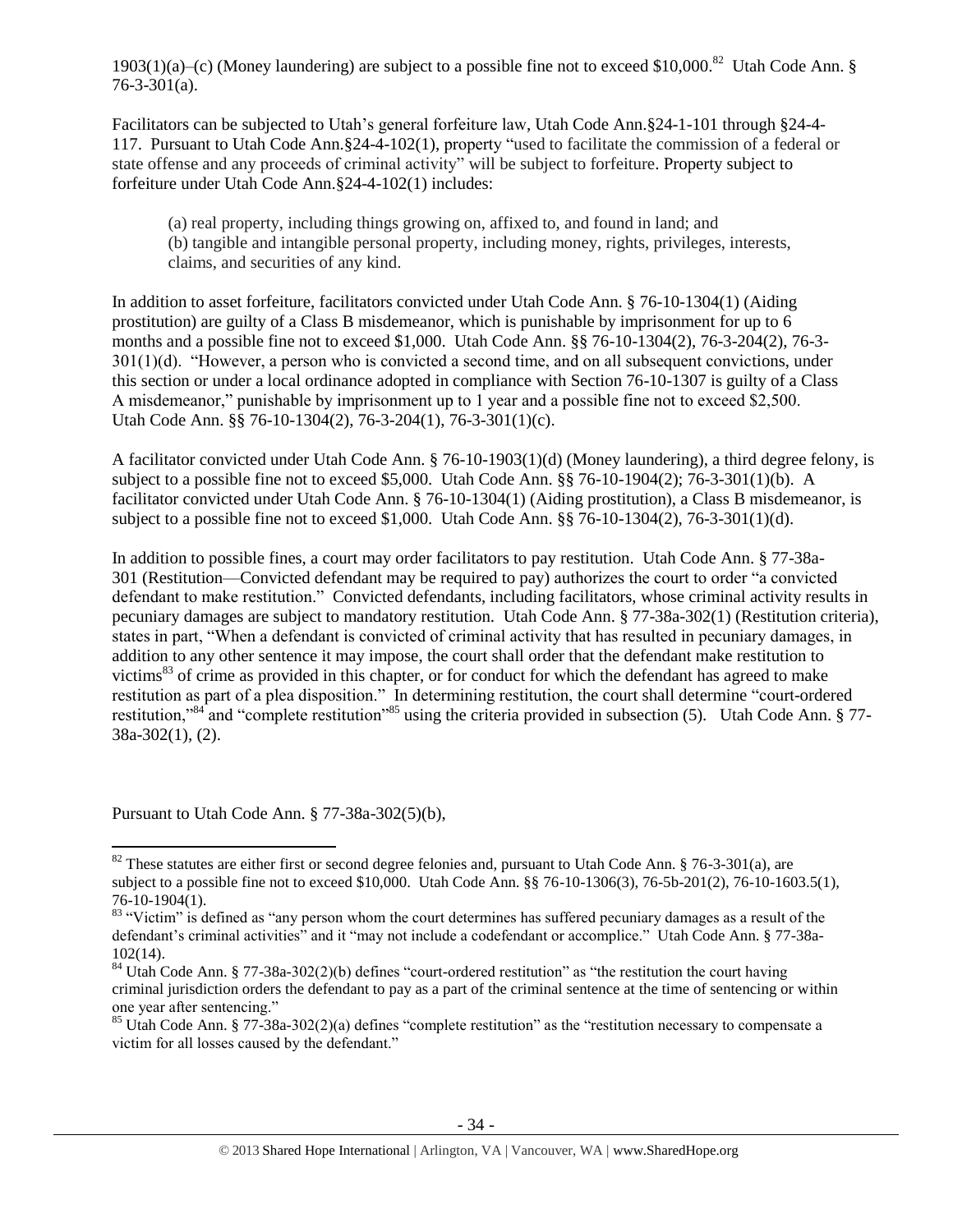(b) In determining the monetary sum and other conditions for complete restitution, the court shall consider all relevant facts, including:

(i) the cost of the damage or loss if the offense resulted in damage to or loss or destruction of property of a victim of the offense;

(ii) the cost of necessary medical and related professional services and devices relating to physical or mental health care, including nonmedical care and treatment rendered in accordance with a method of healing recognized by the law of the place of treatment;

(iii) the cost of necessary physical and occupational therapy and rehabilitation;

(iv) the income lost by the victim as a result of the offense if the offense resulted in bodily injury to a victim as a result of the offense if the offense resulted in bodily injury to a victim;

. . . .

In determining court-ordered restitution, pursuant to Utah Code Ann. § 77-38a-302(5)(c), the court must consider the factors listed above in Utah Code Ann. § 77-38a-302(5)(b), as well as the following factors:

(i) the financial resources of the defendant and the burden that payment of restitution will impose, with regard to the other obligations of the defendant;

(ii) the ability of the defendant to pay restitution on an installment basis or on other conditions to be fixed by the court;

(iii) the rehabilitative effect on the defendant of the payment of restitution and the method of payment; and

(iv) other circumstances which the court determines may make restitution inappropriate.

If a facilitator disobeys an order to make restitution, and the "victim . . . elects to pursue collection of the order by civil process, the victim shall be entitled to recover collection and attorney's fees." Utah Code Ann. § 77- 38a-401(3).

4.3 *Promoting and selling child sex tourism is illegal*.

There is no specific provision in Utah law criminalizing the promotion or selling of child sex tourism.

- 4.3.1 Recommendation: Enact a law that prohibits the selling or offering to sell travel services that include or facilitate travel for the purpose of engaging in commercial sexual exploitation of a minor or prostitution of a minor, if occurring in Utah.
- 4.4 *Promoting and selling child pornography is illegal*.

Utah Code Ann. § 76-5b-201(1) (Sexual exploitation of a minor—Offenses) states, "A person is guilty of sexual exploitation of a minor: (a) when the person: (i) knowingly produces, possesses, or possesses with intent to distribute child pornography; or (ii) intentionally distributes or views child pornography."<sup>86</sup> A conviction under this statute is a second degree felony punishable by imprisonment for 1–15 years and a possible fine not to exceed \$10,000. Utah Code Ann. §§ 76-5b-201(2), 76-3-203(2), 76-3-301(1)(a).

 $\overline{a}$ 

<sup>86</sup> *See supra* note [10.](#page-3-2)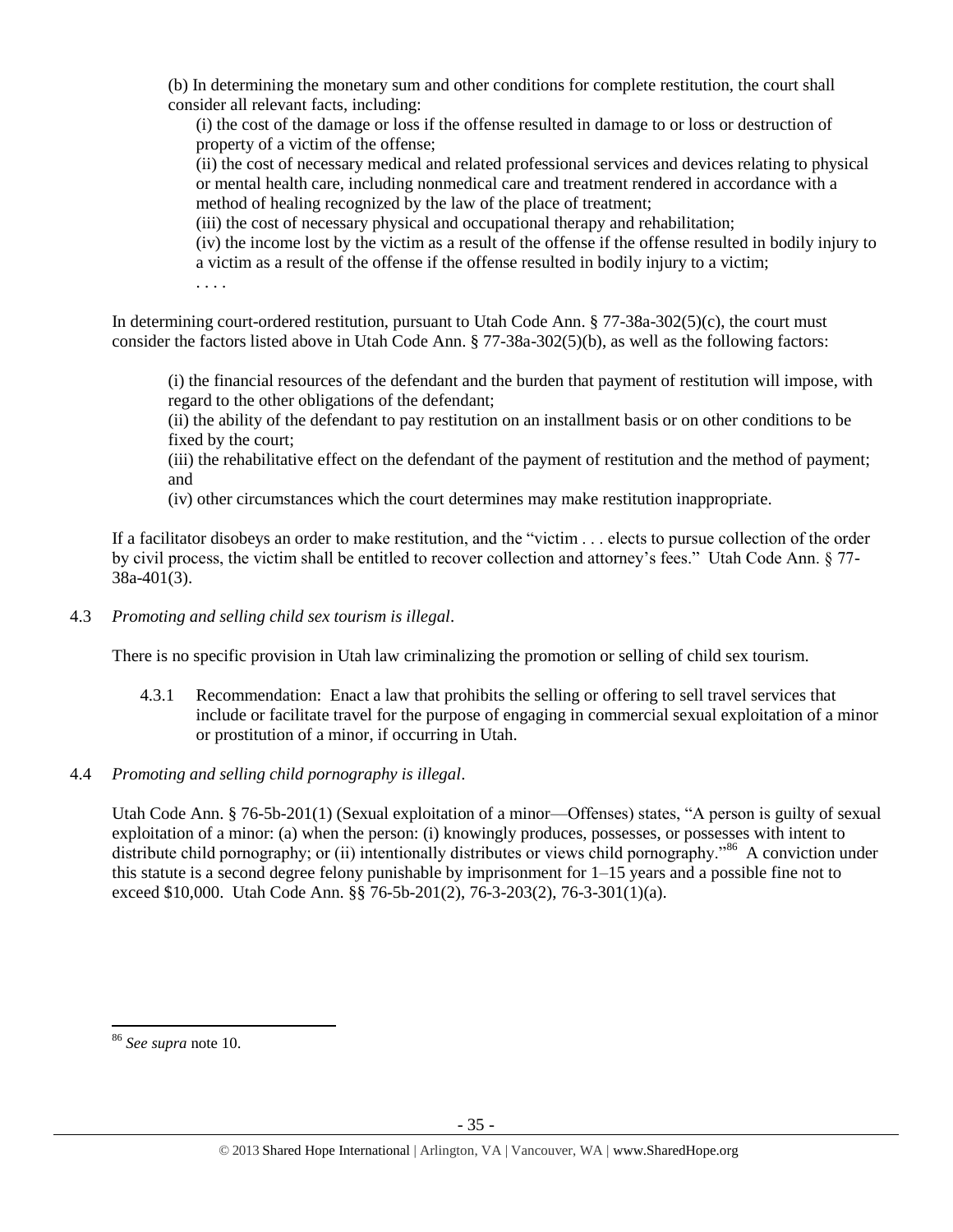#### **FRAMEWORK ISSUE 5: PROTECTIVE PROVISIONS FOR THE CHILD VICTIMS**

# *Legal Components:*

- *5.1 Statutorily-mandated victim services define "victim" to specifically include victims of domestic minor sex trafficking or commercial sexual exploitation of children (CSEC) to ensure prompt identification and access to victims' rights and services.*
- *5.2 The state sex trafficking statute expressly prohibits a defendant from raising consent of the minor to the commercial sex acts as a defense.*
- *5.3 Prostitution laws apply only to adults, making minors under 18 specifically immune from this offense.*
- *5.4 Child victims of sex trafficking or commercial sexual exploitation are provided with a child protection response, including specialized shelter and services, and are not detained in juvenile detention facilities.*
- *5.5 Commercial sexual exploitation is identified as a type of abuse and neglect within child protection statutes.*
- *5.6 The definition of "caregiver" (or similar term) in the child welfare statutes is broad enough to include a trafficker who has custody or control of a child in order to bring a trafficked child into protection of child protective services.*
- *5.7 Crime victims' compensation is specifically available to a child victim of sex trafficking or commercial sexual exploitation of children (CSEC) without regard to ineligibility factors.*
- *5.8 Victim-friendly procedures and protections are provided in the trial process for minors under 18.*
- *5.9 Expungement or sealing of juvenile delinquency records resulting from arrests or adjudications for prostitution-related offenses committed as a result of, or in the course of, the commercial sexual exploitation of a minor is available within a reasonable time after turning 18.*
- *5.10 Victim restitution and civil remedies for victims of domestic minor sex trafficking or commercial sexual exploitation of children (CSEC) are authorized by law.*
- *5.11 Statutes of limitations for civil and criminal actions for child sex trafficking or commercial sexual exploitation of children (CSEC) offenses are eliminated or lengthened sufficiently to allow prosecutors and victims a realistic opportunity to pursue criminal action and legal remedies.*

*\_\_\_\_\_\_\_\_\_\_\_\_\_\_\_\_\_\_\_\_\_\_\_\_\_\_\_\_\_\_\_\_\_\_\_\_\_\_\_\_\_\_\_\_\_\_\_\_\_\_\_\_\_\_\_\_\_\_\_\_\_\_\_\_\_\_\_\_\_\_\_\_\_\_\_\_\_\_\_\_\_\_\_\_\_\_\_\_\_\_\_\_\_*

# *Legal Analysis:*

l

*5.1 Statutorily-mandated victim services define "victim" to specifically include victims of domestic minor sex trafficking or commercial sexual exploitation of children (CSEC) to ensure prompt identification and access to victims' rights and services.*

A commercially sexually exploited child may be considered a "victim" under Utah laws. Utah Code Ann. § 77- 37-2(3) (Definitions) defines a "victim," for purposes of Utah's Crime Victims' Bill of Rights, <sup>87</sup> as "a person against whom a crime has allegedly been committed, or against whom an act has allegedly been committed by a juvenile or incompetent adult, which would have been a crime if committed by a competent adult." Additionally, Utah Code Ann. § 77-38-2(9)(a) (Definitions) defines "victim of a crime," for purposes of the Rights of Crime Victims Act<sup>88</sup> and the Utah Constitution, in part as

any natural person against whom the charged crime or conduct is alleged to have been perpetrated or attempted by the defendant or minor personally or as a party to the offense or conduct or, in the discretion of the court, against whom a related crime or act is alleged to have been perpetrated or attempted, unless the natural person is the accused or appears to be accountable or otherwise criminally responsible for or criminally involved in the crime or conduct or a crime or act arising from the same conduct, criminal episode, or plan as the crime is defined under the laws of this state.

<sup>87</sup> Utah Code Ann. § 77-37-1 *et seq*.

<sup>88</sup> Utah Code Ann. § 77-38-1 *et seq*.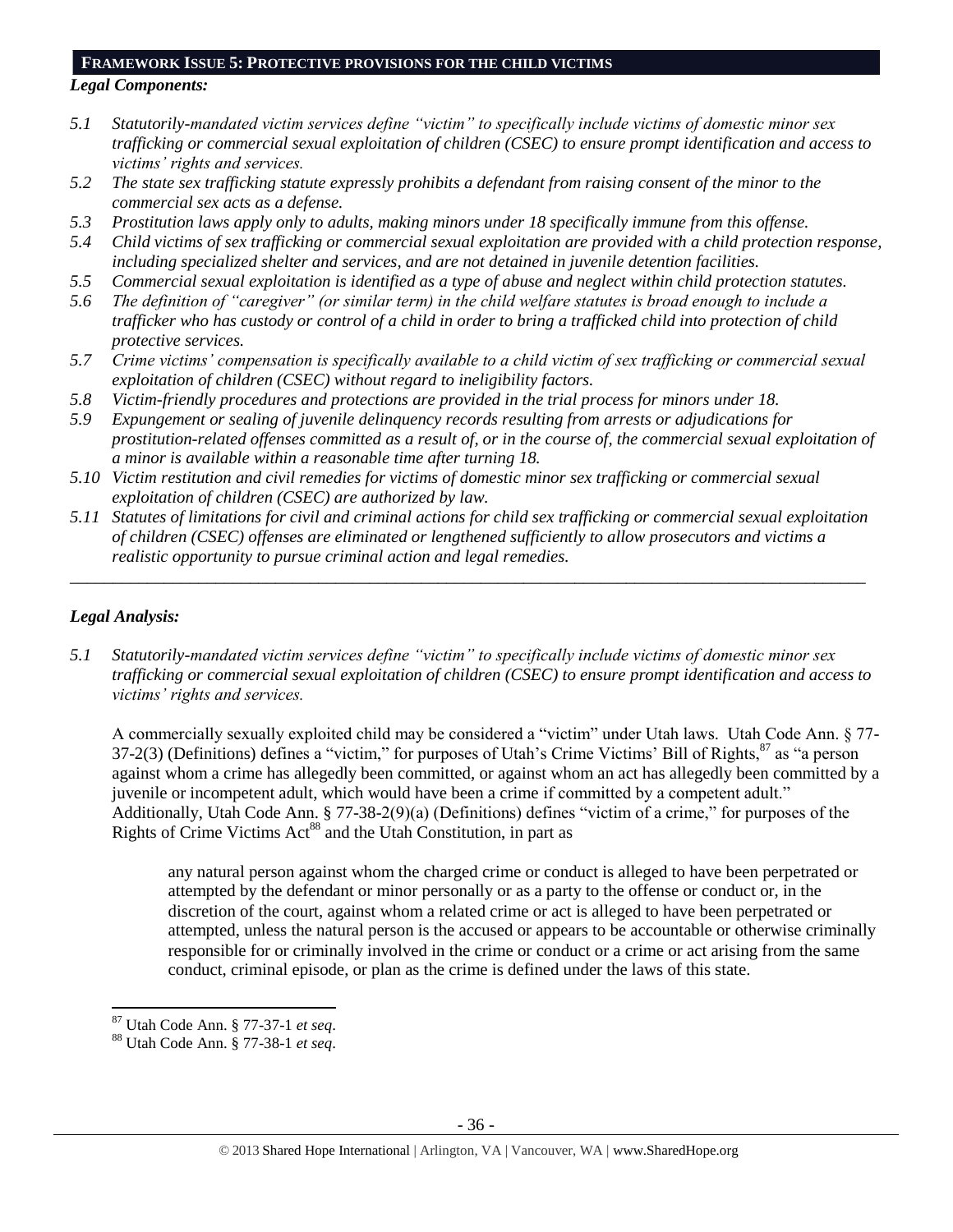For purposes of receiving reparation awards, a "victim" is defined as including "a person who suffers bodily or psychological injury or death as a direct result of criminally injurious conduct<sup>89</sup> or of the production of pornography in violation of [Sexual exploitation of a minor—Offenses] if the person is a minor," but not "a person who participated in or observed the judicial proceedings against an offender unless otherwise provided by statute or rule." Utah Code Ann. § 63M-7-502(35)(a), (b).

<span id="page-36-0"></span>Lastly, the Crime Victims Restitution Act<sup>90</sup>, defines "victim" as "any person whom the court determines has suffered pecuniary damages<sup>91</sup> as a result of the defendant's criminal activities." Utah Code Ann. § 77-38a-102(14)(a). The definition does not include "a codefendant or accomplice." Utah Code Ann. § 77-38a- $102(14)(b)$ .

*5.2 The state sex trafficking statute expressly prohibits a defendant from raising consent of the minor to the commercial sex acts as a defense.*

Neither Utah Code Ann. § 76-05-310<sup>92</sup> (Aggravated human trafficking and aggravated human smuggling— Penalties) nor § 76-10-1306(1)(b) and (3) (Aggravated exploitation of prostitution) expressly provide that the consent of a minor to a commercial sex act is immaterial to the crime. While not directly related to the victim's consent for Utah Code Ann. § 76-5-309 (Human trafficking and human smuggling—Penalties) and § 76-5-310 (Aggravated human trafficking and aggravated human smuggling—Penalties), it is a defense under Utah Code Ann. § 76-5-305(2) (Defenses), that the defendant "was acting under the reasonable belief that the custodian, guardian, legal guardian, custodial parent, or person acting in loco parentis to the victim would, if present, have consented to the actor's conduct."

In contrast, Utah Code Ann. § 76-5b-102(c) (Legislative determinations—Purpose of this chapter) expresses, as part of the Utah Legislature's determination and purpose of Utah's Sexual Exploitation Act,<sup>93</sup> that "a minor cannot intelligently and knowingly consent to sexual exploitation."

5.2.1 Recommendation: Amend Utah Code Ann. § 76-5-305 (Defenses), to clarify that consent is not a defense to Utah Code Ann. § 76-5-310 (Aggravated human trafficking and aggravated human smuggling—Penalties) if the victim is a minor. Amend Utah Code Ann. § 76-10-1306(1)(b) and (3) (Aggravated exploitation of prostitution) to clearly prohibit the use of the defense of consent when the victim is a minor under 18 years of age.

conduct that:

l  $89$  Utah Code Ann. § 63M-7-502(10) defines "criminally injurious conduct"

<sup>(</sup>i) is or would be subject to prosecution in this state under Section 76-1-201 [Jurisdiction of offenses]; (ii) occurs or is attempted;

<sup>(</sup>iii) causes, or poses a substantial threat of causing, bodily injury or death;

<sup>(</sup>iv) is punishable by fine, imprisonment, or death if the person engaging in the conduct possessed the capacity to commit the conduct; and

<sup>(</sup>v) does not arise out of the ownership, maintenance, or use of a motor vehicle, aircraft, or water craft, unless the conduct is intended to cause bodily injury or death, or is conduct which is or would be punishable under Title 76, Chapter 5, Offenses Against the Person [including human trafficking under § 76-5-308], or as any offense chargeable as driving under the influence of alcohol or drugs.

<sup>90</sup> Utah Code Ann. § 77-38a-101 *et seq*.

<sup>91</sup> *See supra* note [43.](#page-18-0)

<sup>92</sup> *See supra* note [2](#page-1-0).

<sup>93</sup> Utah Code Ann. § 76-5b-201 *et seq*.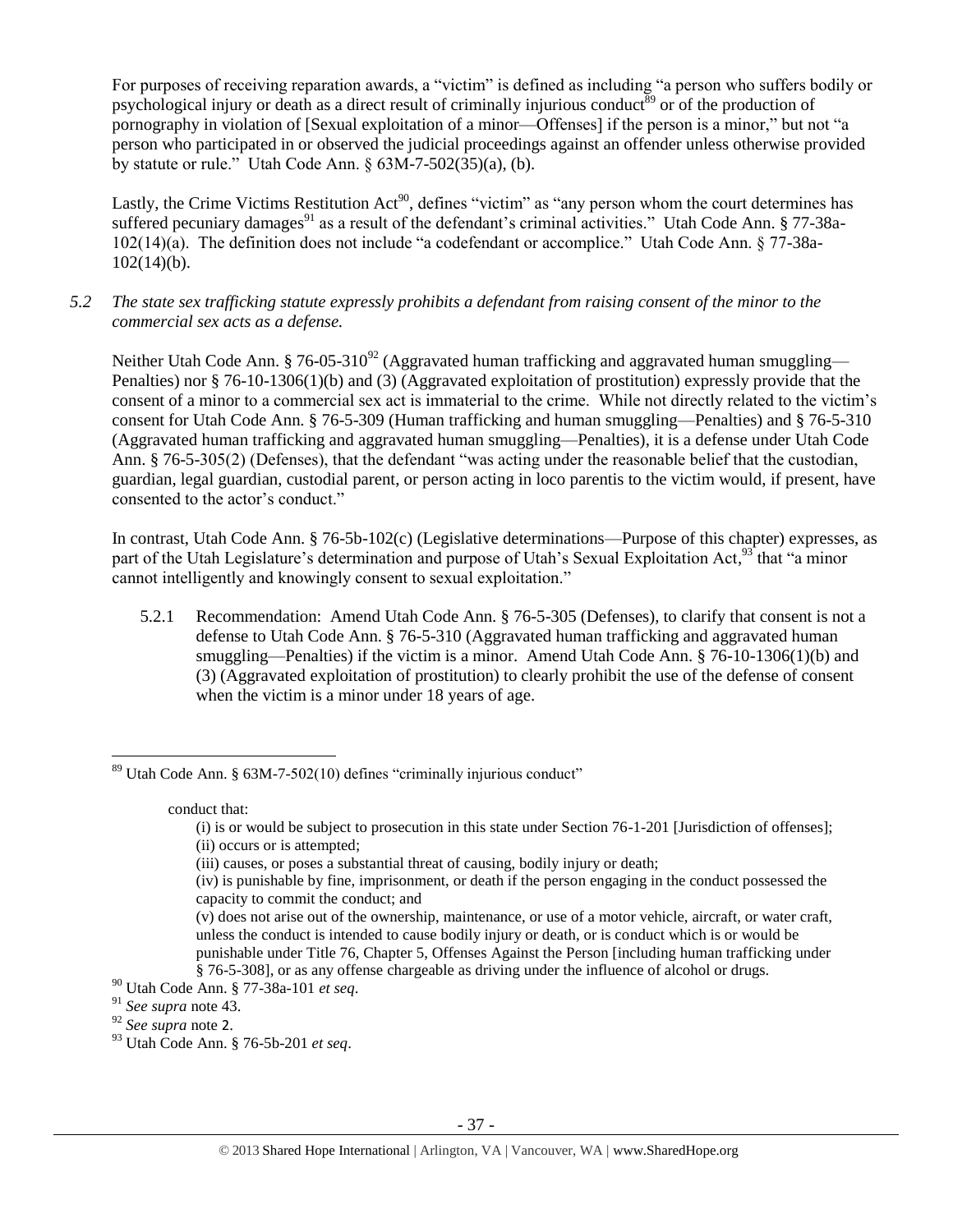*5.3 Prostitution laws apply only to adults, making minors under 18 specifically immune from this offense.*

Utah Code Ann. § 76-10-1302(1) (Prostitution) is age-neutral, stating that

- [a] person is guilty of prostitution when: (a) he engages in any sexual activity<sup>94</sup> with another in exchange for a fee, (b) he is an inmate<sup>95</sup> of a house of prostitution, <sup>96</sup> or (c) he loiters in or within view of any public place for the purpose of engaging in sexual activity in exchange for a fee.
- 5.3.1 Recommendation: Amend Utah Code Ann. § 76-10-1302 (Prostitution) to make minors under 18 immune from prosecution and to refer cases involving prostituted minors to Utah Code Ann. § 76- 05-310 (Aggravated human trafficking and aggravated human smuggling—Penalties).
- *5.4 Child victims of sex trafficking or commercial sexual exploitation are provided with a child protection response, including specialized shelter and services, and are not detained in juvenile detention facilities.*

# **Child Identified as Abused/Neglected**

Pursuant to Utah Code Ann. § 78A-6-105(1)<sup>97</sup>, a sexually exploited child is likely to be identified as abused or neglected. Utah does not specifically use the term "caregiver" in its child welfare statutes, and if a child is identified as abused or neglected under Utah Code Ann. § 78A-6-105(1), the definition of the person responsible for the child under Utah Code Ann. § 78A-6-105 and § 62A-4a-101<sup>98</sup> is not sufficiently broad to involve Child Protective Services in investigations where the child is in the custody or control of a non-family trafficker.

Utah provides some protective provisions to commercially sexually exploited children. While there is no mandated child protection response for commercially sexually exploited children that would prevent them from being detained in juvenile detention facilities, Utah laws do allow child protective services and law enforcement to immediately remove children from abusive situations that commercially sexually exploited children may be experiencing.

*I. Initial Custody:* 

 $\overline{\phantom{a}}$ 

a. Authority for initial custody

Under the Juvenile Court Act of 1996, Utah Code Ann. § 78A-6-106(2) (Search warrants and subpoenas— Authority to issue—Protective custody—Expedited hearing) states,

 $94$  For purposes of this statute, "sexual activity" is defined as "acts of masturbation, sexual intercourse, or any sexual act involving the genitals of one person and the mouth or anus of another person, regardless of the sex of either participant." Utah Code Ann. § 76-10-1301(5).

 $95$  For purposes of this statute, "inmate" is defined as "a person who engages in prostitution in or through the agency of a house of prostitution." Utah Code Ann. § 76-10-1301(3).

 $96$  For purposes of this statute, "house of prostitution" is defined as "a place where prostitution or promotion of prostitution is regularly carried on by one or more persons under the control, management, or supervision of another." Utah Code Ann. § 76-10-1301(2).

 $\frac{97}{97}$  See *infra* section 5.5 for a full analysis of the definition of "abuse" as it relates to identification of sexually exploited children.

<sup>&</sup>lt;sup>98</sup> See *infra* section 5.6 for a full analysis of the definition of "caregiver."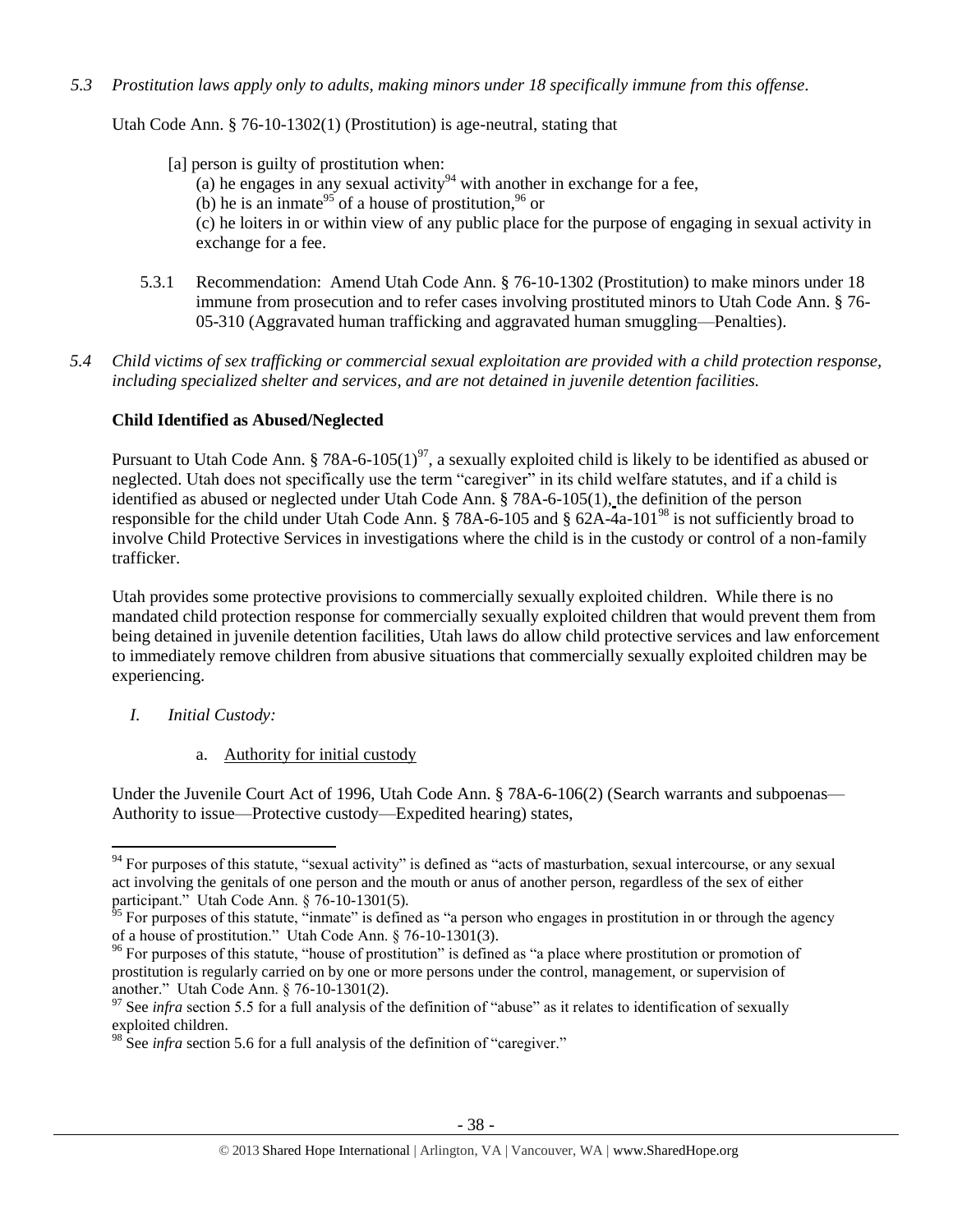A peace officer or child welfare worker may not enter the home of a child who is not under the jurisdiction of the court, remove a child from the child's home or school, or take a child into protective custody unless:

(a) there exist exigent circumstances sufficient to relieve the peace officer or child welfare worker of the requirement to obtain a warrant;

(b) the peace officer or child welfare worker obtains a search warrant under Subsection (3);

(c) the peace officer or child welfare worker obtains a court order after the parent or guardian of the child is given notice and an opportunity to be heard; or

(d) the peace officer or child welfare worker obtains the consent of the child's parent or guardian.

Under the Utah Human Services Code, Child and Family Services Chapter, Utah Code Ann. § 62A-4a-202.1(1) (Entering home of a child—Taking a child into protective custody—Caseworker accompanied by peace officer—Preventive services—Shelter facility or emergency placement) states,

(1) A peace officer or child welfare worker may not:

(a) enter the home of a child who is not under the jurisdiction of the court, remove a child from the child's home or school, or take a child into protective custody<sup>99</sup> unless authorized under Subsection 78A-6-106(2)[Search warrants and subpoenas—Authority to issue—Protective custody—Expedited hearing]; or

(b) remove a child from the child's home or take a child into custody under this section solely on the basis of educational neglect, truancy, or failure to comply with a court order to attend school.

b. Placement:

A child taken into custody under Utah Code Ann. § 62A-4a-202.1 "may not be placed or kept in a secure detention facility pending court proceedings unless the child is detainable based on guidelines promulgated by the Division of Juvenile Justice Services." Utah Code Ann. § 62A-4a-202.1(4)(a). Additionally, unless the child requires physical restriction, a child who is removed from the custody of a parent or guardian must be "given temporary care in:

(i) a shelter facility; $^{100}$ 

(ii) an emergency placement in accordance with Section 62A-4a-209 [Emergency placement]." Utah Code Ann. § 62A-4a-202.1(4)(b).

In determining where to place a child under Utah Code Ann. § 62A-4a-202.1(4)(b), "a noncustodial parent, relative, or friend, in accordance with Section 62A-4a-209 [Emergency Placement]" will receive priority. Utah Code Ann. § 62A-4a-202.1(4)(c).

*II. Process following initial custody:*

After taking a child into protective custody under Utah Code Ann. § 62A-4a-202.1, § 78A-6-106, or § 78A-6- 302 (Court-ordered protective custody of a child following petition filing—Grounds) the Division of Child and Family Services ("DCFS") must "immediately initiate an investigation of the: (a) circumstances of the child;

 $\overline{\phantom{a}}$ <sup>99</sup> Utah Code Ann. § 62A-4a-101(20) defines "protective custody" as "the shelter of a child by the [Division of Child and Family Services] from the time the child is removed from the child's home until the earlier of: (a) the shelter hearing; or (b) the child's return home."

<sup>&</sup>lt;sup>100</sup> "Shelter care" is defined as "the temporary care of a minor in a nonsecure facility." Utah Code Ann. § 62A-4a-101(26).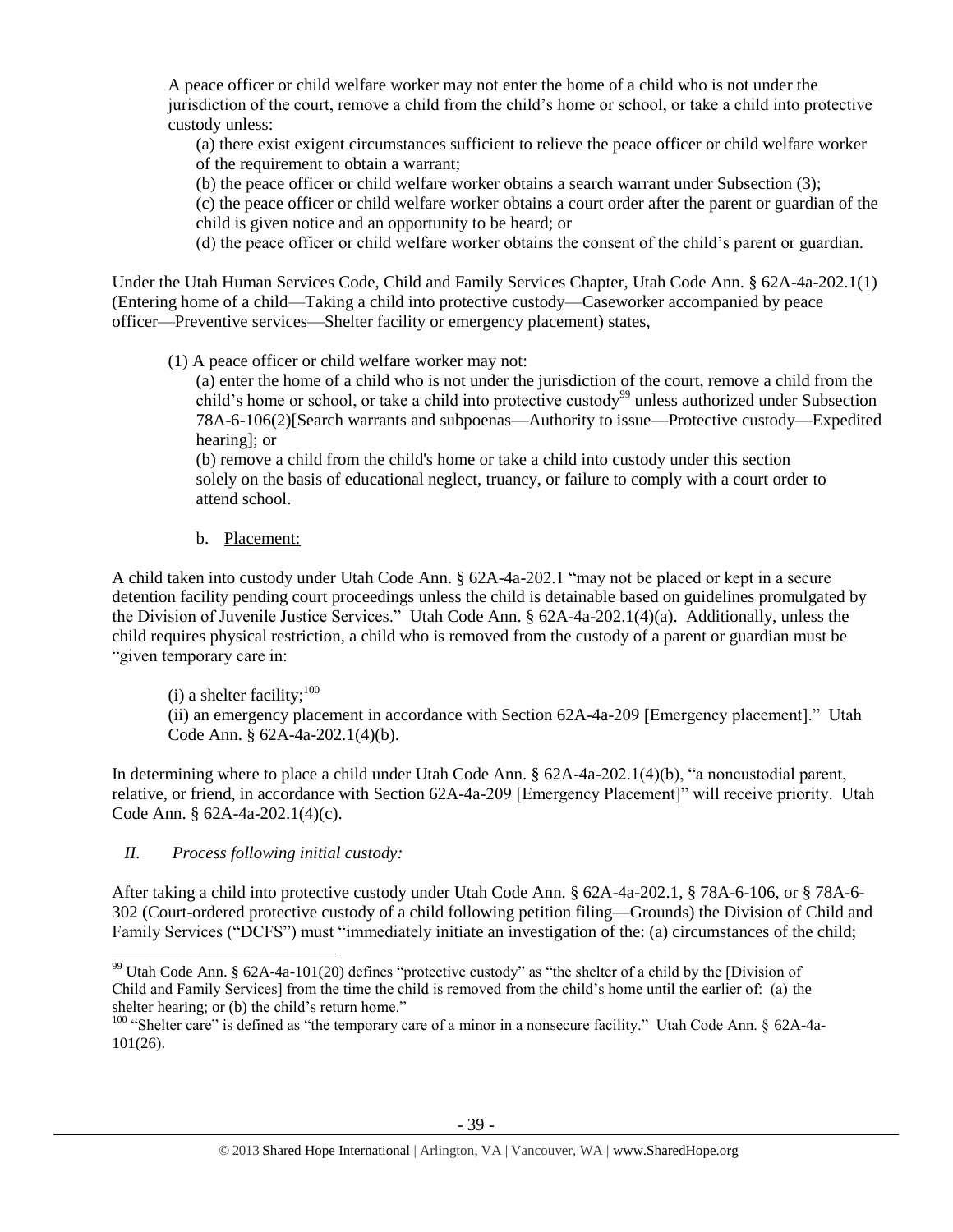and (b) grounds upon which the decision to place the child into protective custody was made." Utah Code Ann. § 62A-4a-202.3(1). If appropriate, in any case involving sexual abuse, the DCFS must provide the child a medical examination within 24 hours of taking the child into custody. Utah Code Ann. § 62A-4a-202.3(2)(g).

# *III. Placement process pending adjudication/ investigation:*

The court is required to hold a shelter hearing within 72 hours of, among other things, the division taking a child into protective custody or removing a child or "emergency place under [Utah Code Ann. § 62A-4a-202.1(4)]." Utah Code Ann. § 78A-6-306(1)(a)–(c) (Shelter hearing). At the shelter hearing, the DCFS must tell the court, among other things, why the child "was removed from the parent's or guardian's custody . . . [and] the need, if any, for continued shelter." Utah Code Ann. § 78A-6-306(6)(a), (c). After the shelter hearing, pursuant to Utah Code Ann. § 78A-6-306(9)(a), the court must release the child from protective custody unless the court finds by a preponderance of the evidence any of the following:

(i) subject to Subsection  $(9)(b)(i)$ , there is a substantial danger to the physical health or safety of the child and the child's physical health or safety may not be protected without removing the child from the custody of the child's parent;

(ii) (A) the child is suffering emotional damage; and

(B) there are no reasonable means available by which the child's emotional health may be protected without removing the child from the custody of the child's parent;

(iii) there is a substantial risk that the child will suffer abuse or neglect if the child is not removed from the custody of the child's parents;

(iv) subject to Subsection  $(9)(b)(ii)$ , the child or a minor residing in the same household has been, or is considered to be at substantial risk of being, physically abused, sexually abused, or sexually exploited by a:

(A) parent;

(B) member of the parent's household; or

(C) person known to the parent;

. . .

(xiii) the child's welfare is substantially endangered.

Utah Code Ann. § 78A-6-306(12) provides that "[i]n cases where actual sexual abuse, sexual exploitation, ... [or] severe abuse . . . are involved, neither the [DCFS] nor the court has any duty to make 'reasonable efforts' or to . . . attempt to maintain a child in the child's home, return a child to the child's home, provide reunification services, or attempt to rehabilitate the offending parent or parents." Furthermore, Utah Code Ann. § 78A-6- 306(15) states,

(15) If the court finds that continued removal and temporary custody are necessary for the protection of a child because harm may result to the child if the child were returned home, the court shall order continued removal regardless of:

(a) any error in the initial removal of the child;

(b) the failure of a party to comply with notice provisions; or

(c) any other procedural requirement of this chapter or Title 62A, Chapter 4a, Child and Family Services.

Pursuant to Utah Code Ann. § 78A-6-307(2) (Shelter hearing—Placement—DCFS custody), the court will make reasonable efforts at a shelter hearing to place the child with the child's parent. However, Utah Code Ann. § 78A-6-307(7) states,

(7) If, at the time of the shelter hearing, a child is removed from the custody of the child's parent and is not placed in the custody of the child's other parent, the court: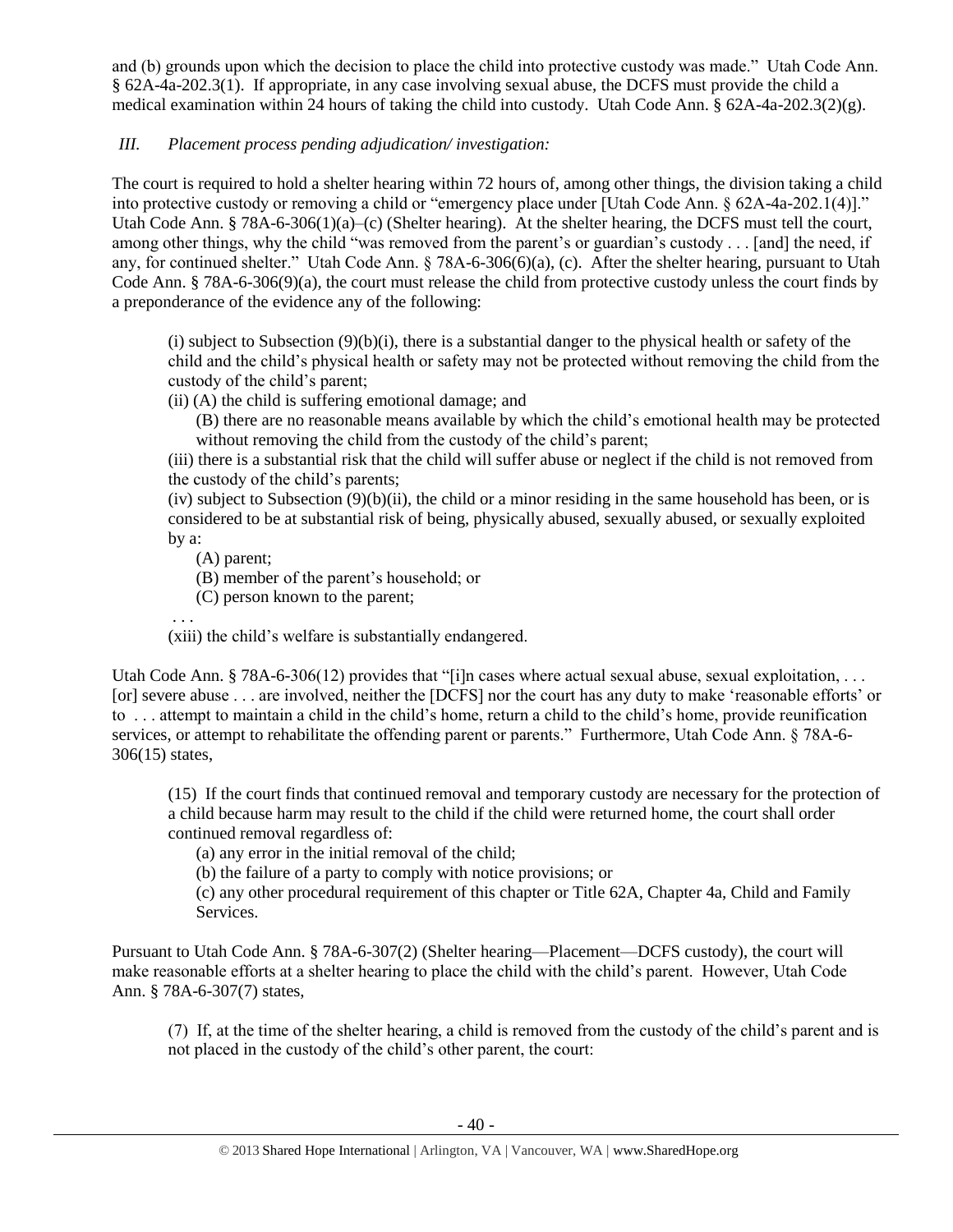(a) shall, at that time, determine whether, subject to Subsections  $(18)(c)$  through (e), there is a relative of the child or a friend of a parent of the child who is able and willing to care for the child; [and]

. . .

(d) may order that the child be placed in the custody of the division pending the determination under Subsection (7)(a).

# *IV. Adjudication:*

At a dispositional hearing, the court may order any disposition stated in Utah Code Ann. § 78A-6-117(2). Utah Code Ann. § 78A-6-312. Pursuant to Utah Code Ann. § 78A-6-117(2) (Adjudication of jurisdiction of juvenile court—Disposition of cases—Enumeration of possible court orders—Considerations of court—Obtaining DNA sample), "[u]pon adjudication the court may make" any of the listed dispositions, including "place the minor in state supervision . . . under the legal custody of: (A) the minor's parent or guardian; (B) the Division of Juvenile Services: or (C) the Division of Child and Family Services." Utah Code Ann. § 78A-6-117(2)(a)(ii).

Furthermore, "[t]the court may: (A) vest legal custody of the minor in the Division of Child and Family Services, Division of Juvenile Justice Services, or the Division of Substance Abuse and Mental Health; and (B) order the Department of Human Services to provide dispositional recommendations and services." Utah Code Ann. § 78A-6-117(2)(c)(i).

## *V. Outcomes*

Pursuant to Utah Code Ann. § 78A-6-312(1) the court can may also enter any of the following alternative orders at a dispositional hearing:

- (b) place the minor in the custody or guardianship of any:
	- (i) individual; or
	- (ii) public or private entity or agency; or
- (c) order:

(i) protective supervision;

(ii) family preservation;

(iii) subject to Subsection 78A-6-117(2)(n)(iii) [Adjudication of jurisdiction of juvenile court— Disposition of cases—Enumeration of possible court orders—Considerations of court—Obtaining DNA sample], medical or mental health treatment; or (iv) other services.

Furthermore, if at the dispositional hearing the court determines that continued removal is in the best interest of the minor, it must "(a) establish a primary permanency goal for the minor; and (b) determine whether, in view of the primary permanency goal, reunification services are appropriate for the minor and the minor's family . . . ." Utah Code Ann. § 78A-6-312(2). However, "[i]n cases where obvious sexual abuse, sexual exploitation, abandonment, severe abuse, or severe neglect are involved, neither the [DCFS] nor the court has any duty to make 'reasonable efforts' or to, in any other way, attempt to provide reunification services, or to attempt to rehabilitate the offending parent or parents." Utah Code Ann. § 78A-6-312(4).

If the court does not order reunification services at the dispositional hearing, a permanency hearing must be held within 30 days after the day on which the dispositional hearing ends. Utah Code Ann. § 78A-6-314(1)(b).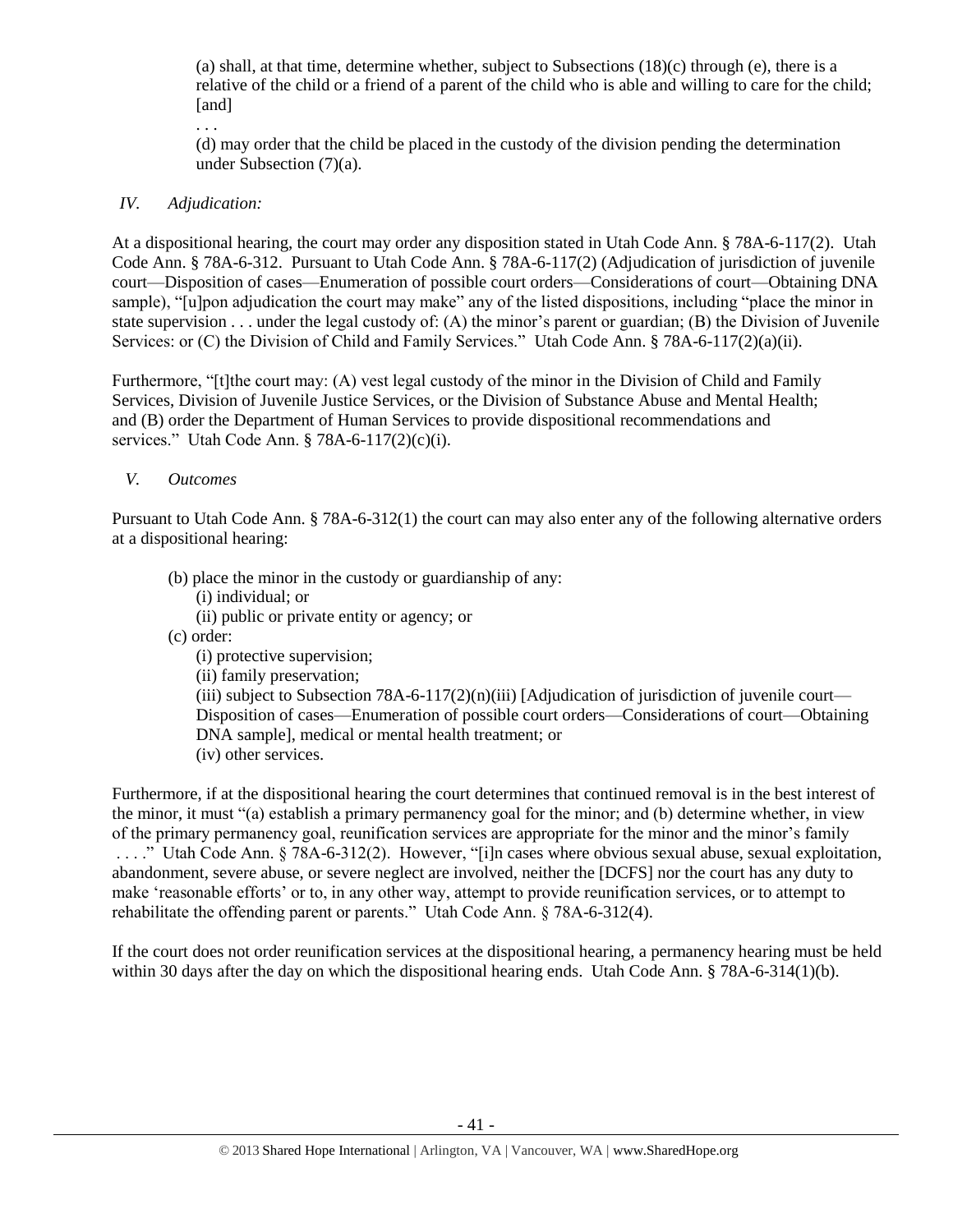## **Child Identified as Delinquent**

Despite these protections and services, it still appears that it is possible for a child to be taken into custody and detained for a conviction under Utah Code Ann. § 76-10-1302(1) (Prostitution) or for a status offense arising from the child's exploitation.

# *I. Initial Custody:*

. . .

 $\overline{\phantom{a}}$ 

## a. Authority for initial custody

Utah Code Ann. § 78A-6-112(1) (Minor taken into custody by peace officer, private citizen, or probation officer—Grounds—Notice requirements—Release or detention—Grounds for peace officer to take adult into custody) states,

(1) A minor may be taken into custody by a peace officer without order of the court if: (a) in the presence of the officer the minor has violated a state law, federal law, local law, or municipal ordinance;

(d) there are reasonable grounds to believe the minor has run away or escaped from the minor's parents, guardian, or custodian; or

(e) there is reason to believe that the minor is:

(i) subject to the state's compulsory education law; and

(ii) absent from school without legitimate or valid excuse, subject to Section 53A-11-105 [Taking custody of a person believed to be a truant minor—Disposition—Receiving centers— Reports—Immunity from liability).

b. Placement:

Upon arrival at the youth corrections facility, a staff member must immediately determine "whether to admit the minor to secure detention,<sup>101</sup> admit the minor to home detention, place the minor in a placement other than detention, or return the minor home." Utah Code Ann. § 78A-6-112(5)(b)(i). Pursuant to Utah Code Ann. § 78A-6-113(1) (Placement of minor in detention or shelter facility—Grounds—Detention hearings—Period of detention—Notice—Confinement for criminal proceedings—Bail laws applicable—Exception),

(a) A minor may not be placed or kept in a secure detention facility pending court proceedings unless it is unsafe for the public to leave the minor with the minor's parents, guardian, or custodian and the minor is detainable based on guidelines promulgated by the Division of Juvenile Justice Services. (b) A child who must be taken from the child's home but who does not require physical restriction shall be given temporary care in a shelter facility and may not be placed in a detention facility. (c) A child may not be placed or kept in a shelter facility pending court proceedings unless it is unsafe to leave the child with the child's parents, guardian, or custodian.

Additionally, "[a] child under 16 years of age may not be held in jail, lockup, or other place for adult detention except as provided by Section 62A-7-201 [Definitions] or unless certified as an adult pursuant

<sup>&</sup>lt;sup>101</sup> Although Utah Code Ann. § 78A-6-105 (Definitions) does not define "secure detention," it defines "secure facility" as "any facility operated by or under contract with the Division of Juvenile Justice Services, that provides 24-hour supervision and confinement for youth offenders committed to the division for custody and rehabilitation." Utah Code Ann. § 78A-6-105(36). Utah Code Ann. § 62A-7-101(19), however, defines "secure detention" as "predisposition placement in a facility operated by or under contract with the division, for conduct by a child who is alleged to have committed a delinquent act."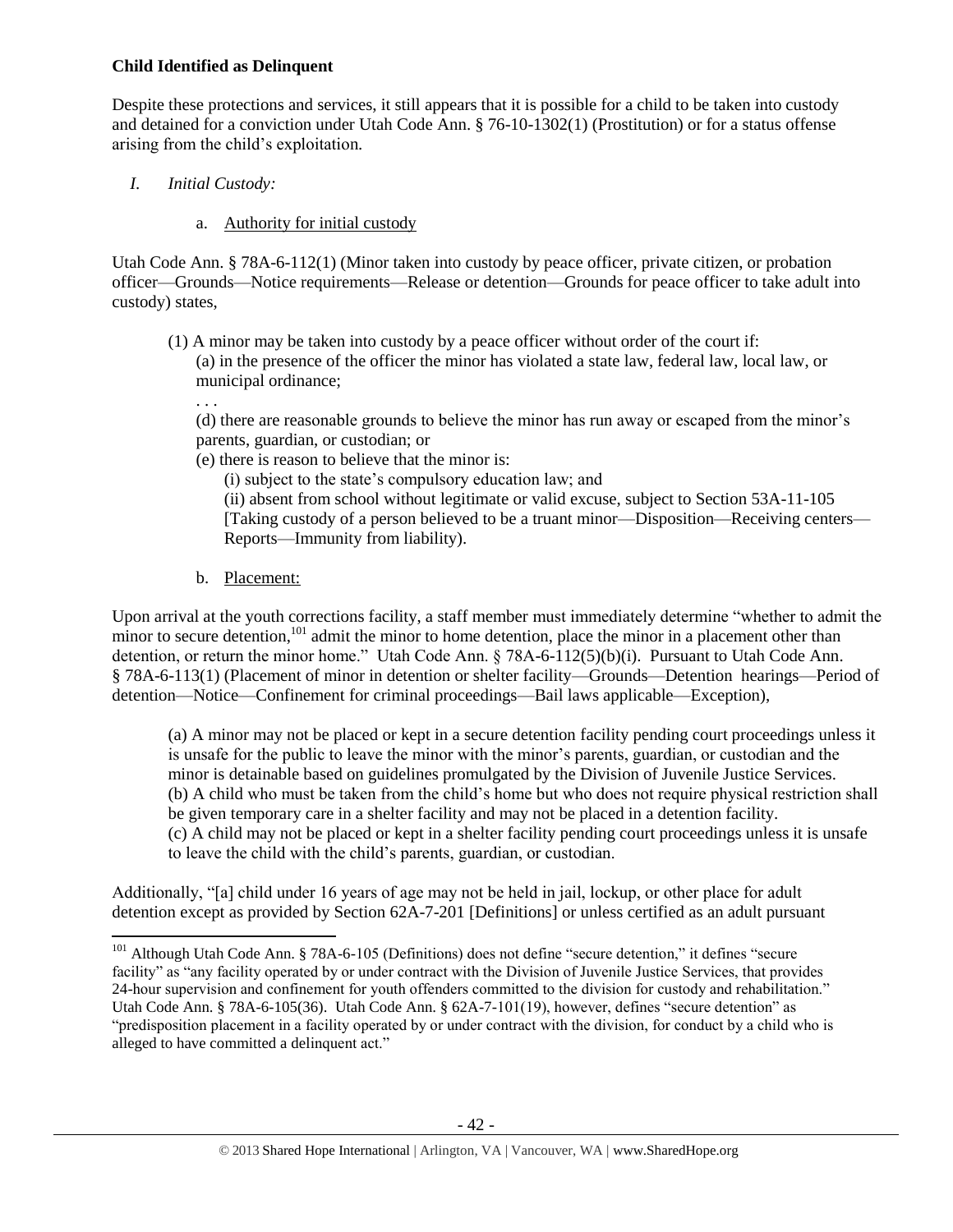to Section 78A-6-703 [Certification hearings—Juvenile court to hold preliminary hearing —Factors considered by juvenile court for waiver of jurisdiction to district court]." Utah Code Ann. § 78A-6-  $113(8)(a)$ .

# *II. Process following initial custody:*

When a child is arrested for committing a Class B misdemeanor<sup>102</sup> or below, the arresting officer must prepare a citation and submit it to the juvenile court within five days. Utah Code Ann. § 78A-6-603. Such citation shall require the juvenile to appear in court. Utah Code Ann. § 78A-6-603(10). When a child is arrested for committing a Class A misdemeanor or a felony, the arresting officer must file a formal referral with the juvenile court within 10 days of the child's arrest, unless the arrested child was taken to a detention facility, in which case, the arresting officer must file within 72 hours. Utah Code Ann. § 78A-6-602(2)(a).

# *III. Placement process pending adjudication:*

A child placed in a shelter facility "may not be held in a shelter facility longer than 48 hours prior to a shelter hearing, excluding weekends and holidays," pursuant to Utah Code Ann. § 78A-6-113(4)(b).

# *IV. Adjudication:*

"[A] minor may not be held in a detention facility longer than 48 hours prior to a detention hearing, excluding weekends and holidays, unless the court has entered an order for continued detention." Utah Code Ann. § 78A-6-113(4)(a). If at the detention hearing the court determines that it would be unsafe to release the minor, the minor may continue to be held in that facility or a more appropriate facility. Utah Code Ann. § 78A-6-113(4)(d). After the detention hearing has been conducted, only the court has the authority to release the minor. Utah Code Ann. § 78A-6-113(4)(e)(i). Once a dispositional order has been entered, the minor may not be held in nonsecure substitute care  $^{103}$  or community-based placement for longer than 72 hours, unless the court determines that it is in the best interest of the minor that the period of detention be extended. Utah Code Ann. § 78A-6-113(5).

# V. *Outcomes*

 $\overline{\phantom{a}}$ 

Upon adjudication, Utah Code Ann. § 78A-6-117(2) (Adjudication of jurisdiction of juvenile court— Disposition of cases—Enumeration of possible court orders—Considerations of court—Obtaining DNA samples) allows the court to enter certain adjudicatory decrees, including placing the child on probation in the child's home; "place the minor in the legal custody of a relative or other suitable person, with or without probation or protective supervision;" "commit a minor to the Division of Juvenile Justice Services for secure confinement;" or "vest legal custody of an abused, neglected, or dependent minor in the Division of Child and Family Services or any other appropriate person in accordance with the requirements and procedures of Title 78A, Chapter 6, Part 3, Abuse, Neglect, and Dependency Proceedings."

<sup>102</sup> Prostitution is a Class B misdemeanor. Utah Code Ann. § 76-10-1302. *See supra* Section 5.3.

<sup>&</sup>lt;sup>103</sup> "Substitute care" is defined in Utah Code Ann. § 78A-6-113(5) by referring to Utah Code Ann. § 62A-4a-101(32), which defines the term as

<sup>(</sup>a) the placement of a minor in a family home, group care facility, or other placement outside the minor's own home, either at the request of a parent or other responsible relative, or upon court order, when it is determined that continuation of care in the minor's own home would be contrary to the minor's welfare;

<sup>(</sup>b) services provided for a minor awaiting placement; and

<sup>(</sup>c) the licensing and supervision of a substitute care facility.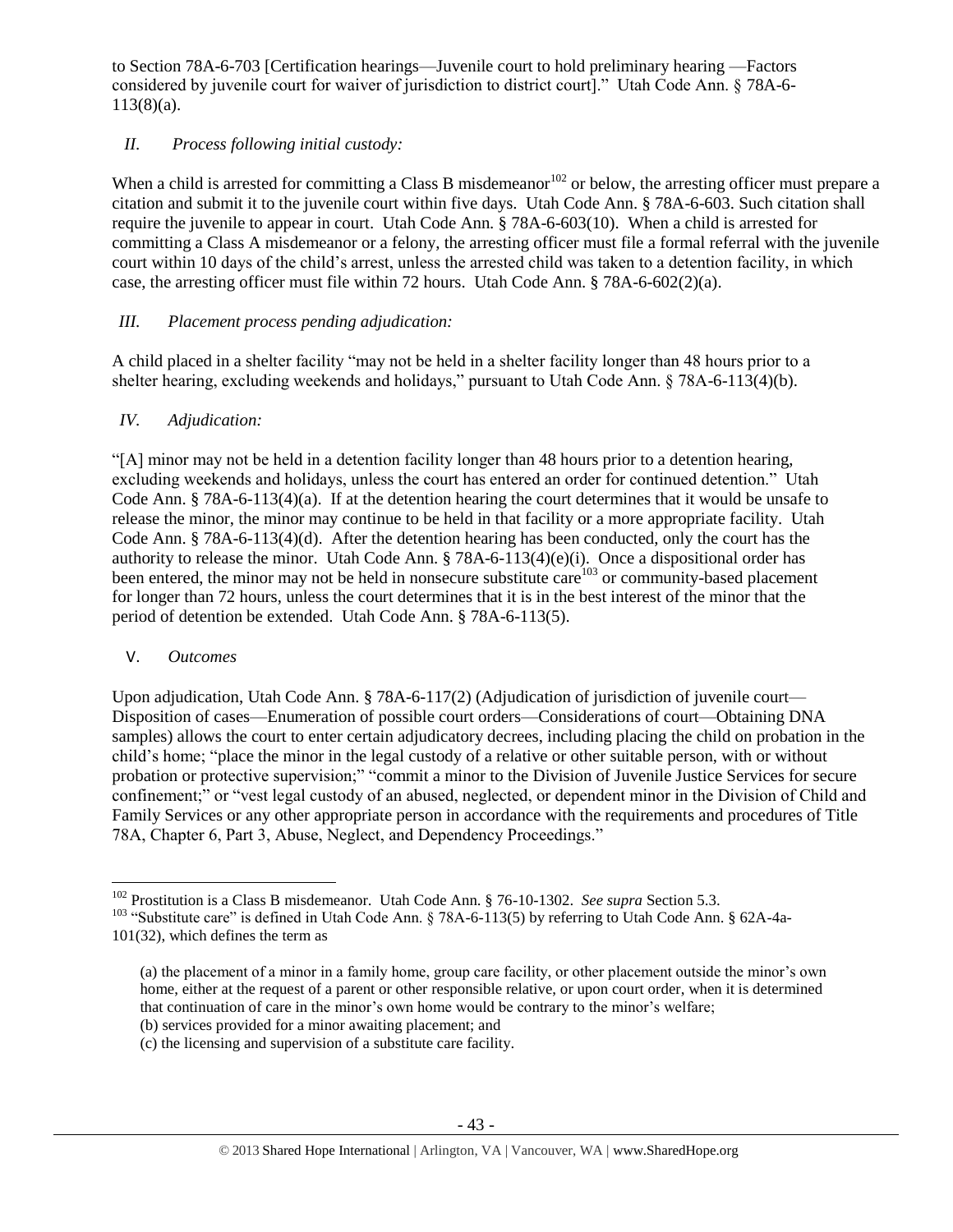The "court may commit a minor to the Division of Juvenile Justice Services for secure confinement" pursuant to Utah Code Ann. § 78A-6-117(2)(d)(i), but not if the minor is only under the jurisdiction of the court for "abuse, neglect or dependency." Utah Code Ann. § 78A-6-117(2)(d)(ii). Minors under the jurisdiction of the court for committing an act "which if committed by an adult would be a criminal offense" may be placed in "detention or an alternative to detention" for no more than 30 days. Utah Code Ann. § 78A-6-117(2)(f)(i), (2)(f)(ii).

5.4.1 Recommendation: Enact a mandatory response law that diverts any minor involved in prostitution or who is a victim of Utah Code Ann. § 76-5-310 (Aggravated human trafficking and aggravated human smuggling—Penalties) away from the juvenile justice system and into specialized services for sexually exploited children.

# *5.5 Commercial sexual exploitation is identified as a type of abuse and neglect within child protection statutes.*

For purposes of Utah's Juvenile Court Act of 1996, and for Utah's "Child and Family Services" chapter, which refers back to the Juvenile Court Act definition, commercial sexual exploitation is expressly identified as a type of abuse; however, the definition of commercial sexual exploitation used in Utah's child protection statutes only includes conduct criminalized under Utah Code Ann. § 76-5b-201 (Sexual exploitation of a minor—Offenses) and does not expressly include conduct prohibited under Utah Code Ann. § 76-5-310 (Aggravated human trafficking and aggravated human smuggling—Penalties) or Utah's other CSEC laws.

Specifically, Utah Code Ann. § 78A-6-105(1) (Definitions) defines "abuse" as the "(i) nonaccidental harm of a child; (ii) threatened harm of a child; (iii) sexual exploitation; or (iv) sexual abuse." Utah Code Ann. § 78A-6-105(40), then defines "sexual exploitation" as

## knowingly:

- (a) employing, using, persuading, inducing, enticing, or coercing any child to:
	- (i) pose in the nude for the purpose of sexual arousal of any person; or

(ii) engage in any sexual or simulated sexual conduct for the purpose of photographing, filming, recording, or displaying in any way sexual or simulated sexual conduct;

(b) displaying, distributing, possessing for the purpose of distribution, or selling material depicting a child:

(i) in the nude, for the purpose of sexual arousal of any person; or

(ii) engaging in sexual or simulated sexual conduct; or

(c) engaging in any conduct that would constitute an offense under Section 76-5b-201 [Sexual exploitation of a minor—Offenses], regardless of whether the person who engages in the conduct is actually charged with, or convicted of, the offense.

- 5.5.1 Recommendation: Amend Utah Code Ann. § 78A-6-105(1) (Definitions) to include violations of Utah Code Ann. § 76-5-308(1) (Human trafficking), Utah Code Ann. § 76-5-310(2) (Aggravated human trafficking and aggravated human smuggling—Penalties), Utah Code Ann. § 76-10- 1306(1)(b)[1] (Aggravated exploitation of prostitution), Utah Code Ann. §76-5-404.1(4)(i) (Sexual abuse of a child— Aggravated sexual abuse of a child), Utah Code Ann. § 76-10-1303 (Patronizing a prostitute), and Utah Code Ann. § 76-10-1313 (Sexual solicitation—Penalty) in the definition of abuse.
- *5.6 The definition of "caregiver" (or similar term) in the child welfare statutes is broad enough to include a trafficker who has custody or control of a child in order to bring a trafficked child into the protection of child protective services.*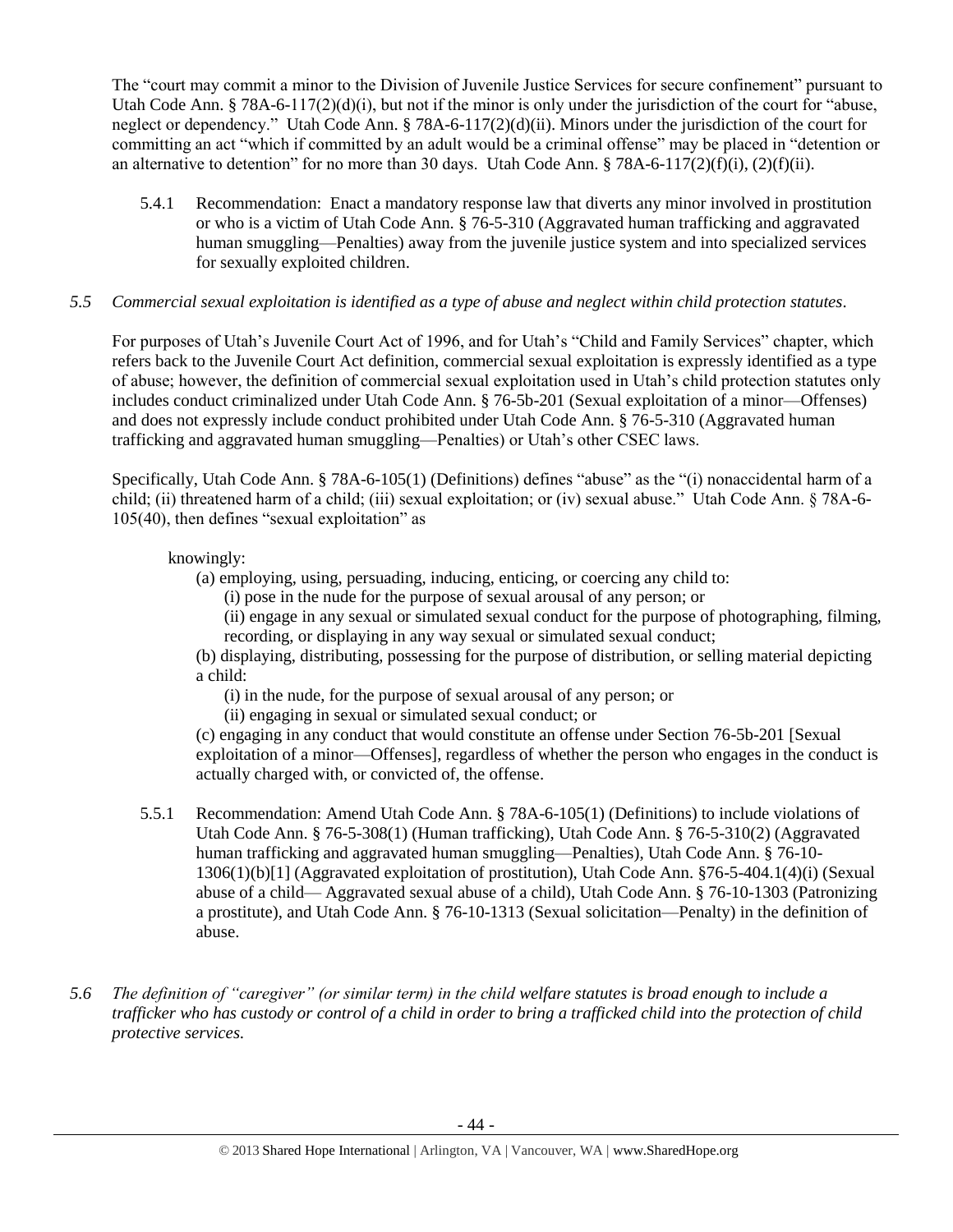Utah's child protective statutes do not use the term "caregiver." Although, Utah's child protective statutes frequently refer to a child's parent, guardian, or custodian, these terms are not defined in Utah Code Ann. § 78A-6-105(21) (Definitions) of the Juvenile Court Act of 1996 or 62A-4a-101 (Definitions) of the Utah Human Services Code.

5.6.1 Recommendation: Amend Utah Code Ann. § 78A-6-105 (Definitions) and § 62A-4a-101 (Definitions) to define "custodian" so that traffickers with physical custody of trafficking victims may be brought within the jurisdiction of Child Protective Services and trafficked children may be removed from the trafficker's custody.

# *5.7 Crime victims' compensation is specifically available to a child victim of sex trafficking or commercial sexual exploitation of children (CSEC) without regard to ineligibility factors.*

The Utah Crime Victim Reparations and Assistance Board may award reparations to victims of criminally injurious conduct that occurred in Utah, or, if the claimant is a Utah resident, for criminally injurious conduct<sup>104</sup> that occurred outside of Utah if the location where the conduct occurred "does not provide a crime victims' compensation program." Utah Code Ann.  $\S 63M-7-509(1)(a)$ , (2),  $63M-7-506(1)(h)$ . For purposes of awarding victim reparations, a "victim" includes "a person who suffers bodily or psychological injury or death as a direct result of criminally injurious conduct or of the production of pornography in violation of Section 76- 5b-201[Sexual exploitation of a minor—Offenses] if the person is a minor." Utah Code Ann. § 63M-7- 502(35)(a).

The requirement under Utah Code Ann. § 63M-7-502(9)(a)(iii) that the criminal conduct must "cause[], or pose[] a substantial threat of causing, bodily injury or death" to the victim could prevent some domestic minor sex trafficking victims from being eligible to receive a reparations award.

Additionally, under Utah Code Ann. § 63M-7-509(4), (5)(a) (Grounds for eligibility), to be eligible to receive a reparations award, a victim must report the criminally injurious conduct to "law enforcement, or other federal or state investigative agencies," and "cooperate with the appropriate law enforcement agencies and prosecuting attorneys in their efforts to apprehend or convict the perpetrator of the alleged offense."

Even when a domestic minor sex trafficking victim qualifies as a victim under Utah Code Ann. § 63M-7- 502(35)(a), (b) and meets the eligibility requirements of Utah Code Ann. § 63M-7-509, several other requirements in Utah Code Ann. § 63M-7-510 (Ineligible persons—Fraudulent claims—Penalties) and Utah Code Ann. § 63M-7-512(1) (Reparations reduction) could present difficulties for domestic minor sex trafficking victims. Utah Code Ann. § 63M-7-510(1)(f) provides that "any convicted offender serving a sentence of imprisonment in any prison or jail or residing in any other correctional facility" is ineligible to receive a reparations award. Consequently, to the extent a domestic minor sex trafficking victim has been sentenced for a crime in connection with his or her exploitation, that victim may be ineligible to receive a reparations award. Similarly, under Utah Code Ann. § 63M-7-512(1), even an eligible victim's reparations award can be reduced or denied if:

(a) the economic loss upon which the claim is based has been or could be recouped from other persons, including collateral sources;

(b) the reparations officer considers the claim unreasonable because of the misconduct of the claimant or of a victim through whom the claimant claims; . . .

. . . .

 $\overline{a}$ <sup>104</sup> See supra note 107 for a definition of "criminally injurious conduct."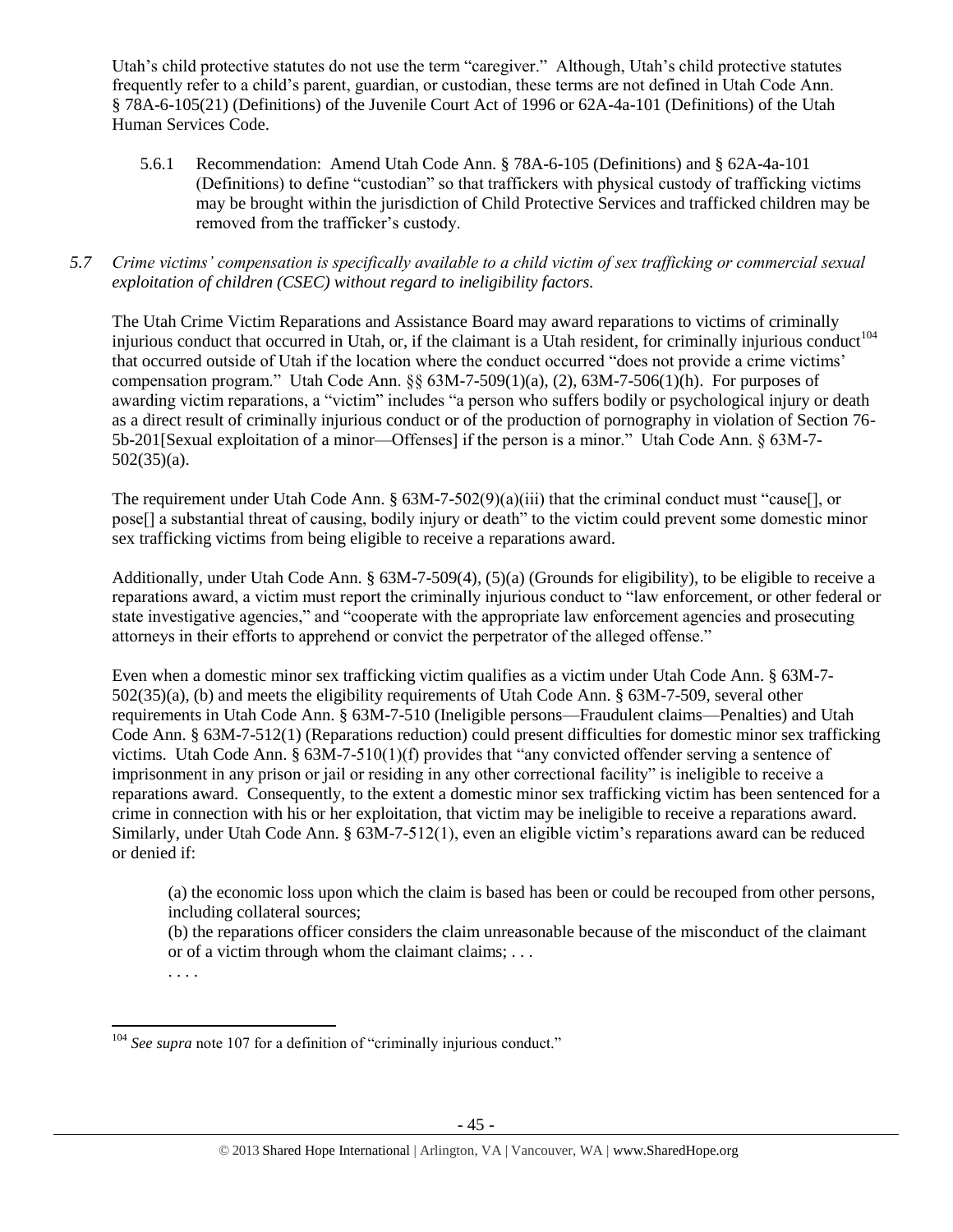No provision of Utah's laws regarding reparation awards provides guidance as to when the reparations officer may consider a victim's claim "unreasonable" or exempts commercially sexually exploited child victims from the eligibility requirements or these award reduction factors. Moreover, under Utah Code Ann. § 63M-7- 511.5(1)(a) (Limitations of awards), most reparations awards cannot exceed \$25,000. In contrast, "claims involving homicide, attempted homicide, aggravated assault, or DUI offenses," provide victim reparation awards up to \$50,000. Utah Code Ann. § 63M-7-511.5(1)(b).

5.7.1 Recommendation: Amend Utah Code Ann. § 63M-7-509 (Grounds for eligibility) to specify that victims of Utah Code Ann. § 76-5-310 (Aggravated human trafficking and human smuggling— Penalties) are eligible victims. Amend Utah Code Ann. § 63M-7-510 (Ineligible persons— Fraudulent claims—Penalties) and § 63M-7-512(1) (Reparations reduction) to expressly exempt commercially sexually exploited children from the listed ineligibility and award reduction factors with a good cause exception from the requirement to cooperate with law enforcement.

## *5.8 Victim-friendly procedures and protections are provided in the trial process for minors under 18.*

Utah Code Ann. § 77-37-3 (Bill of rights) affords victims and witnesses in criminal justice proceedings several rights, including the following:

(a) Victims and witnesses have a right to be informed as to the level of protection from intimidation and harm available to them, and from what sources, as they participate in criminal justice proceedings as designated by Section 76-8-508, regarding witness tampering, and Section 76-8-509, regarding threats against a victim. Law enforcement, prosecution, and corrections personnel have the duty to timely provide this information in a form which is useful to the victim. . . . .

(d) Victims and witnesses should have a secure waiting area that does not require them to be in close proximity to defendants or the family and friends of defendants.

(e) Victims may seek restitution or reparations . . . .

(f) Victims and witnesses have a right to have any personal property returned . . . . Criminal justice agencies shall expeditiously return the property . . . .

. . . .

. . . .

 $\overline{\phantom{a}}$ 

(h) Victims and witnesses, particularly children, should have a speedy disposition of the entire criminal justice process. All involved public agencies shall establish policies and procedures to encourage speedy disposition of criminal cases.

Additionally, Utah Code Ann. § 77-37-4 (Additional rights—Children) affords additional rights to child<sup>105</sup> victims<sup>106</sup> and witnesses, specifically stating that

(1) Children have the right to protection from physical and emotional abuse during their involvement with the criminal justice process.

(2) Children are not responsible for inappropriate behavior adults commit against them and have the right not to be questioned, in any manner, nor to have allegations made implying this responsibility. Those who interview children have the responsibility to consider the interests of the child in this regard.

<sup>&</sup>lt;sup>105</sup> Utah Code Ann. § 77-37-2(1) defines "child" as "a person who is younger than 18 years of age, unless otherwise specified in statute. The rights to information as extended in this chapter also apply to the parents, custodian, or legal guardians of children."

<sup>&</sup>lt;sup>106</sup> Utah Code Ann. § 77-37-2(3) defines "victim" as "a person against whom a crime has allegedly been committed, or against whom an act has allegedly been committed by a juvenile or incompetent adult, which would have been a crime if committed by a competent adult."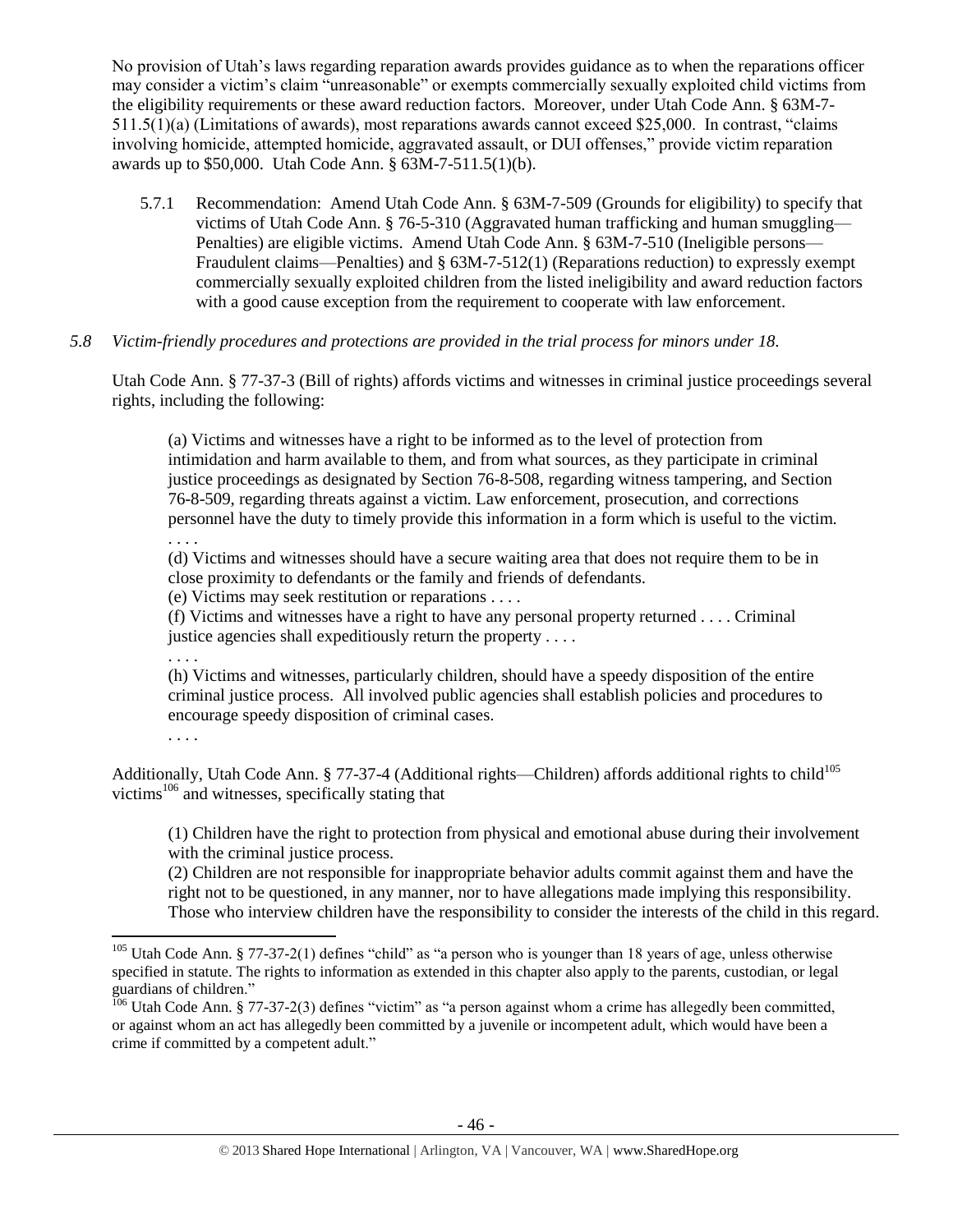(3) Child victims and witnesses have the right to have interviews relating to criminal procedure kept to a minimum. All agencies shall coordinate interviews and ensure that they are conducted by persons sensitive to the needs of children.

(4) Child victims have the right to be informed of available community resources that might assist them and how to gain access to those resources. Law enforcement and prosecutors have the duty to ensure that child victims are informed of community resources, including counseling prior to the court proceeding, and have those services available throughout the criminal justice process.

(5) Child victims have the right, once an investigation has been initiated by law enforcement or the Division of Child and Family Services, to have their investigative interviews that are conducted at a Children's Justice Center, including both video and audio recordings, protected. Except as provided . . . [within Utah Code Ann. § 77-37-4 (5)(b), (c)], interviews may not be distributed, released, or displayed to anyone without a court order.

Additionally, Utah Code Ann.  $\S 77-38-8^{107}$  provides that when a defendant is charged with a felony offense involving kidnapping, human trafficking or human smuggling, sexual offenses, or aggravated exploitation of prostitution, the court may issue a no contact order as specified.<sup>108</sup> A violation of this no contact order is a third degree felony.

(13)(a) When a defendant is charged with a felony crime under Sections 76–5–301 through 76–5–310 regarding kidnapping, human trafficking, and human smuggling; Sections 76–5–401 through 76–5–413 regarding sexual offenses; or Section 76–10–1306 regarding aggravated exploitation of prostitution, the court may, during any court hearing where the defendant is present, issue a pretrial criminal no contact order:

. . .

. . . .

(b) Violation of a pretrial criminal no contact order issued pursuant to this section is a third degree felony. Utah Code Ann. § 77-38-8(13)(a)–(b).

Additionally, "in any criminal proceeding or juvenile court proceeding," the court may appoint an advisor to witnesses under the age of 14 to assist the witness "in understanding questions asked by counsel." Utah Code Ann. § 77-38-8(1), (2)(a). Utah Code Ann. § 77-38-8(1) also states that the person examining or crossexamining the child witness shall use "age-appropriate language."

Utah law does not, however, expressly authorize the court to appoint a guardian ad litem for a child victim or witness in a criminal proceeding. However, for purposes of the Juvenile Court Act of 1996, $^{109}$  the court "may appoint an attorney guardian ad litem to represent the best interest of a minor involved in any case before the court." Utah Code Ann. § 78A-6-902(1)(a)(i).

Children who are under the age of 14 and are victim witnesses in criminal prosecutions involving sexual or physical abuse may be allowed to give testimony outside the courtroom. Utah R. Crim. P. 15.5(a), (b). In cases of child abuse or a sexual offense against a child, Utah R. Crim. P. 15.5(a) (Out of court statement and testimony of child victims or child witnesses of sexual or physical abuse—Conditions of admissibility) allows out of court oral statements of victims or witnesses under the age of 14 that were "recorded prior to the filing of an information or indictment" to be admitted as evidence in court if certain requirements are met.<sup>110</sup>

 $107$  The text of Utah Code Ann. § 77-38-3 included here and elsewhere in this report includes amendments made by the passage of House Bill 163 during the session of the 60th Utah Legislature.

<sup>&</sup>lt;sup>108</sup> House Bill 163 of the 60th Utah Legislature.

<sup>109</sup> Utah Code Ann. § 78A-6-101 *et seq*.

<sup>&</sup>lt;sup>110</sup> Pursuant to Utah R. Crim. P. 15.5(a), a child's recorded out of court oral statement may be admissible in court if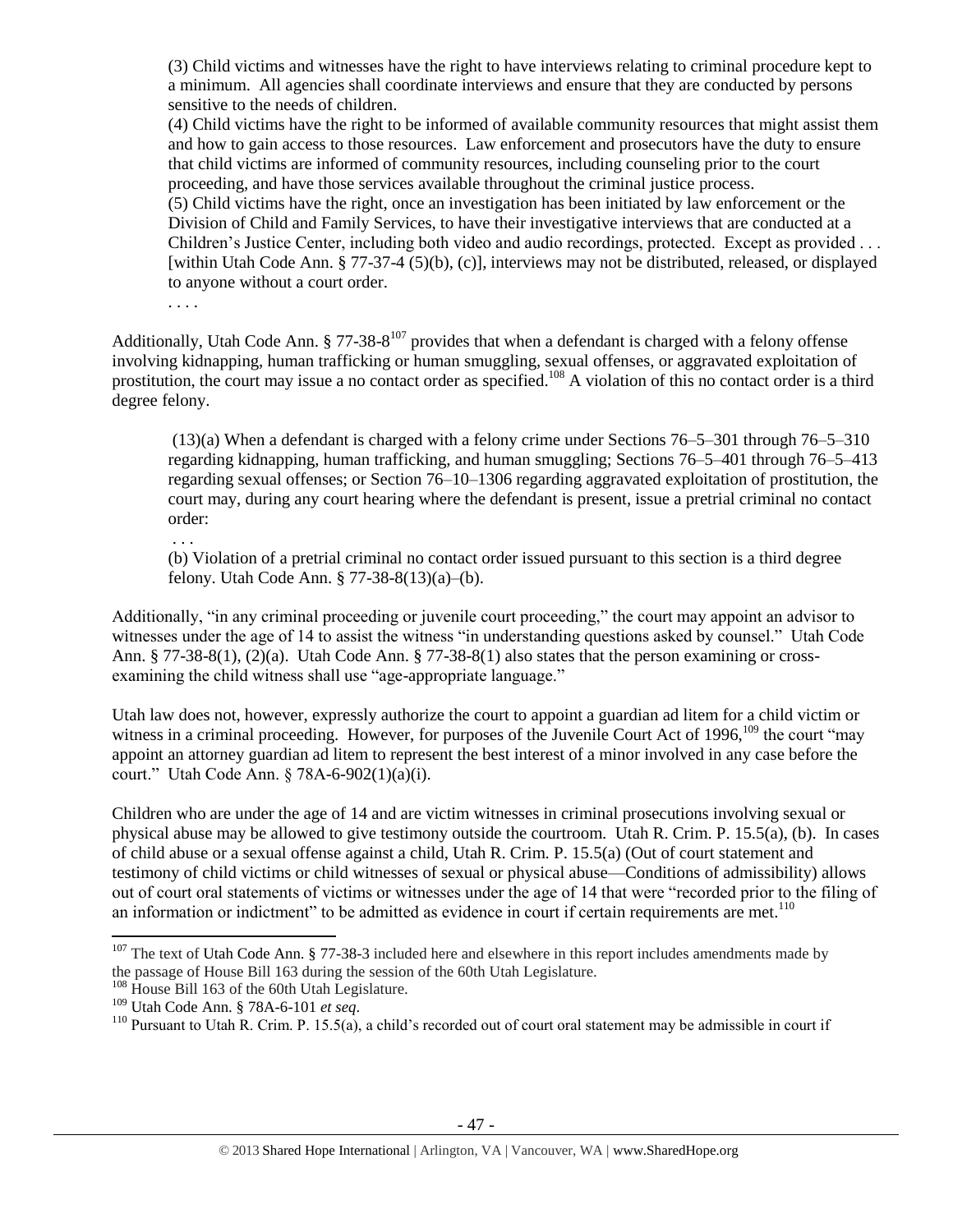Additionally, in cases involving child abuse or a sexual offense against a child (e.g., Utah Code Ann. § 76-5- 404.1(4) (Sexual abuse of a child—Aggravated sexual abuse of a child)), but not involving Utah Code Ann. § 76-5-310 (Aggravated human trafficking and aggravated human smuggling—Penalties) or Utah's other CSEC laws,<sup>111</sup> the court may order the testimony of a child under "14 years of age to be taken in a room other than the court room, and be televised by closed circuit equipment to be viewed by the jury in the court room." Utah R. Crim. P. Rule 15.5(b). Pursuant to Utah R. Crim. P. 15.5(b)(1), when a child under 14 years of age provides testimony via closed-circuit television,

(1) Only the judge, attorneys for each party and the testifying child (if any), persons needed to operate the recording equipment and a counselor or therapist whose presence contributes to the welfare and emotional well-being of the child may be in the room during the child's testimony. A defendant who consents to be hidden from the child's view may also be present unless the court determines that the child will suffer serious emotional or mental strain if required to testify in the defendant's presence, or that the child's testimony will be inherently unreliable if required to testify in the defendant's presence. If the court makes that determination, or if the defendant consents:

(A) the defendant may not be present during the child's testimony;

(B) the court shall ensure that the child cannot hear or see the defendant;

(C) the court shall advise the child prior to his testimony that the defendant is present at the trial and may listen to the child's testimony;

(D) the defendant shall be permitted to observe and hear the child's testimony, and the court shall ensure that the defendant has a means of two-way telephonic communication with his attorney during the child's testimony; and

(E) the conditions of a normal court proceeding shall be approximated as nearly as possible.

While not limited in application to child victims, Utah R. Evid. 412(a), (b) (Admissibility of alleged victim's sexual behavior or alleged sexual predisposition) applies in "any criminal proceeding involving alleged sexual misconduct" and prohibits the admission of evidence "offered to prove that any alleged victim engaged in other sexual behavior" or "offered to prove any alleged victim's sexual predisposition," except,

The following evidence is admissible, if otherwise admissible under these rules:

(1) evidence of specific instances of sexual behavior by the alleged victim offered to prove that a person other than the accused was the source of the semen, injury, or other physical evidence; (2) evidence of specific instances of sexual behavior by the alleged victim with respect to the person accused of the sexual misconduct offered:

(1) the child is available to testify and to be cross-examined at trial, either in person or as provided by law, or the child is unavailable to testify at trial, but the defendant had a previous opportunity to cross-examine the child concerning the recorded statement, such that the defendant's rights of confrontation are not violated;

(2) no attorney for either party is in the child's presence when the statement is recorded;

(3) the recording is visual and aural and is recorded on film, videotape or other electronic means;

(4) the recording is accurate and has not been altered;

(5) each voice in the recording is identified;

(6) the person conducting the interview of the child in the recording is present at the proceeding and is available to testify and be cross-examined by either party;

(7) the defendant and his attorney are provided an opportunity to view the recording before it is shown to the court or jury; and

(8) the court views the recording before it is shown to the jury and determines that it is sufficiently reliable and trustworthy and that the interest of justice will best be served by admission of the statement into evidence.

<sup>111</sup> *See supra* Section 1.2 for Utah's statutes.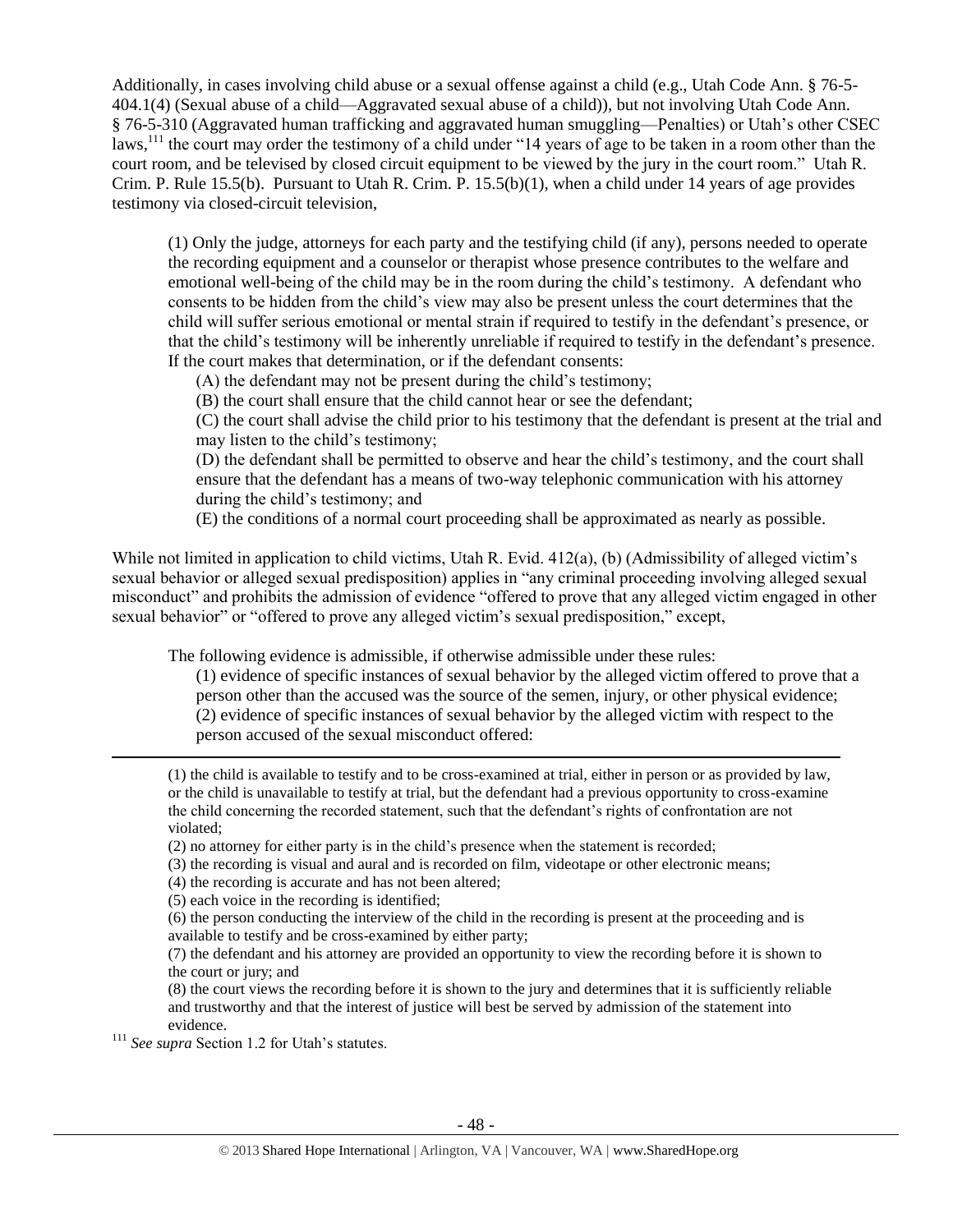(A) by the accused to prove consent; or

(B) by the prosecution; and

- (3) evidence the exclusion of which would violate the constitutional rights of the defendant.
- *5.9 Expungement or sealing of juvenile delinquency records resulting from arrests or adjudications for prostitutionrelated offenses committed as a result of, or in the course of, the commercial sexual exploitation of a minor is available within a reasonable time after turning 18.*

Utah Code Ann. § 78A-6-1105(1)(a) (Expungement of juvenile court record—Petition—Procedure) allows a person adjudicated under the Juvenile Court Act of 1996 to

petition the court for the expungement of the person's juvenile court record and any related records in the custody of a state agency, if:

(i) the person has reached the age of 18 years of age; and

(ii) one year has elapsed from the date of termination of the continuing jurisdiction of the juvenile court, or if the person was committed to a secure youth corrections facility, one year from the date of the person's unconditional release from the custody of the Division of Juvenile Justice Services.

However, the court may waive either of these requirements when it deems it appropriate. Utah Code Ann.  $§$  78A-6-1105(1)(b). A hearing is held on the request and, pursuant to Utah Code Ann. § 78A-6-1105(2)(c),

The court may order sealed all petitioner's records under the control of juvenile court of any of petitioner's records under the control of any other agency or official pertaining to the petitioner's adjudicated juvenile court cases, including relevant related records contained in the Management Information System created by Section 62A-4a-1003 [Management information system— Requirements—Contents—Purpose—Access] and the Licensing Information System created by Section 62A-4a-1005 [Supported finding of a severe type of child abuse or neglect], if the court finds that:

(i) the petitioner has not, since the termination of the court's jurisdiction or his unconditional

release from the Division of Juvenile Justice Services, been convicted of a:

(A) felony; or

(B) misdemeanor involving moral turpitude;

(ii) no proceeding involving a felony or misdemeanor is pending or being instituted against the petitioner; and

(iii) a judgment for restitution entered by the court on the conviction for which the expungement is sought has been satisfied.

If however, the petitioner's juvenile court records consist "solely of nonjudicial adjustments as provided in Section 78A-6-602 [Petition—Preliminary inquiry—Nonjudicial adjustments—Formal referral—Citation— Failure to appear]," the juvenile may only petition the court for expungement after turning 18 years old and only if they have "completed the conditions of the nonjudicial adjustments," in which case the court shall, without a hearing, order the records relating to the petitioner's nonjudicial adjustments sealed. Utah Code Ann. § 78A-6- 1105(6).

Once the court orders the person's records sealed, the person's case will "be considered never to have occurred and the petitioner may properly reply accordingly upon any inquiry in the matter. Inspection of the records may thereafter only be permitted by the court upon petition by the person who is the subject of the records, and only to persons named in the petition." Utah Code Ann. § 78A-6-1105(4).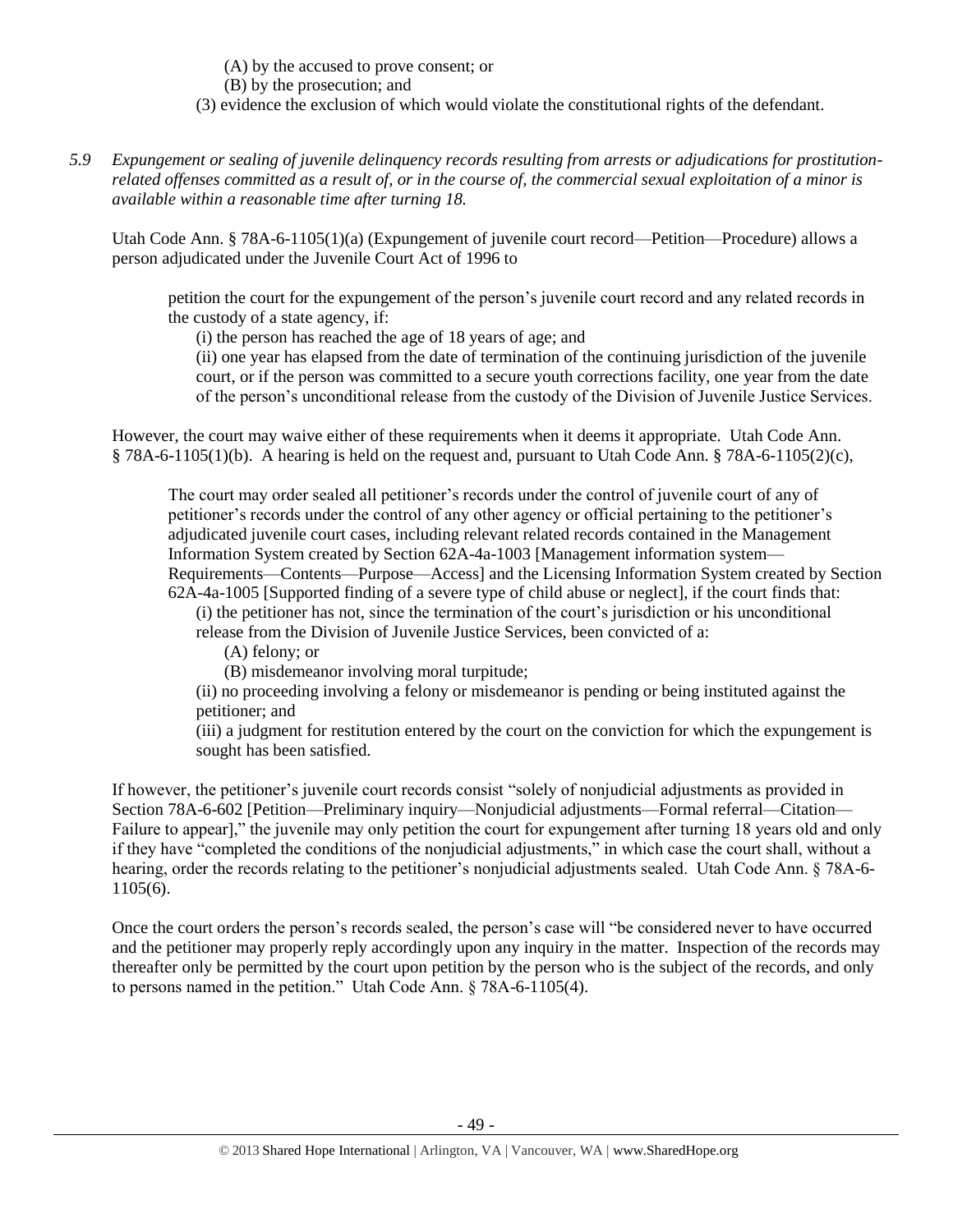*5.10 Victim restitution and civil remedies for victims of domestic minor sex trafficking or commercial sexual exploitation of children (CSEC) are authorized by law.* 

Victims of crimes in Utah may be eligible to receive restitution from their offender pursuant to Utah's Crime Victims Restitution Act.<sup>112</sup> Specifically, Utah Code Ann. § 77-38a-301 (Restitution—Convicted defendant may be required to pay) authorizes the court to order "a convicted defendant to make restitution." Convicted offenders who caused pecuniary damages are subject to mandatory restitution. Utah Code Ann. § 77-38a-302(1) (Restitution criteria), states in part, "When a defendant is convicted of criminal activity that has resulted in pecuniary damages, in addition to any other sentence it may impose, the court shall order that the defendant make restitution to victims<sup>113</sup> of crime as provided in this chapter, or for conduct for which the defendant has agreed to make restitution as part of a plea disposition." In determining restitution, the court shall determine "court-ordered restitution,"<sup>114</sup> and "complete restitution"<sup>115</sup> using the criteria provided in subsection (5). Utah Code Ann. § 77-38a-302(1), (2).

Restitution is also provided under Utah Code Ann. § 24-3-103<sup>116</sup>, which states, ,

(1) When the prosecuting attorney determines that property no longer needs to be held as evidence, the prosecuting attorney may:

(a) petition the court to apply any property that is money towards restitution, fines, fees, or monetary judgments owed by the owner of the property;

For purposes of the Crime Victims Restitution  $Act^{117}$ , a "victim" is defined as "any person whom the court determines has suffered pecuniary damages as a result of the defendant's criminal activities," who is not "a codefendant or accomplice." Utah Code Ann. § 77-38a-102(14). Pursuant to Utah Code Ann. § 77-38a-102(6), a victim's pecuniary damages include

all demonstrable economic injury, whether or not yet incurred, which a person could recover in a civil action arising out of the facts or events constituting the defendant's criminal activities and includes the fair market value of property taken, destroyed, broken, or otherwise harmed, and losses including lost earnings and medical expenses, but excludes punitive or exemplary damages and pain and suffering.

Pursuant to Utah Code Ann. § 77-38a-302(5)(b), the court considers a number of factors in determining the amount of complete restitution, several of which are as follows:

(i) the cost of the damage or loss if the offense resulted in damage to or loss or destruction of property of a victim of the offense;

<sup>112</sup> *See supra* not[e 90.](#page-36-0)

<sup>&</sup>lt;sup>113</sup> "Victim" is defined as "any person whom the court determines has suffered pecuniary damages as a result of the defendant's criminal activities" and it "may not include a codefendant or accomplice." Utah Code Ann. § 77-38a-102(14).

<sup>&</sup>lt;sup>114</sup> Utah Code Ann. § 77-38a-302(2)(b) defines "court-ordered restitution" as "the restitution the court having criminal jurisdiction orders the defendant to pay as a part of the criminal sentence at the time of sentencing or within one year after sentencing."

<sup>&</sup>lt;sup>115</sup> Utah Code Ann. § 77-38a-302(2)(a) defines "complete restitution" as the "restitution necessary to compensate a victim for all losses caused by the defendant."

<sup>&</sup>lt;sup>116</sup> The text of Utah Code Ann. § 24-3-303 included here and elsewhere in this report includes amendments made by the passage of House Bill 384 during the session of the 60th Utah Legislature.

<sup>117</sup> *See supra* not[e 90.](#page-36-0)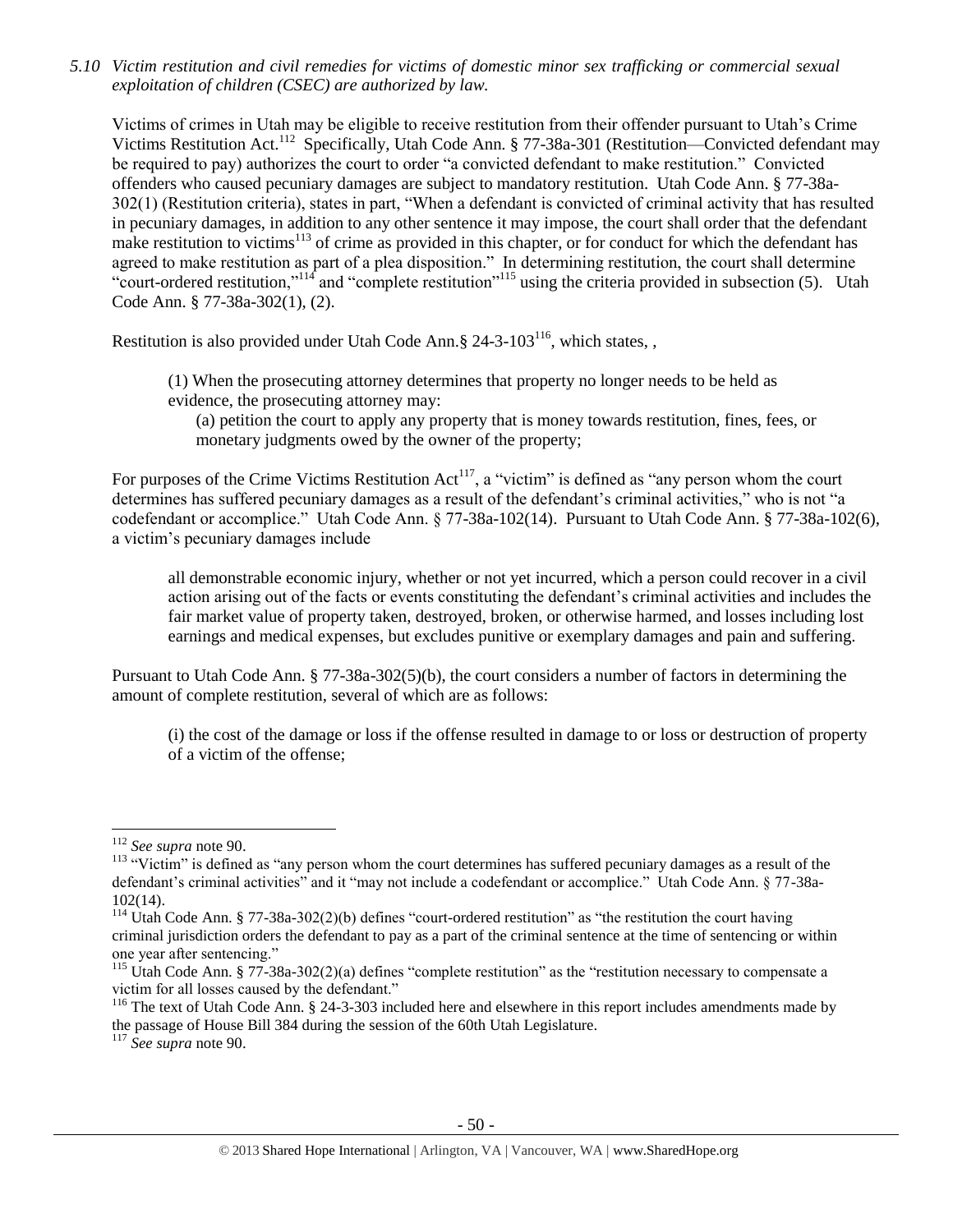(ii) the cost of necessary medical and related professional services and devices relating to physical or mental health care, including nonmedical care and treatment rendered in accordance with a method of healing recognized by the law of the place of treatment;

(iii) the cost of necessary physical and occupational therapy and rehabilitation;

(iv) the income lost by the victim as a result of the offense if the offense resulted in bodily injury to a victim as a result of the offense if the offense resulted in bodily injury to a victim;

. . . .

In determining court-ordered restitution, pursuant to Utah Code Ann. § 77-38a-302(5)(c), the court shall consider the factors listed in Utah Code Ann. § 77-38a-302(5)(b), as well as the following factors:

(i) the financial resources of the defendant and the burden that payment of restitution will impose, with regard to the other obligations of the defendant;

(ii) the ability of the defendant to pay restitution on an installment basis or on other conditions to be fixed by the court;

(iii) the rehabilitative effect on the defendant of the payment of restitution and the method of payment; and

(iv) other circumstances which the court determines may make restitution inappropriate.

Lastly, while there is no specific civil cause of action for damages under Utah Code Ann. § 76-5-310 (Aggravated human trafficking and aggravated human smuggling—Penalties), victims who are injured under Utah Code Ann. § 76-10-1603 (Unlawful acts)<sup>118</sup> are expressly afforded the right to "sue . . . and recover twice the damages [that the victim] sustains." Utah Code Ann. § 76-10-1605(1). Evidence that the defendant has been ordered to pay or has paid restitution based on a criminal court ruling is inadmissible in any civil action based on the same facts or events. Utah Code Ann. § 77-38a-403(1).

*5.11 Statutes of limitations for civil and criminal actions for child sex trafficking or commercial sexual exploitation of children (CSEC) offenses are eliminated or lengthened sufficiently to allow prosecutors and victims a realistic opportunity to pursue criminal action and legal remedies.*

Under Utah Code Ann. § 76-1-301(2)(n), (o), (r), and (s) (Offenses for which prosecution may be commenced at any time), offenses including the "sexual abuse of a child; aggravated sexual abuse of a child;…aggravated human trafficking or aggravated human smuggling in violation of Utah Code Ann.  $\S 76-5-310^{119}$ ; and aggravated exploitation of prostitution involving a child, under Utah Code Ann. § 76–10–1306<sup>120</sup>" may be brought at any time. Prosecutions of most other felonies must be commenced within 4 years of the commission of the crime. Utah Code Ann.  $\S$  76-1-302(1)(a). Prosecutions for misdemeanors generally must commence within 2 years of the commission of the crime. Utah Code Ann. § 76-1-302(1)(b).

For civil actions arising out of the sexual abuse of a child, Utah Code Ann. § 78B-2-308(2) (Civil actions for sexual abuse of a child) specifies,

(2) A person shall file a civil action for intentional or negligent sexual abuse<sup>121</sup> suffered as a child<sup>122</sup>: (a) within four years after the person attains the age of 18 years; or

 $\overline{a}$ 

<sup>118</sup> *See supra* Section 3.1 for the substantive provisions of Utah Code Ann. § 76-10-1603.

<sup>&</sup>lt;sup>119</sup> The text of Utah Code Ann. § 76-1-301(2)(n-o), (r), and (s) included here and elsewhere in this report includes amendments made by the passage of House Bill 163 during the session of the 60th Utah Legislature. <sup>120</sup> *Id.*

<sup>&</sup>lt;sup>121</sup> "Sexual Abuse" is defined as "acts or attempted acts of sexual intercourse, sodomy, or molestation directed towards a child." Utah Code Ann.  $\S 78B-2-308(1)(g)$ .

<sup>&</sup>lt;sup>122</sup> A "child" includes any person under the age of 18. Utah Code Ann.  $\S 78B-2-308(1)(a)$ .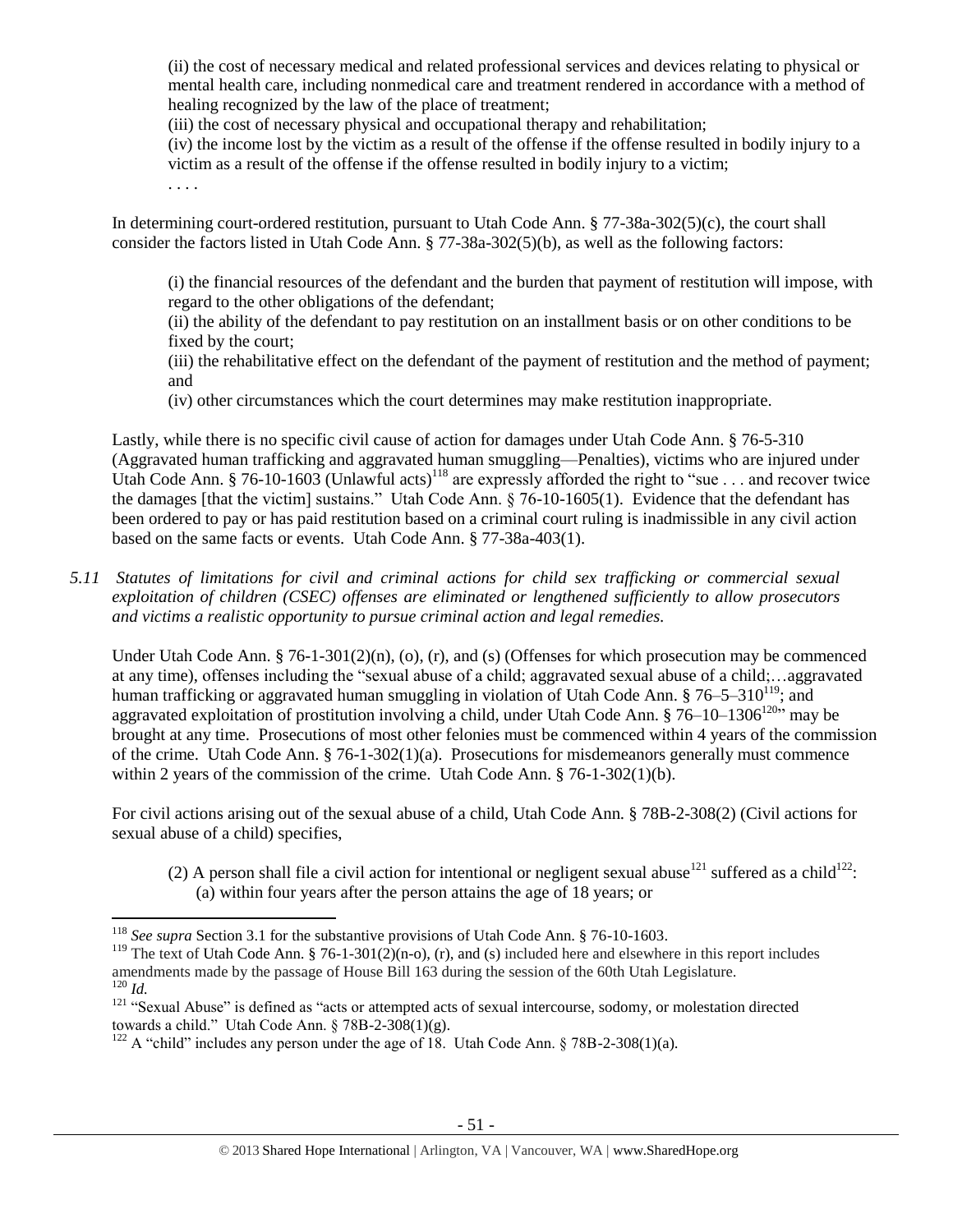(b) if a person discovers sexual abuse only after attaining the age of 18 years, that person may bring a civil action for such sexual abuse within four years after discovery of the sexual abuse, whichever period expires later.

However, until the child attains the age of majority, all statutes of limitations for civil causes of actions, "other than for the recovery of real property may not run." Utah Code Ann. § 78B-2-108. A 3-year statute of limitations applies to victims seeking to bring damages claims for violations of Utah Code Ann. § 76-10-1603 (Unlawful acts). Utah Code Ann. § 76-10-1605(9) (Remedies of person injured by a pattern of unlawful activity—Double damages—Costs, including attorney fees—Arbitration—Agency—Burden of proof—Actions by attorney general or county attorney—Dismissal—Statute of limitations—Authorized orders of district court).

5.11.1 Recommendation: Amend Utah Code Ann. § 78B-2-308(2) (Civil actions for sexual abuse of a child) to lengthen the statute of limitations for civil suits.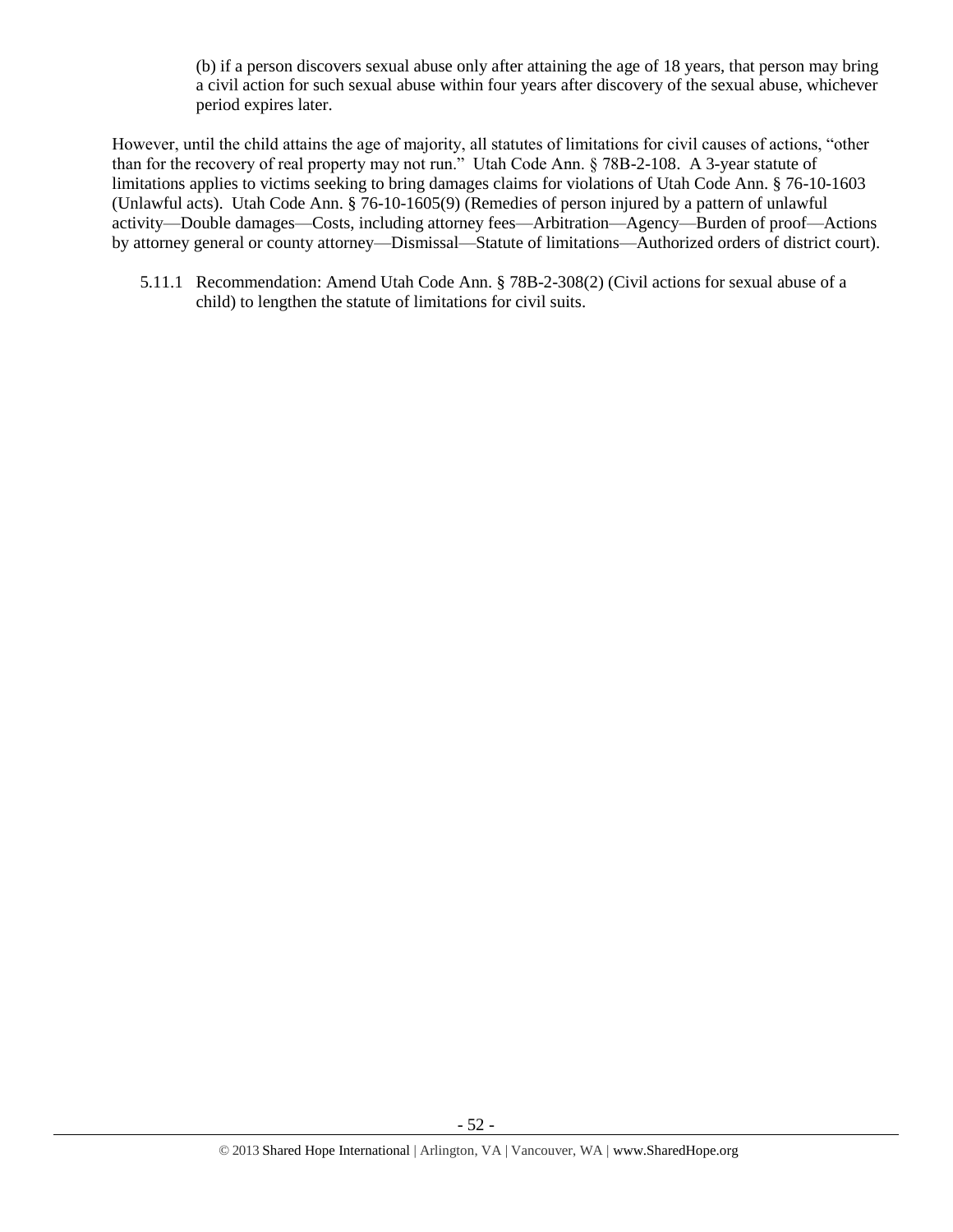#### **FRAMEWORK ISSUE 6: CRIMINAL JUSTICE TOOLS FOR INVESTIGATION AND PROSECUTIONS**

## *Legal Components:*

- *6.1 Training on human trafficking and domestic minor sex trafficking for law enforcement is statutorily mandated or authorized.*
- *6.2 Single party consent to audiotaping is permitted in law enforcement investigations.*
- *6.3 Wiretapping is an available tool to investigate domestic minor sex trafficking.*
- *6.4 Using a law enforcement decoy posing as a minor to investigate buying or selling of commercial sex acts is not a defense to soliciting, purchasing, or selling sex with a minor.*
- *6.5 Using the Internet to investigate buyers and traffickers is a permissible investigative technique.*
- *6.6 Law enforcement and child welfare agencies are mandated to promptly report missing and recovered children. \_\_\_\_\_\_\_\_\_\_\_\_\_\_\_\_\_\_\_\_\_\_\_\_\_\_\_\_\_\_\_\_\_\_\_\_\_\_\_\_\_\_\_\_\_\_\_\_\_\_\_\_\_\_\_\_\_\_\_\_\_\_\_\_\_\_\_\_\_\_\_\_\_\_\_\_\_\_\_\_\_\_\_\_\_\_\_\_\_\_\_\_\_\_*

## *Legal Analysis:*

*6.1 Training on human trafficking and domestic minor sex trafficking for law enforcement is statutorily mandated or authorized.*

While Utah's Peace Officer Training and Certification Act<sup>123</sup> requires law enforcement officers in Utah to complete a basic training course and authorizes individual municipalities to adopt higher minimum training standards, nothing expressly authorizes law enforcement in Utah to complete training on human trafficking or domestic minor sex trafficking. Utah Code Ann. §§ 53-6-205(1), 53-6-207.

- 6.1.1 Recommendation: Enact a law mandating or authorizing training, or development of training materials for law enforcement officers on domestic minor sex trafficking.
- *6.2 Single party consent to audiotaping is permitted in law enforcement investigations.*

Single-party consent to audiotaping is permissible under Utah Code Ann. § 77-23a-4(7)(a)-(b) (Offenses—Criminal and civil—Lawful interception):

(a) A person acting under color of law may intercept a wire, electronic, or oral communication if that person is a party to the communication or one of the parties to the communication has given prior consent to the interception.

(b) A person not acting under color of law may intercept a wire, electronic, or oral communication if that person is a party to the communication or one of the parties to the communication has given prior consent to the interception, unless the communication is intercepted for the purpose of committing any criminal or tortious act in violation of state or federal laws.

*6.3 Wiretapping is an available tool to investigate domestic minor sex trafficking.* 

Utah Code Ann. § 77-23a-8(1)<sup>124</sup> (Court order to authorize or approve interception—Procedure) allows "the attorney general of the state [among others] . . . [to] authorize an application to a judge . . . for an order for an interception of wire, electronic, or oral communications by any law enforcement agency of the state, the federal

<sup>123</sup> Utah Code Ann. § 53-6-201 *et seq*.

<sup>&</sup>lt;sup>124</sup> The text of Utah Code Ann. § 77-23a-8 included here and elsewhere in this report includes amendments made by the passage of House Bill 163 during the session of the 60th Utah Legislature.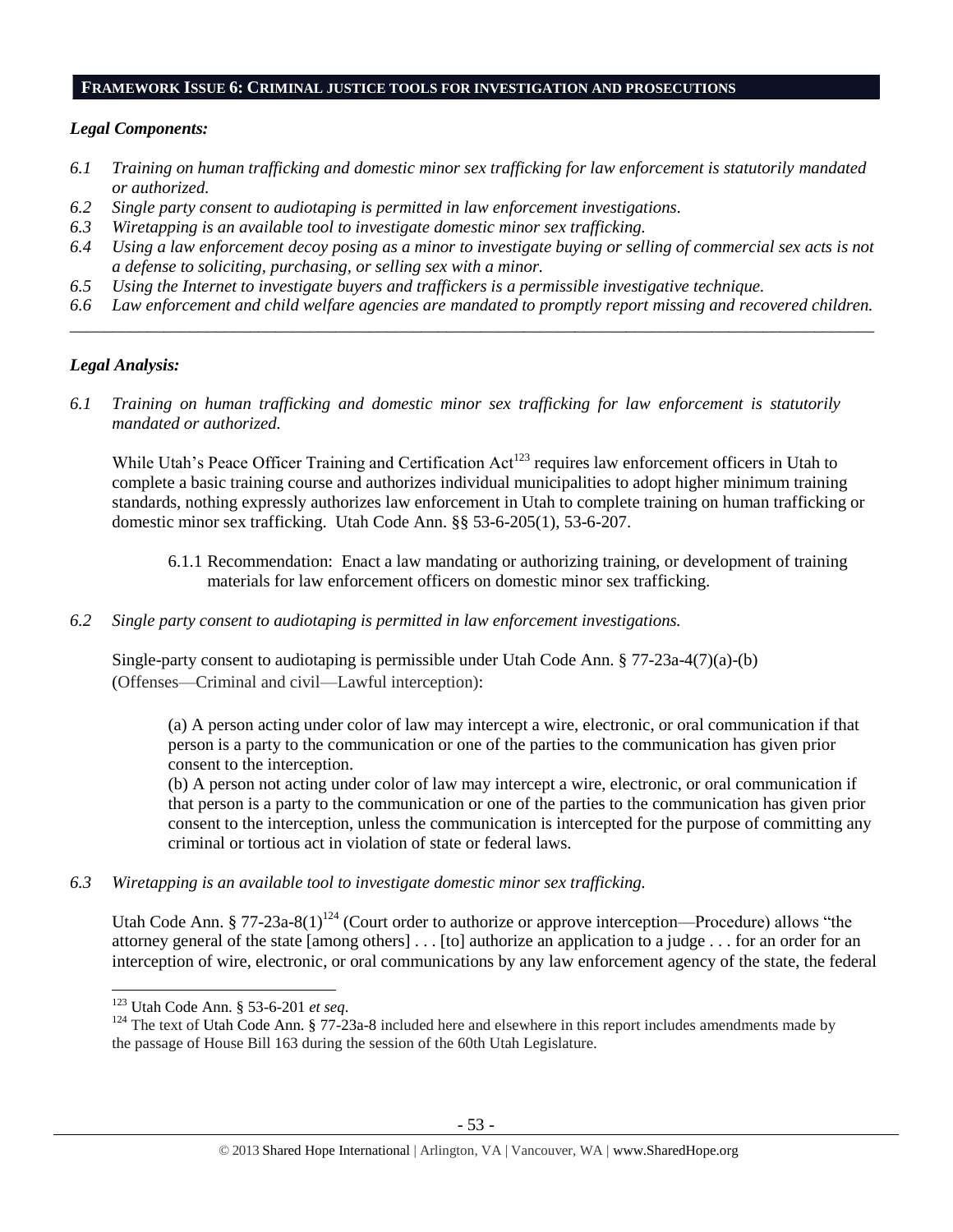government or of any political subdivision of the state that is responsible for investigating the type of offense for which the application is made." Pursuant to Utah Code Ann. § 77–23a–8(2),

The judge may grant the order . . . when the interception sought may provide or has provided evidence of the commission of:

. . . . (f) . . . . (iv) human trafficking or human smuggling, Section 76-5-308; or (v) aggravated human trafficking or aggravated human smuggling, Section 76-5-310; . . . . (ii) exploiting prostitution, Section 76-10-1305; (jj) aggravated exploitation of prostitution, Section 76-10-1306; . . . . (mm) violations of the Pattern of Unlawful Activity Act and the offenses listed under the definition of unlawful activity in the act, including the offenses not punishable by a maximum term of imprisonment of more than one year when those offenses are investigated as predicates for the offenses prohibited by the act, Section 76-10-1602; . . .

*6.4 Using a law enforcement decoy posing as a minor to investigate buying or selling of commercial sex acts is not a defense to soliciting, purchasing, or selling sex with a minor.*

No provision in Utah law expressly authorizes the use of a decoy by law enforcement in investigations of prostitution or sex trafficking.

However, under Utah Code Ann. § 76-2-303(1) (Entrapment),

Entrapment occurs when a peace officer or a person directed by or acting in cooperation with the officer induces the commission of an offense in order to obtain evidence of the commission for prosecution by methods creating substantial risk that the offense would be committed by one not otherwise ready to commit it. Conduct merely affording a person an opportunity to commit an offense does not constitute entrapment.

Although it is unclear whether the defense of entrapment under Utah Code Ann. § 76-2-303 would be available in a case involving the commercial sexual exploitation of a child, this defense should only be available to the extent that a law enforcement decoy "induces the commission of an offense" by a defendant who was not otherwise predisposed to commit the offense. Utah Code Ann. § 76-2-303(1).

Furthermore, Utah Code Ann. § 76-4-401(3) provides that "[i]t is not a defense to the crime of enticing a minor . . . or an attempt to commit this offense, that a law enforcement officer or undercover operative who is working with law enforcement agency was involved in the detection or investigation of the offense." Furthermore, the use of the phrase "or another person the actor believes to be a minor," implies that under Utah law it is permissible for officers to pose as minors to investigate buyers and traffickers of commercial sex act with minors. Utah Code Ann. § 76-4-401(2)(b)(i).

6.4.1 Recommendation: Amend Utah Code Ann. § 76-5-308 (Human trafficking), § 76-5-309 (Human trafficking and human smuggling—Penalties), and § 76-5-310 (Aggravated human trafficking and aggravated human smuggling—Penalties) to include provisions that explicitly permit the use of a decoy to investigate minor sex trafficking and CSEC related crimes.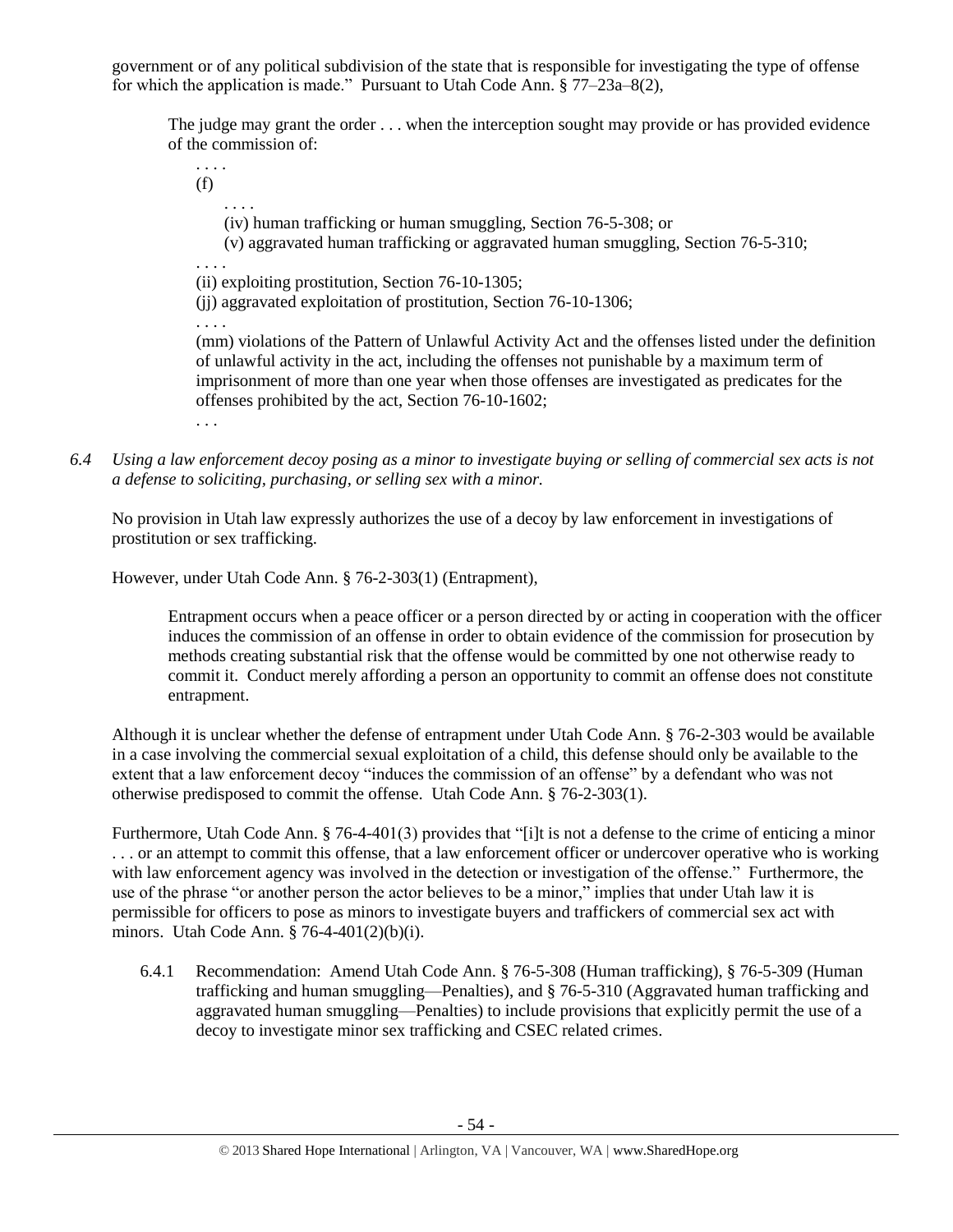*6.5 Using the Internet to investigate buyers and traffickers is a permissible investigative technique.*

The use of the Internet to investigate buyers and traffickers appears to be a permissible investigative technique under Utah law. Utah Code Ann. § 76-4-401(2) (Enticing a minor—Elements—Penalties) states,

(a) A person commits enticement of a minor when the person knowingly uses the Internet or text messaging to solicit, seduce, lure, or entice a minor, or to attempt to solicit, seduce, lure, or entice a minor, or another person that the actor believes to be a minor to engage in any sexual activity which is a violation of state criminal law.

(b) A person commits enticement of a minor when the person knowingly uses the Internet or text messaging to:

(i) initiate contact with a minor or a person the actor believes to be a minor; and

(ii) subsequently to the action under Subsection  $(2)(b)(i)$ , by any electronic or written means, solicits, seduces, lures, or entices, or attempts to solicit, seduce, lure, or entice the minor or a person the actor believes to be the minor to engage in any sexual activity which is a violation of state criminal law.

Utah Code Ann. § 76-4-401(3) further provides that "it is not a defense to the crime of enticing a minor  $\ldots$  or an attempt to commit this offense, that a law enforcement officer or undercover operative who is working with law enforcement agency was involved in the detection or investigation of the offense." Furthermore, the use of the phrase "or another person the actor believes to be a minor," implies that under Utah law it is permissible for officers to pose as minors to investigate buyers and traffickers of commercial sex act with minors.

*6.6 Law enforcement and child welfare agencies are mandated to promptly report missing and recovered children.*

Utah Code Ann. § 53-10-203 (Missing persons—Reports—Notification) provides a series of steps that must be taken when law enforcement receives a report of a missing person. First, each law enforcement agency involved in the investigation of a missing person<sup>125</sup> must inform the division<sup>126</sup> about the missing person. Utah Code Ann. § 53-10-203(1). The division then must inform the state registrar of Vital Statistics and the FBI National Crime Information Center of the missing persons report and provide the state registrar with "information concerning the identity of the missing person." Utah Code Ann. § 53-10-203(2). Once the missing person is discovered, the division must notify the "state registrar and any school that it has previously informed of the person's disappearance." Utah Code Ann. § 53-10-203(4). Lastly, the division is required to immediately notify law enforcement "[u]pon notification by the state registrar or school personnel that a request for a birth certificate, school record, or other information concerning a missing person has been made, or that an investigation is needed in accordance with Section 53A-11-503 . . . ." Utah Code Ann. § 53-10-203(6).

Furthermore, Utah Code Ann. § 26-2-27(2) (Identifying birth certificates of missing persons—Procedures) provides,

(a) In accordance with Section 53-10-203, upon the state registrar's notification by the division that a person who was born in this state is missing, the state and local registrars shall flag the registered birth

 $\overline{\phantom{a}}$ <sup>125</sup> Utah Code Ann. § 53-10-102(15) (Definitions), defines "missing child" as "any person under the age of 18 years who is missing from the person's home environment or a temporary placement facility for any reason and whose location cannot be determined by the person responsible for the child's care."

<sup>&</sup>lt;sup>126</sup> Utah Code Ann. § 53-10-102(12) (Definitions), defines "division" as the Criminal Investigations and Technical Services Division of the Department of Public Safety, established in Section 53-10-103 [Division—Creation— Director appointment and qualifications].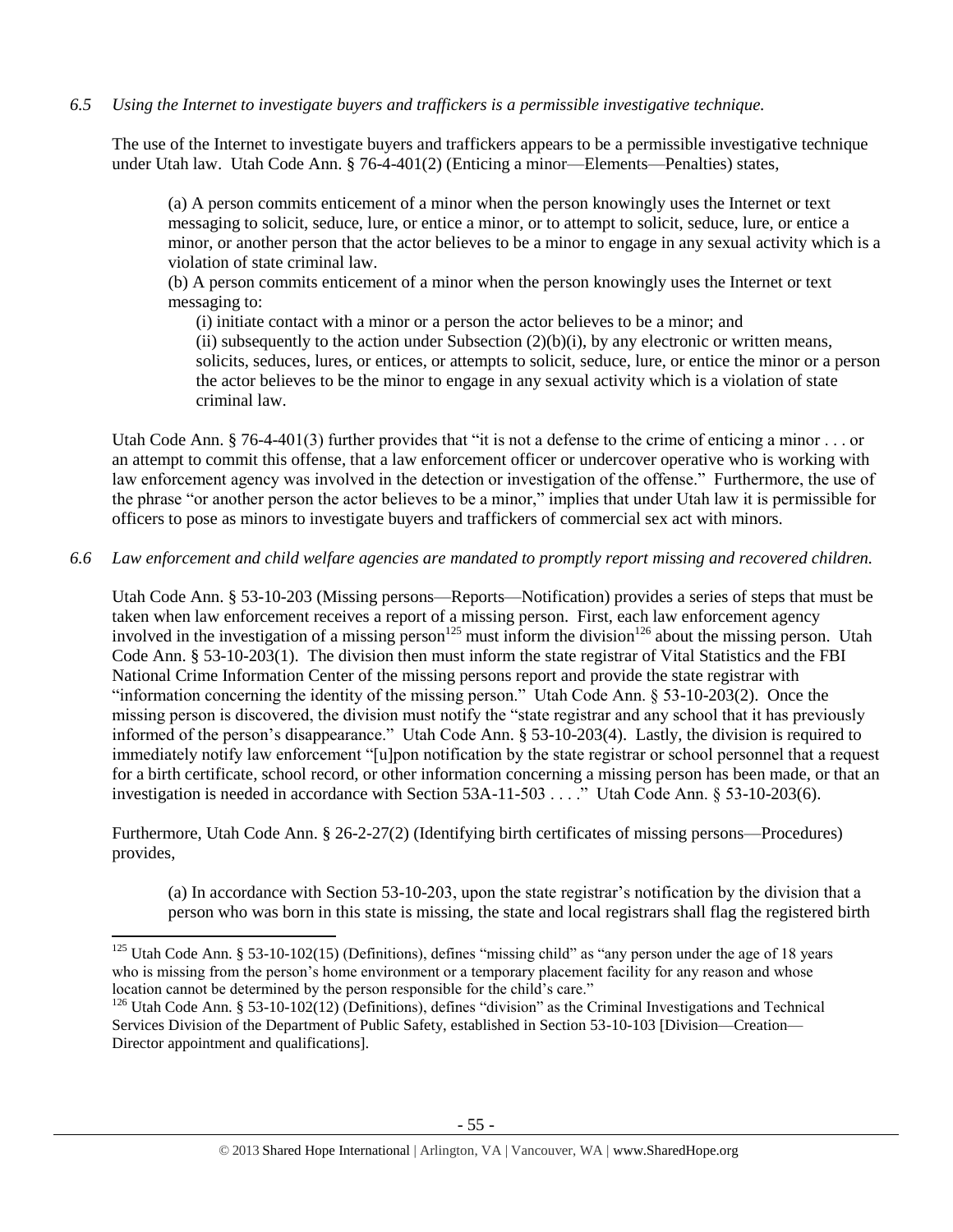certificate of that person so that when a copy of the registered birth certificate or information regarding the birth record is requested, the state and local registrars are alerted to the fact the registered birth certificate is that of a missing person.

(b) Upon notification by the division the missing person has been recovered, the state and local registrars shall remove the flag from that person's registered birth certificate.

Similarly, Utah Code Ann. § 53A-11-502 (Identifying records—Reporting requirements) provides,

(1) Upon notification by the division of a missing child<sup>127</sup> in accordance with Section 53-10-203, a school in which that child is currently or was previously enrolled shall flag the record of that child in a manner that whenever a copy of or information regarding the record is requested, the school is alerted to the fact that the record is that of a missing child.

(2) The school shall immediately report any request concerning flagged records or knowledge as to the whereabouts of any missing child to the division.

(3) Upon notification by the division that a missing child has been recovered, the school shall remove the flag from that child's record.

<sup>©</sup> January 27, 2012 Shared Hope International, American Center for Law and Justice. All rights reserved.

<sup>©</sup> November 29, 2012 Shared Hope International. All rights reserved.

<sup>&</sup>lt;sup>127</sup> Utah Code Ann. § 53A-11-501(2) defines "missing child" by referring to Utah Code Ann. § 26-2-27, which defines the term as "a person younger than 18 years of age who is missing from the person's home environment or a temporary placement facility for any reason, and whose whereabouts cannot be determined by the person responsible for the child's care."